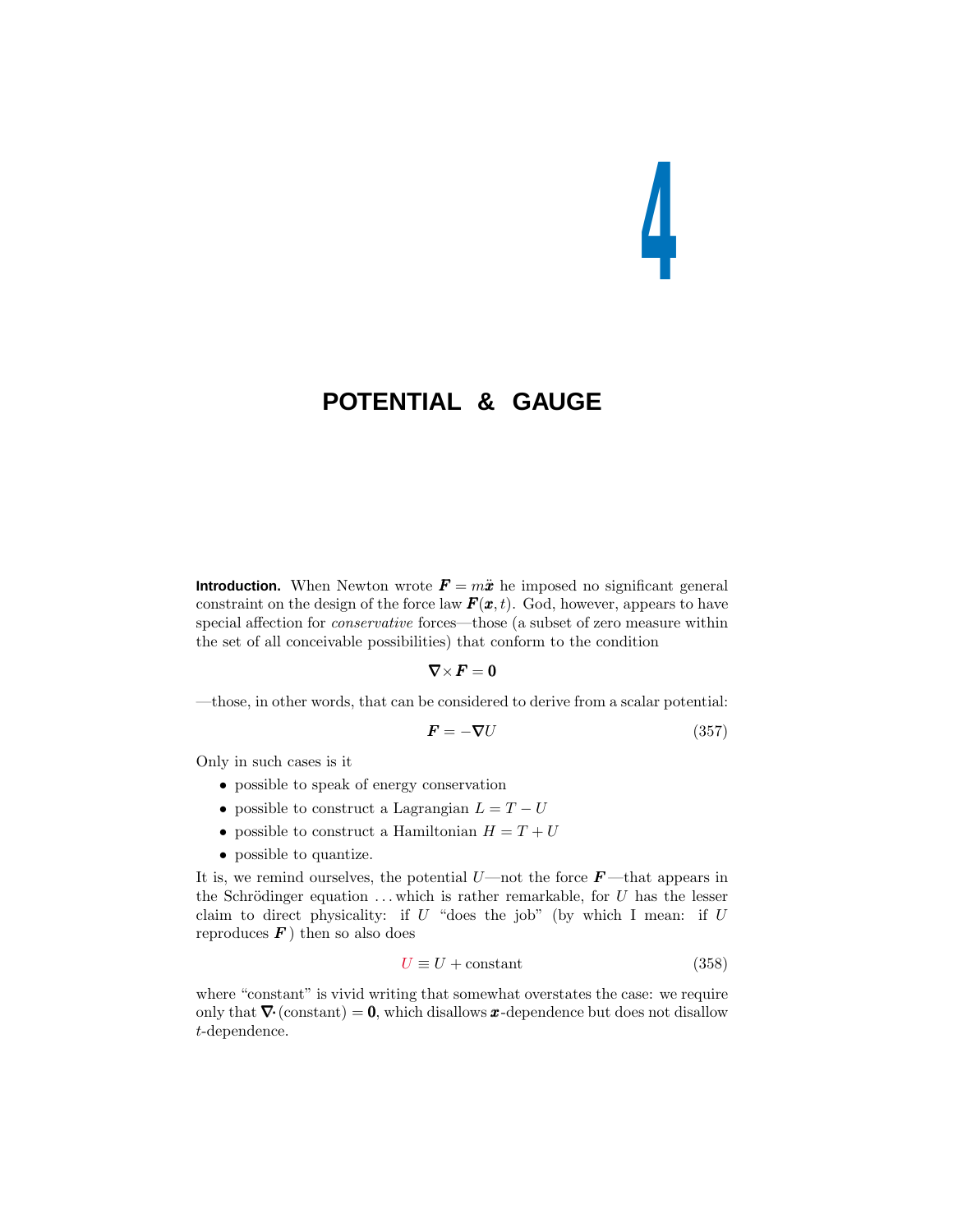At (357) a "spook" has intruded into mechanics—a device which we are content to welcome into (and in fact can hardly exclude from) our computational lives *...* but which, in view of (358), cannot be allowed to appear nakedly in our final results. The adjustment

 $U \longrightarrow U = U + constant$ 

provides the simplest instance of what has come in relatively recent times to be called a "gauge transformation."<sup>206</sup> For obvious reasons we require of such physical statements as may contain *U* that they be gauge-invariant. To say the same thing another way: It is permissible to write (say)

$$
E = \frac{1}{2}m\dot{x}^2 + U(\pmb{x})
$$

in the midst of a theoretical argument, but it would be pointless to go to the stockroom in quest of a "*U*-meter": the best we could do would be to obtain a "potentiometer" *...*that has two testleads and measures

 $\Delta U = U(\mathbf{x}) - U(\mathbf{x}_0)$  : gauge-invariant

Or a "differential potentiometer," that measures ∇*U*.

Moving deeper into mechanics, we encounter the Lagrangian  $L(q, \dot{q}, t)$ , which (though seldom described in such terms) must itself be a kind of "potential"—a "spook"—since susceptible to gauge transformations of the form

$$
L(q, \dot{q}, t) \longrightarrow L(q, \dot{q}, t) + \frac{d}{dt}
$$
(any function of q and t)

—the point here being that if *L* and *L* are so related then they give rise to identical equations of motion.

We encountered the scalar potential already when at (17) we had occasion to write

$$
\mathbf{E} = -\nabla\varphi \quad : \quad \text{invariant under} \quad \varphi \longrightarrow \varphi = \varphi + \text{constant} \tag{359.1}
$$

and to observe that it is characteristic of the structure of electrostatic fields that

$$
\nabla \times \mathbf{E} = \mathbf{0} \tag{359.2}
$$

In a parallel discussion of magnetostatic fields we were led at (92) to the "vector potential;  $n^{207}$  *i.e.*, to the observation that if we write

<sup>206</sup> The terminology is due, I have read, to Hermann Weyl (the founding father of what became "gauge field theory"), who reportedly had in mind the "gauge" of railway tracks.

<sup>&</sup>lt;sup>207</sup> The vector potential first appears ( $\sim$ 1835) in work of F. E. Neumann  $(1798-1895)$  concerned with the mechanical interaction of current-carrying wires (Ampere's law: see page 58). Maxwell  $(1831-1879)$  came independently to the same idea at a much later date, and from a different direction (Faraday's law). Neumann, by the way, was a close associate of Jacobi  $(1804-1851)$  from 1833 until the younger man's death, and was the teacher of many of the greatest figures in 19th Century German physics.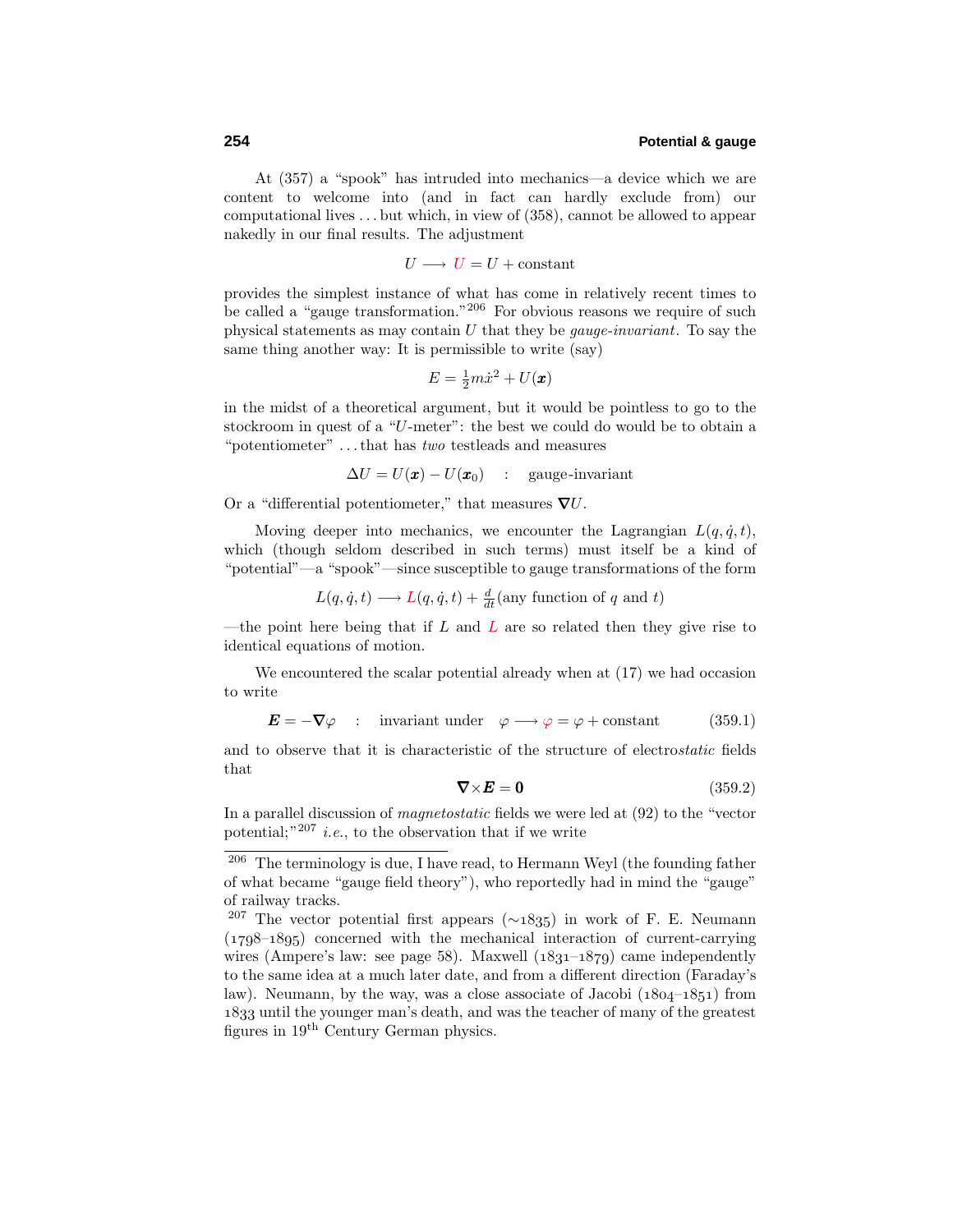#### **Helmholtz' decomposition theorem 255**

$$
\boldsymbol{B} = \boldsymbol{\nabla} \times \boldsymbol{A} \quad : \quad \text{invariant under} \quad \boldsymbol{A} \longrightarrow \boldsymbol{A} = \boldsymbol{A} + \boldsymbol{\nabla} \chi \tag{359.3}
$$

then

$$
\nabla \cdot \mathbf{B} = 0 \tag{359.4}
$$

is rendered automatic.

So important is the role played by scalar/vector potentials in all vector field theories—in fluid dynamics, for example, but especially in electrodynamics that in this chapter I interrupt the flow of the narrative to indicate how those concepts fit within the framework of the manifestly covariant theory of the electromagnetic field. The ideas presented here will be central to all of our subsequent work.

**1. How potentials come into play: Helmholtz' decomposition theorem.** In three dimensions, a vector field  $V(x)$  is said to be

- "irrotational" if and only if  $\nabla \times V = 0$
- "solenoidal" if and only if  $\nabla \cdot \mathbf{V} = 0$ .

Helmholtz (and later but independently also Maxwell) showed that every vector field can be resolved $208$ 

$$
\boldsymbol{V}(\boldsymbol{x}) = \{ \text{irrotational part } \boldsymbol{I}(\boldsymbol{x}) \} + \{ \text{solenoidal part } \boldsymbol{S}(\boldsymbol{x}) \} \tag{360}
$$

Drawing now upon the (unproven) converse of  $(6)$  we conclude that *I* can be considered to arise by

$$
\boldsymbol{I}=\boldsymbol{\nabla}\psi
$$

from a *scalar potential*  $\psi$ , and that **S** can be considered to arise by

$$
\pmb{S}=\pmb{\nabla}\times\pmb{\psi}
$$

from a vector potential  $\psi$ . Every vector field  $V$  can therefore be displayed

$$
\mathbf{V} = \nabla \psi + \nabla \times \psi = \text{gradient} + \text{curl} \tag{361}
$$

but that display is non-unique, since the potentials are determined only to within gauge transformations

$$
\psi \longrightarrow \psi = \psi + \text{arbitrary constant}
$$
  
\n
$$
\psi \longrightarrow \psi = \psi + \nabla(\text{arbitrary scalar field})
$$
 (362)

Since susceptible to gauge transformation, the potentials  $\psi$  and  $\psi$  are released from adherence to such boundary/symmetry/transformation properties as—in specific applications—typically pertain to the "physical" fields *V* .

<sup>208</sup> For proof see R. B. McQuistan, Scalar & Vector fields: A Physical Interpretation  $(1965)$ , page 261.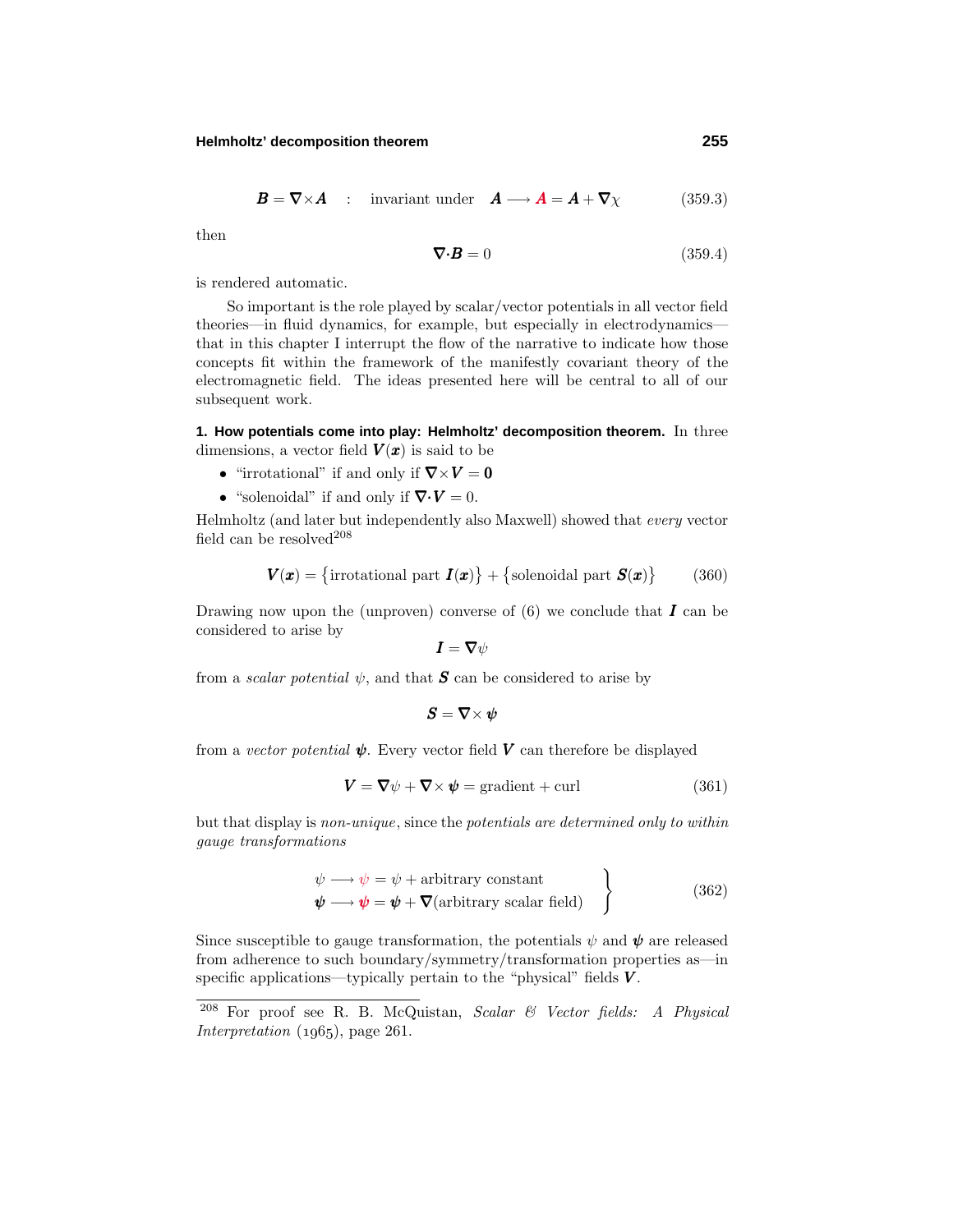It is not obvious that the replacement of three objects (the components of the vector *V*) by four ( $\psi$  and the components of  $\psi$ ) represents an advance. But in applications it is invariably the case that Helmholtz decomposition (360) serves to *clarify the essential structure* of the theory in question, and is often the case that by exploiting gauge freedom one can simplify both the formulation of the theory and many of the attendant computations. The electrodynamical application will serve to illustrate both of those advantages.

Helmholtz decomposition provides the simplest instance of the vastly more general "Hodge decomposition," which (though not usually phrased in such terms) can be considered to pertain to completely antisymmetric tensors of arbitrary rank, inscribed on *N*-dimensional manifolds of almost arbitrary topology.<sup>209</sup>

**2. Application to Maxwellian electrodynamics.** Look again to the pair of Maxwell equations that make no reference to source activity:

$$
\nabla \cdot \boldsymbol{B} = 0 \tag{65.2}
$$

$$
\nabla \times \boldsymbol{E} + \frac{1}{c} \frac{\partial}{\partial t} \boldsymbol{B} = \mathbf{0} \tag{65.4}
$$

The former asserts that *magnetic fields—not only in the static case*, but also dynamically—are solenoidal, so can be written

$$
B = \nabla \times A \tag{363.1}
$$

Returning with this information to (65.4) we obtain  $\nabla \times \{E + \frac{1}{c} \frac{\partial}{\partial t} A\} = 0$ , according to which  $E + \frac{1}{c} \frac{\partial}{\partial t} A$  is irrotational, so can be expressed  $-\nabla \varphi$ , giving

$$
\mathbf{E} = -\nabla\varphi - \frac{1}{c}\frac{\partial}{\partial t}\mathbf{A}
$$
(363.2)  
= {irrotational component arising from charges}  
+ {component generated by Faraday induction}  

$$
\downarrow
$$
  
= - $\nabla\varphi$  in the static case

It was, by the way, to place himself in position to write  $\mathbf{E}_{\text{Faraday}} = -\frac{1}{c} \frac{\partial}{\partial t} \mathbf{A}$  that Maxwell was motivated<sup>207</sup> to reinvent the vector potential.

The construction (363.1) of *B* is invariant under  $A \longrightarrow A = A - \nabla \chi$ . But that adjustment sends

$$
\mathbf{E} = -\nabla \varphi - \frac{1}{c} \frac{\partial}{\partial t} \mathbf{A} \quad \longrightarrow \quad \mathbf{E} = -\nabla \varphi - \frac{1}{c} \frac{\partial}{\partial t} (\mathbf{A} + \nabla \chi)
$$

$$
= -\nabla \{ \varphi + \frac{1}{c} \frac{\partial}{\partial t} \chi \} - \frac{1}{c} \frac{\partial}{\partial t} \mathbf{A}
$$

 $209$  See H. Flanders, *Differential Forms*, with *Applications to the Physical*  $Sciences$  (1963), page 138.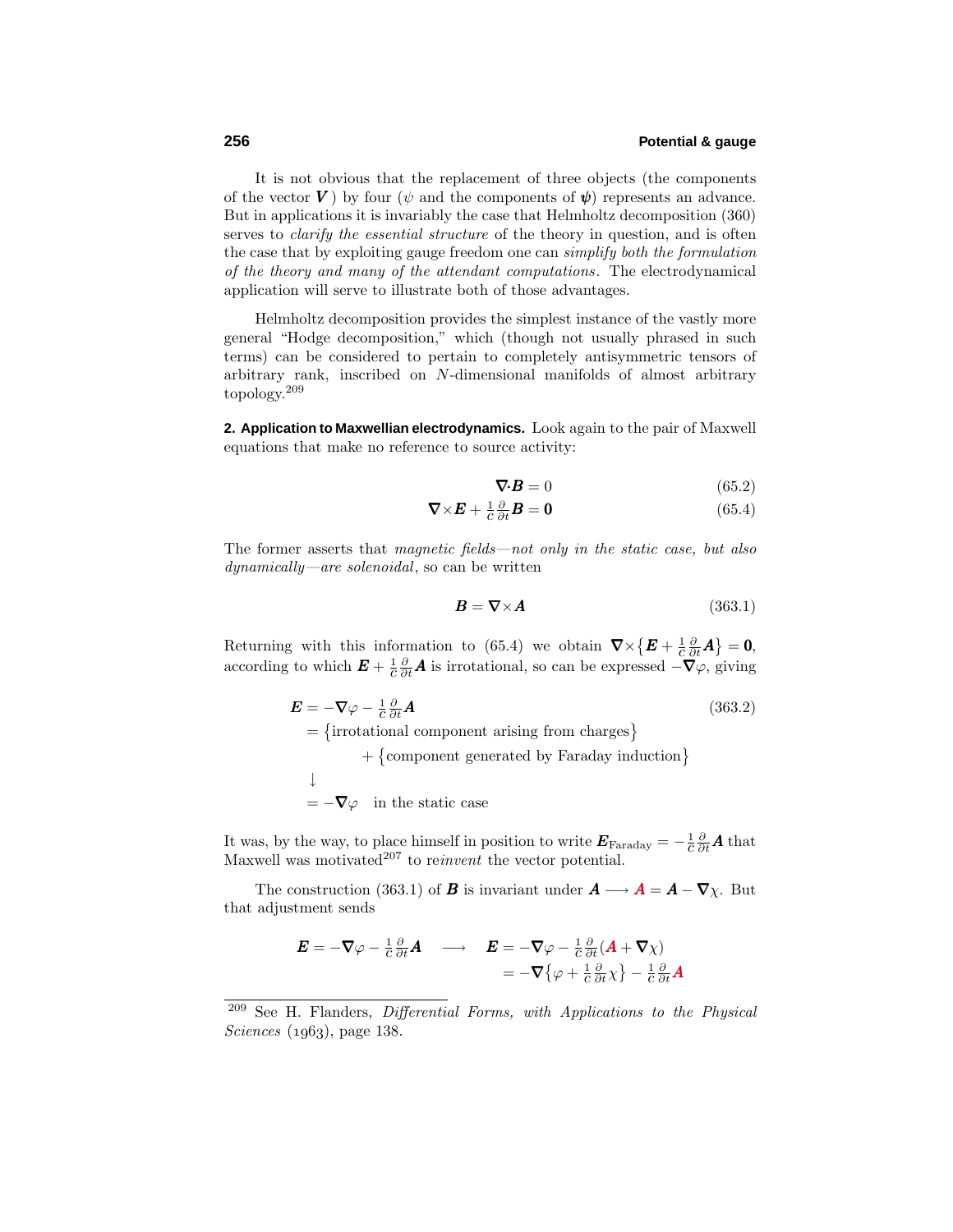#### **Application to Maxwellian electrodynamics 257**

and that observation motivates us to write  $\varphi \equiv \varphi + \frac{1}{c} \frac{\partial}{\partial t} \chi$ . To summarize: the equations (363) are invariant under

$$
\begin{aligned}\n\varphi &\longrightarrow \varphi = \varphi + \frac{1}{c} \frac{\partial}{\partial t} \chi \\
A &\longrightarrow A = A - \nabla \chi\n\end{aligned}
$$
\n(364)

where  $\chi$  is an arbitrary scalar field, and where we can look upon the first adjustment as a forced implication of the second.

The source-independent Maxwell equations (65.2) and (65.4) have—by the introduction (363) of the scalar/vector potentials—been rendered automatic. We need concern ourselves, therefore, only with the sourcey Maxwell equations

$$
\nabla \cdot \boldsymbol{E} = \rho \tag{65.1}
$$

$$
\nabla \times \boldsymbol{B} - \frac{1}{c} \frac{\partial}{\partial t} \boldsymbol{E} = \frac{1}{c} \boldsymbol{j} \tag{65.3}
$$

which, when expressed in terms of the potentials, become a pair of second order partial differential equations:

$$
\nabla \cdot \left\{ -\nabla \varphi - \frac{1}{c} \frac{\partial}{\partial t} A \right\} = \rho
$$
  

$$
\nabla \times (\nabla \times A) - \frac{1}{c} \frac{\partial}{\partial t} \left\{ -\nabla \varphi - \frac{1}{c} \frac{\partial}{\partial t} A \right\} = \frac{1}{c} \mathbf{j}
$$

These, after simplification<sup>210</sup> and reorganization, can be rendered

$$
-\frac{1}{c}\frac{\partial}{\partial t}\nabla \cdot \mathbf{A} - \nabla^2 \varphi = \rho
$$

$$
\left[\left(\frac{1}{c}\frac{\partial}{\partial t}\right)^2 - \nabla^2\right]\mathbf{A} + \nabla\left\{\frac{1}{c}\frac{\partial}{\partial t}\varphi + \nabla \cdot \mathbf{A}\right\} = \frac{1}{c}\mathbf{j}
$$

or again but more symmetrically (add/subtract a term in the first equation)

$$
\begin{aligned}\n\left[ \left( \frac{1}{c} \frac{\partial}{\partial t} \right)^2 - \nabla^2 \right] \varphi - \frac{1}{c} \frac{\partial}{\partial t} \left\{ \frac{1}{c} \frac{\partial}{\partial t} \varphi + \nabla \cdot \mathbf{A} \right\} &= \rho \\
\left[ \left( \frac{1}{c} \frac{\partial}{\partial t} \right)^2 - \nabla^2 \right] \mathbf{A} + \nabla \left\{ \frac{1}{c} \frac{\partial}{\partial t} \varphi + \nabla \cdot \mathbf{A} \right\} &= \frac{1}{c} \mathbf{j}\n\end{aligned}\n\tag{365.1}
$$

The field equations (365) are gauge-invariant, which is to say: under the substitutional adjustment

$$
\varphi \longmapsto \varphi - \frac{1}{c} \frac{\partial}{\partial t} \chi
$$

$$
\mathbf{A} \longmapsto \mathbf{A} + \nabla \chi
$$

they go over into

$$
\begin{aligned}\n\left[ \left( \frac{1}{c} \frac{\partial}{\partial t} \right)^2 - \nabla^2 \right] \varphi - \frac{1}{c} \frac{\partial}{\partial t} \left\{ \frac{1}{c} \frac{\partial}{\partial t} \varphi + \nabla \cdot \mathbf{A} \right\} &= \rho \\
\left[ \left( \frac{1}{c} \frac{\partial}{\partial t} \right)^2 - \nabla^2 \right] \mathbf{A} + \nabla \left\{ \frac{1}{c} \frac{\partial}{\partial t} \varphi + \nabla \cdot \mathbf{A} \right\} &= \frac{1}{c} \mathbf{j}\n\end{aligned}\n\tag{365.2}
$$

<sup>&</sup>lt;sup>210</sup> Recall the identity  $\nabla \times (\nabla \times \mathbf{A}) = \nabla(\nabla \cdot \mathbf{A}) - \nabla^2 \mathbf{A}$ , of which we made use already on page 54.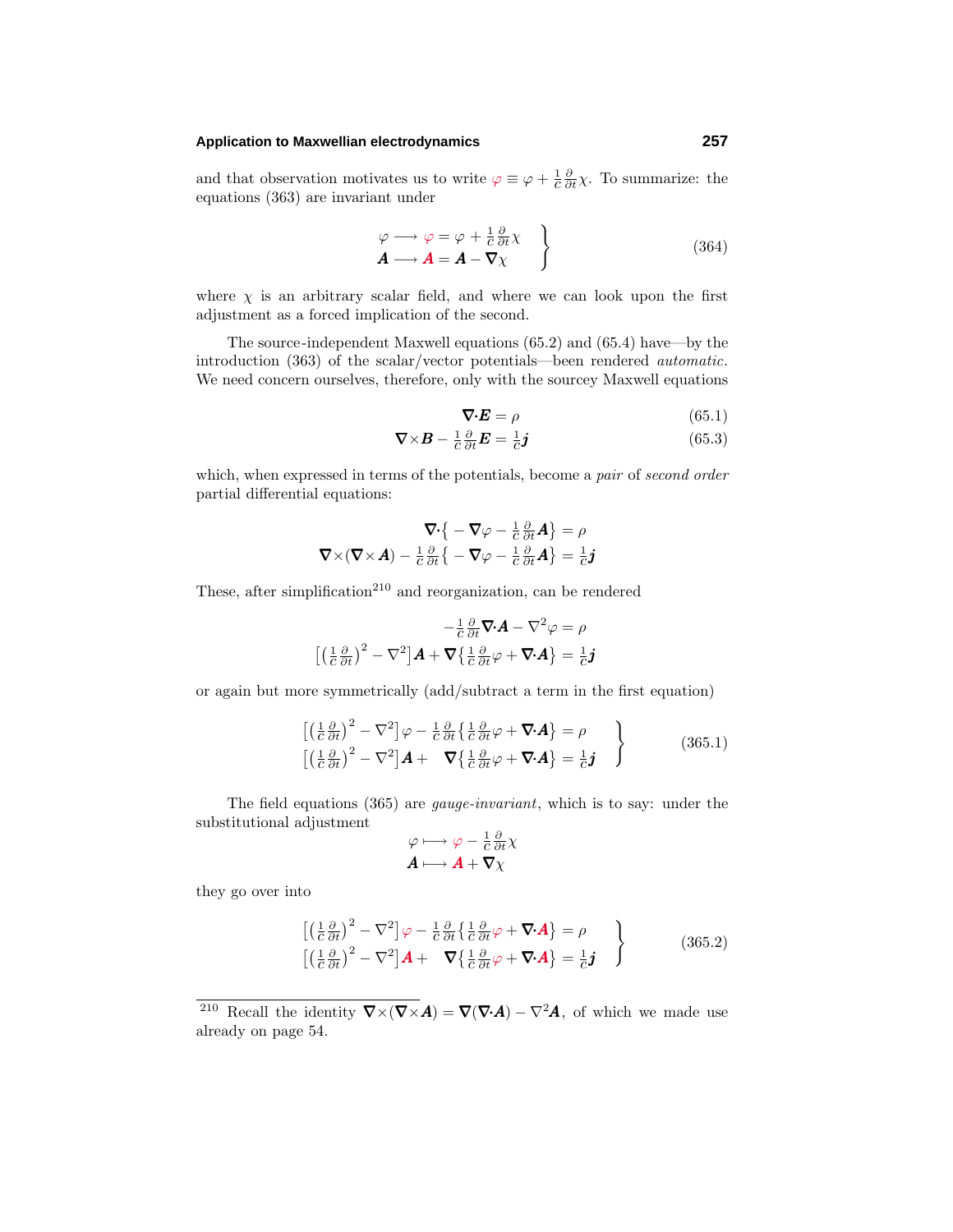because all the  $\chi$ -terms cancel. Gauge freedom can be used to render (365.2) simpler (or, for that matter, more complicated) than  $(365.1)$ . For example: from  $\nabla \cdot \mathbf{A} = \nabla \cdot \mathbf{A} - \nabla^2 \chi$  we learn that if  $\chi$  is taken to be any solution of

$$
\nabla^2 \chi = \nabla \cdot \bm{A}
$$

then *A* satisfies the

Coulomb GAUGE CONDITION: 
$$
\nabla \cdot \mathbf{A} = 0
$$

and equations (365.2) become

$$
\nabla^2 \varphi = -\rho
$$
  

$$
\left[ \left( \frac{1}{c} \frac{\partial}{\partial t} \right)^2 - \nabla^2 \right] \mathbf{A} = \frac{1}{c} \mathbf{j} - \nabla \left\{ \frac{1}{c} \frac{\partial}{\partial t} \varphi \right\}
$$
  
Formally a kind of "current"

The Coulomb gauge is also known as the "radiation" or "transverse gauge." For discussion see §6.3 in J. D. Jackson's Classical Electrodynamics (3rd edition ). Of much more general importance is the

LORENTZ GAUGE CONDITION: 
$$
\frac{1}{c} \frac{\partial}{\partial t} \varphi + \nabla \cdot \mathbf{A} = 0
$$
 (366)

which arises from taking  $\chi$  to be any solution of

$$
\Box \chi = -\left\{\frac{1}{c}\frac{\partial}{\partial t}\varphi + \nabla \cdot \bm{A}\right\}
$$

and which brings (365.2) to the strikingly simple form

$$
\Box \varphi = \rho \n\Box A = \frac{1}{c} \mathbf{j}
$$
\n(367)

historical remark: I have been informed by David Griffiths (who learned from J.D.Jackson, while on sabbatical at Berkeley) that  $(366)$  first appears in the work  $(1867)$  not of H. A. Lorentz  $(Dutch, 1853-1928)$  but of L. V. Lorenz (Danish,  $1829-1891$ ), so should —in violation of universal practice—be called the "Lorenz gauge condition" (no "t"). For the fascinating historical details see J. D. Jackson & L. B. Okun, "Historical roots of gauge invariance," RMP **73**, 6653 (2001). My own recent effort to discover the facts of the matter took me to the Dictionary of Scientific Biography (1973), where I was reminded that the Lorentz article—by Russell McCormmach, an eminent historian of physics who was once my Reed College classmate—provides a splendid short account of the confused state of electrodynamics when Lorentz entered upon the scene. Theories by Weber, Neumann, Riemann, Lorenz and—almost lost in the crowd— Maxwell were then in lively competition. McCormmach makes clear the insightful audacity that Lorentz displayed when he embraced a theory that assigned a central place to a perplexing notion (the field concept) and that declined to address a question that others considered paramount: What is charge?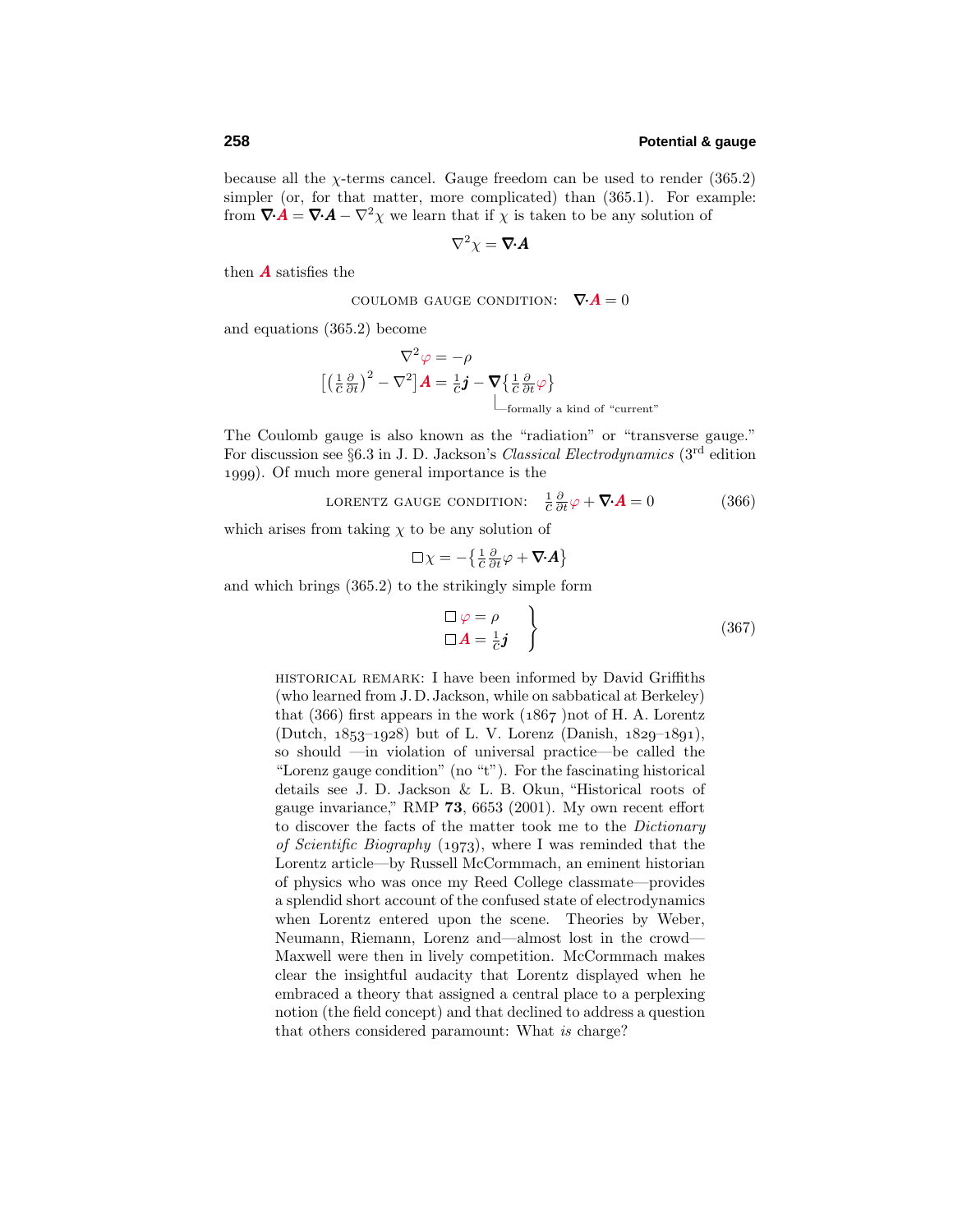#### **Gauge in the manifestly Lorentz covariant formalism 259**

**3. Manifestly covariant formulation of the preceding material.** The emphasis here must be on the "manifestly." The material developed in §2 is relativistic as it stands (as, indeed, were the Maxwell equations (65) on which it is based) *...* but "covertly" so. It will emerge that our recent work becomes much more transparent when rendered in language that makes the Lorentz covariance manifest. We look first to the notational aspects of the matter, then to its transformational aspects (which will be almost obvious):

Let us—in addition to this familiar variant of (159)

$$
||F_{\mu\nu}|| = \begin{pmatrix} 0 & E_1 & E_2 & E_3 \ -E_1 & 0 & -B_3 & B_2 \ -E_2 & B_3 & 0 & -B_1 \ -E_3 & -B_2 & B_1 & 0 \end{pmatrix}
$$

—agree to write

$$
\begin{pmatrix} A^0 \\ A^1 \\ A^2 \\ A^3 \end{pmatrix} \equiv \begin{pmatrix} \varphi \\ A \end{pmatrix}, \quad \text{equivalently} \quad \begin{pmatrix} A_0 \\ A_1 \\ A_2 \\ A_3 \end{pmatrix} = \begin{pmatrix} \varphi \\ -A \end{pmatrix} \tag{368}
$$

where the Lorentz metric  $g_{\mu\nu}$  has been used to lower the indices. Then equations (363) become

$$
B_1 = F_{32} = -F_{23} = -(\partial_2 A_3 - \partial_3 A_2)
$$
  
\n
$$
B_2 = F_{13} = -F_{31} = -(\partial_3 A_1 - \partial_1 A_3)
$$
  
\n
$$
B_3 = F_{21} = -F_{12} = -(\partial_1 A_2 - \partial_2 A_1)
$$
  
\n
$$
E_1 = F_{01} = -F_{10} = -(\partial_1 A_0 - \partial_0 A_1)
$$
  
\n
$$
E_2 = F_{02} = -F_{20} = -(\partial_2 A_0 - \partial_0 A_2)
$$
  
\n
$$
E_3 = F_{03} = -F_{30} = -(\partial_3 A_0 - \partial_0 A_3)
$$

or, more compactly,

$$
F_{\mu\nu} = \partial_{\mu}A_{\nu} - \partial_{\nu}A_{\mu} \tag{369}
$$

The preceding construction is obviously invariant under

$$
A_{\mu} \longrightarrow A_{\mu} = A_{\mu} + \partial_{\mu} \chi \tag{370}
$$

which when spelled out in detail becomes precisely (364).

The source-independent pair of Maxwell equations were found at (166) to be expressible

$$
\partial_{\mu}F_{\nu\lambda} + \partial_{\nu}F_{\lambda\mu} + \partial_{\lambda}F_{\mu\nu} = 0
$$

which are seen now to follow *automatically* from the construction (369), while the sourcey pair of Maxwell equations—which at (167) we learned to write

$$
\partial_{\mu} F^{\mu\nu} = \frac{1}{c} j^{\nu}
$$
 with  $||j^{\nu}|| \equiv \begin{pmatrix} c\rho \\ \mathbf{j} \end{pmatrix}$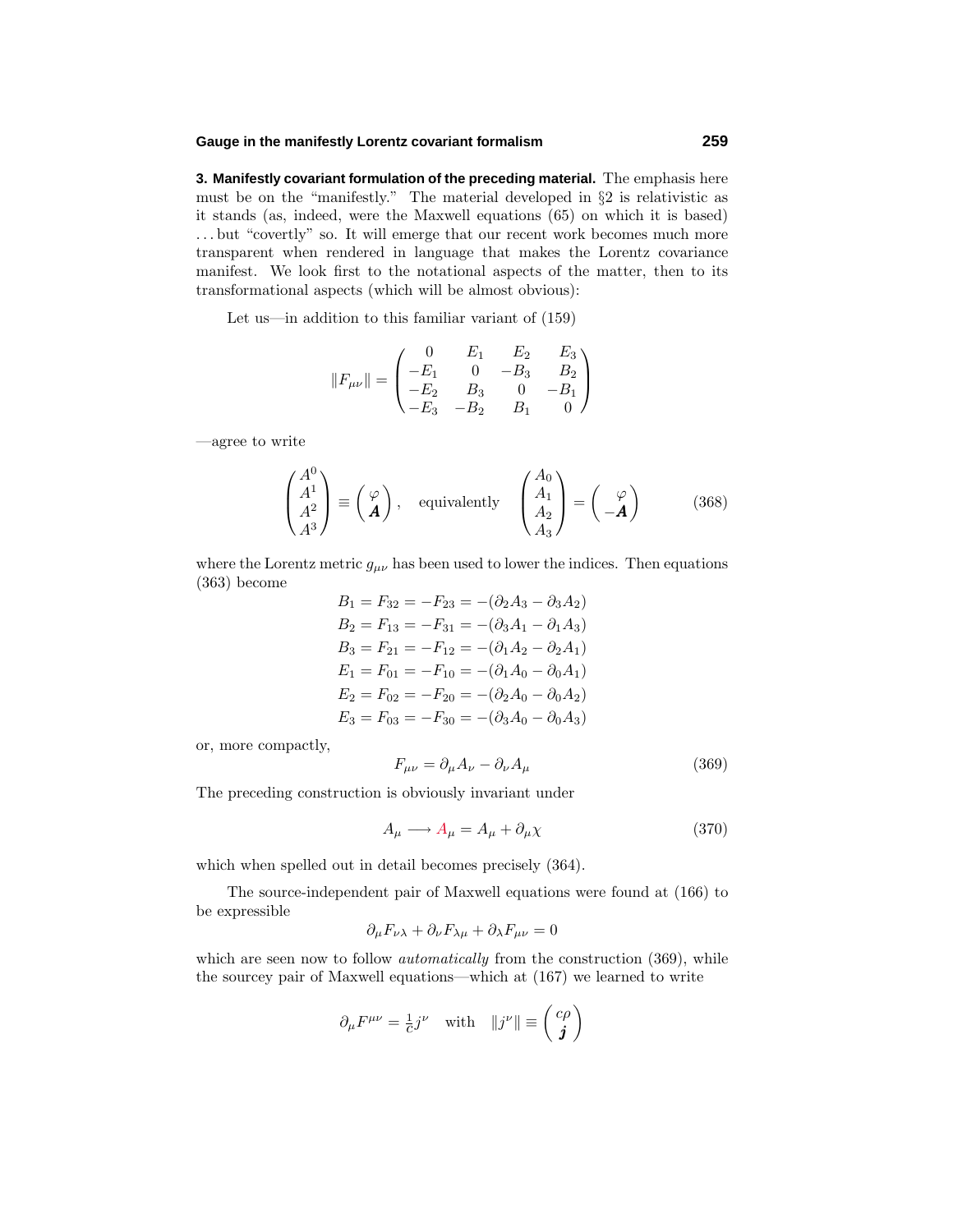—become  $\partial_{\mu}(\partial^{\mu}A^{\nu} - \partial^{\nu}A^{\mu}) = \frac{1}{c}j^{\nu}$  or

$$
\Box A^{\nu} - \partial^{\nu} (\partial_{\mu} A^{\mu}) = \frac{1}{c} j^{\nu}
$$
 (371)

The Coulomb gauge condition violates the spirit of relativity (can be adopted by any particular inertial observer, but not simultaneously by all), but that criticism does not pertain to (366), which becomes the

LORENTZ GAUGE CONDITION: 
$$
\partial_{\mu}A^{\mu} = 0
$$
 (372)

and when in force causes (371) to become

$$
\Box A^{\nu} = \frac{1}{c} j^{\nu} \tag{373}
$$

which reproduces (367). Imposition of the Lorentz gauge condition does not quite exhaust the available gauge freedom, for

$$
\partial_{\mu}A^{\mu} = 0 \implies \partial_{\mu}A^{\mu} = 0
$$
  

$$
A^{\mu} = A^{\mu} + \partial^{\mu}\chi \text{ with } \chi \text{ any solution of } \Box \chi = 0
$$

It becomes at this point entirely natural to <u>assume that  $A<sub>u</sub>$ </u> transforms as a weightless vector field. It is then automatic—here our "catalog of accidentally tensorial derivative constructions" (pages 120–122) comes again into play—that  $F_{\mu\nu} \equiv \partial_{\mu}A_{\nu} - \partial_{\nu}A_{\mu}$  transforms as a weightless antisymmetric tensor, and that  $\partial_{\mu}F_{\nu\lambda} + \partial_{\nu}F_{\lambda\mu} + \partial_{\lambda}F_{\mu\nu} = 0$  makes tensorial good sense. On the other hand

- $\partial_{\mu}F^{\mu\nu} = \frac{1}{c}j^{\nu}$  is unrestrictedly tensorial if and only if  $F^{\mu\nu}$  (whence also  $j^{\nu}$ ) have unit weight
- $\partial_{\mu}A^{\mu} = 0$  is unrestrictedly tensorial if and only if  $A^{\mu}$  has unit weight

We, however, have interest at the moment in a <u>restricted</u> tensoriality, in *Lorentz* covariance (which means"tensoriality with respect toLorentz transformations"). Inspection of the arguments used to develop the entries in the "catalog" shows that all weight restrictions arose from the presumption that the elements of the transformation matrix  $\mathbb{M} \equiv |\partial x^m / \partial x^n|$  change from point to point:  $\partial \mathbb{M} \neq \mathbb{O}$ . But in that respect the Lorentz transformations—being linear transformations —are atypical: one has  $\partial \Lambda = \mathbb{O}$ , with the consequence that all weight restrictions are lifted. We are brought thus to the conclusion that the numbered equations at the top of the page are Lorentz covariant as they stand.

It is now possible—and instructive—to consider afresh this question:

**4. So what kind of a thing is Maxwellian electrodynamics?** My strategy will be to consider the question not in isolation, but in juxtaposition to a second question: What kind of a thing is the Proca theory? ... and it is to the latter question that we look first.

The Proca theory arises fairly naturally when—within the formal context provided by the "classical theory of fields"—one asks for a **relativistic theory of**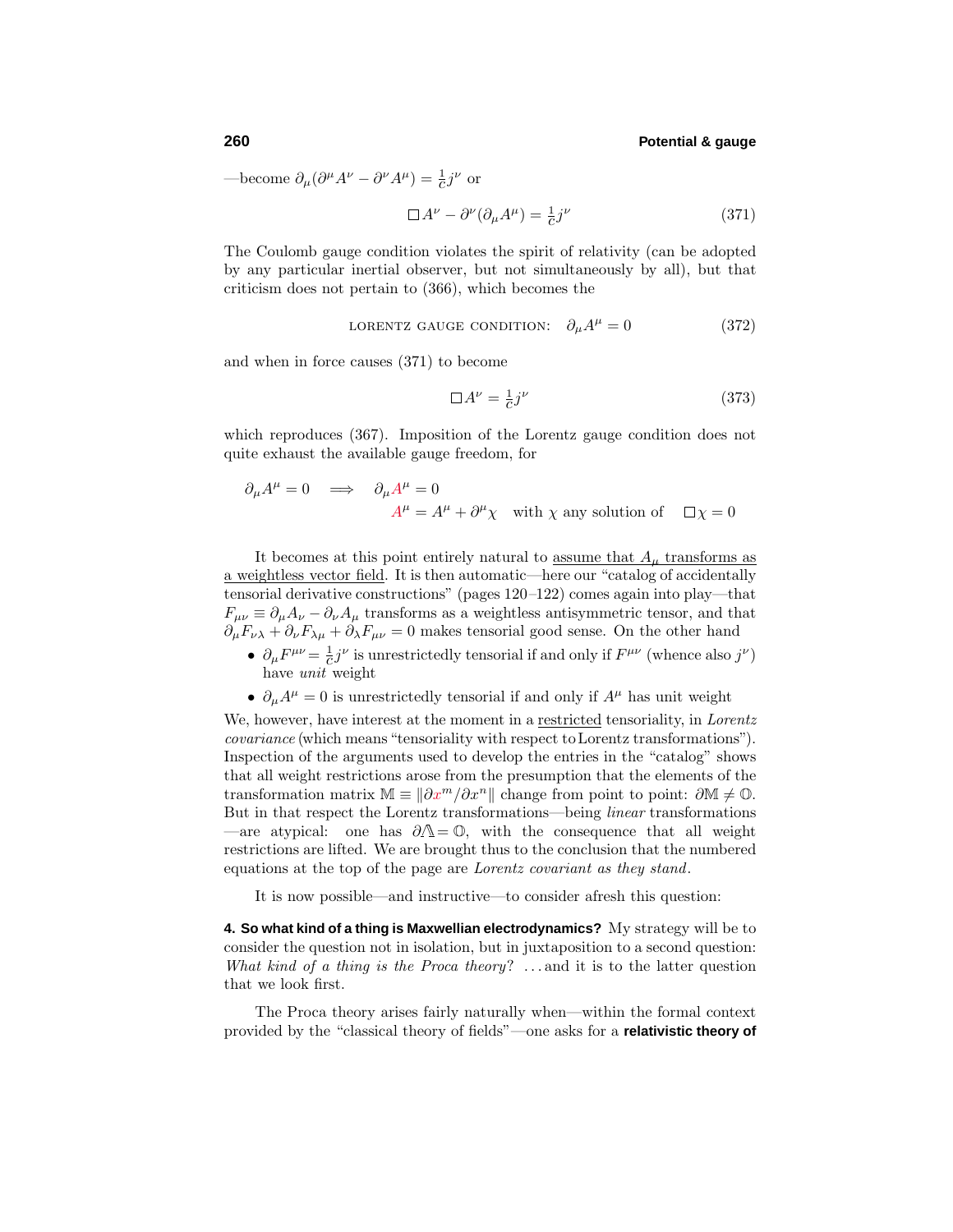#### **Maxwellian electrodynamics as degenerate Proca theory 261**

**a massive vector field**. One is led at length to a system of free-field equations that were encountered already on page 246 and are reproduced below:

$$
\partial_{\mu}U^{\mu} = 0 \tag{374.1}
$$

$$
\partial_{\mu}G^{\mu\nu} + \varkappa^2 U^{\nu} = 0 \qquad (374.2)
$$

$$
G^{\mu\nu} \equiv \partial^{\mu} U^{\nu} - \partial^{\nu} U^{\mu} \tag{374.3}
$$

$$
\partial^{\lambda}G^{\mu\nu} + \partial^{\mu}G^{\nu\lambda} + \partial^{\nu}G^{\lambda\mu} = 0 \tag{374.4}
$$

Here  $U^{\mu}$  is the physical field, (374.1) and (374.2) are the field equations, (374.3) introduces a notational device used to simplify the statement of the second field equation—which would otherwise read

$$
\Box U^{\nu} \underbrace{-\partial^{\nu}(\partial_{\mu}U^{\mu})}_{\text{vanishes by the first field equation}}
$$

—and (374.4) records a corollary property of the "notational device" *Gµν*. Distinct vector fields—namely those that stand in the relationship

$$
U^{\mu} = U^{\mu} + \partial^{\mu}\chi
$$

 $-\text{give rise to identical } G^{\mu\nu}$ -fields, but the field equations are <u>not invariant</u> under  $U^{\mu} \longrightarrow U^{\mu} = U^{\mu} + \partial^{\mu} \chi$ . For if  $U^{\mu}$  satisfies

$$
\partial_{\mu}U^{\mu} = 0
$$

$$
\partial_{\mu}G^{\mu\nu} + \varkappa^2 U^{\nu} = 0
$$

then  $U^{\mu}$  satisfies

$$
\partial_{\mu} (U^{\mu} - \partial^{\mu} \chi) = 0
$$

$$
\partial_{\mu} G^{\mu \nu} + \varkappa^{2} (U^{\mu} - \partial^{\mu} \chi) = 0
$$

which become structurally identical to the original equations if and only if

$$
\Box \chi = 0
$$
 and  $\varkappa^2 = 0$ 

In the degenerate case  $x^2 = 0$  the Proca free-field equations (374) become structurally identical to the system of equations that was seen above to describe the free electromagnetic field, but in the latter context the "location of the physics" is shifted, and the equations stand suddenly in a different logical relation to one another. One writes

$$
\partial_{\mu}F^{\mu\nu} = 0 \tag{375.1}
$$

$$
\partial^{\lambda} F^{\mu\nu} + \partial^{\mu} F^{\nu\lambda} + \partial^{\nu} F^{\lambda\mu} = 0 \tag{375.2}
$$

$$
F^{\mu\nu} = \partial^{\mu}A^{\nu} - \partial^{\nu}A^{\mu} \tag{375.3}
$$

$$
\partial_{\mu}A^{\mu} = 0 \tag{375.4}
$$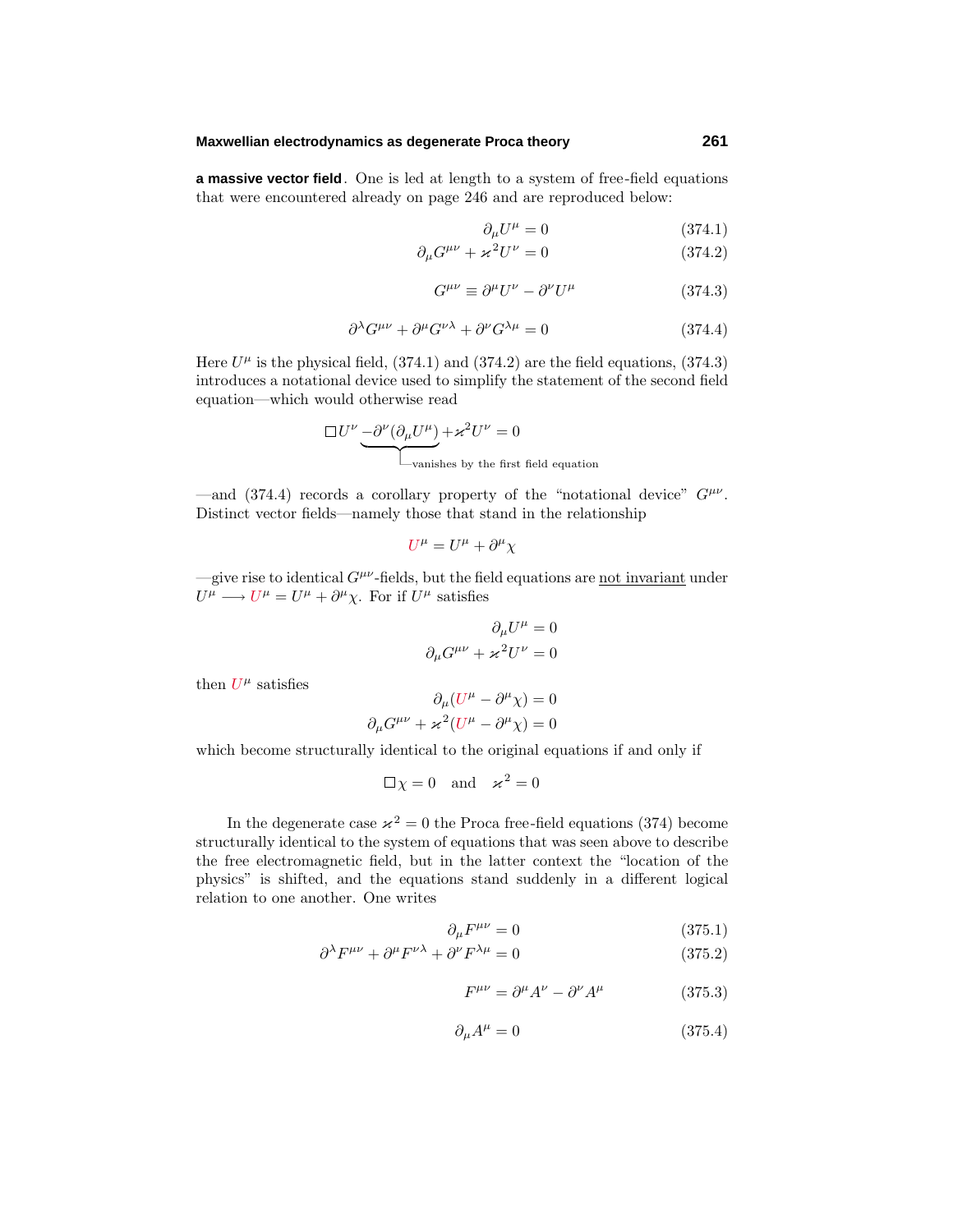What was formerly a mere "notational device"  $G^{\mu\nu}$  has now become the *physical* field  $F^{\mu\nu}$ , and what was formerly dismissed as an incidental "corollary property" has at (375.2) been promoted to the status of a field equation. It is to render that field equation "automatic" that we write (375.3), at which point it is the formerly physical vector field that has acquired the status of a "notational device, a crutch"*...* denied direct physical significance because it is defined only up to an arbitrary gauge transformation. Finally, the Lorentz gauge condition (375.4)—which in Proca theory enjoyed the status of a field equation—has in electrodynamics been demoted to the status of an arbitrarily imposed side condition.

The comparative situation (at least so far as concerns free Proca/Maxwell fields: no externally impressed sources/currents) can be summarized this way:

> proca has given us the manifestly covariant theory of a **physical/observable massive vector field** *U<sup>µ</sup>*.

> maxwell has given us (what is in effect, or can be rendered as) the manifestly covariant theory of an **unphysical/unobservable massless vector field**—a "gauge field." The observable physics attaches in that theory to the gauge invariant object

> > field tensor  $F^{\mu\nu} \equiv$  curl of the gauge field

The "theory of gauge fields"—quantum mechanical generalizations of  $A^{\mu}$ —has, during the second half of the  $20<sup>th</sup>$  Century, moved to center stage in the theory of elementary particles and their fundamental interactions.<sup>211</sup> Our recent experience indicates that *gauge freedom arises from masslessness*, so we are perhaps not surprised to learn that a major problem in that area has been to figure out a way to endow gauge fields with mass (lots of it! *...* as the experimental evidence clearly requires). The "Higgs mechanism" stands as the best available solution of the problem, $2^{12}$  though it is in some respects unattractive, and has as yet no convincing experimental support.

Further insight into the distinctive structure of the electromagnetic field can be gained by carrying "comparative Proca/Maxwell theory" a bit further:

**5. Plane wave solutions of the Proca/Maxwell field equations.** Both (374) and (375) are notable for their linearity. In both theories a principle of superposition is operative, so we expect to be able to write

$$
general solution = \sum f(simple solutions)
$$

<sup>&</sup>lt;sup>211</sup> See L. O'Raifeartaigh, *The Dawning of Gauge Theory* (1997) for a splendid account of the major contours of that development.

<sup>&</sup>lt;sup>212</sup> See the concluding  $\S11.9$  in David Griffiths' *Introduction to Elementary* Particles  $(1987)$  for a brief account of the essential idea.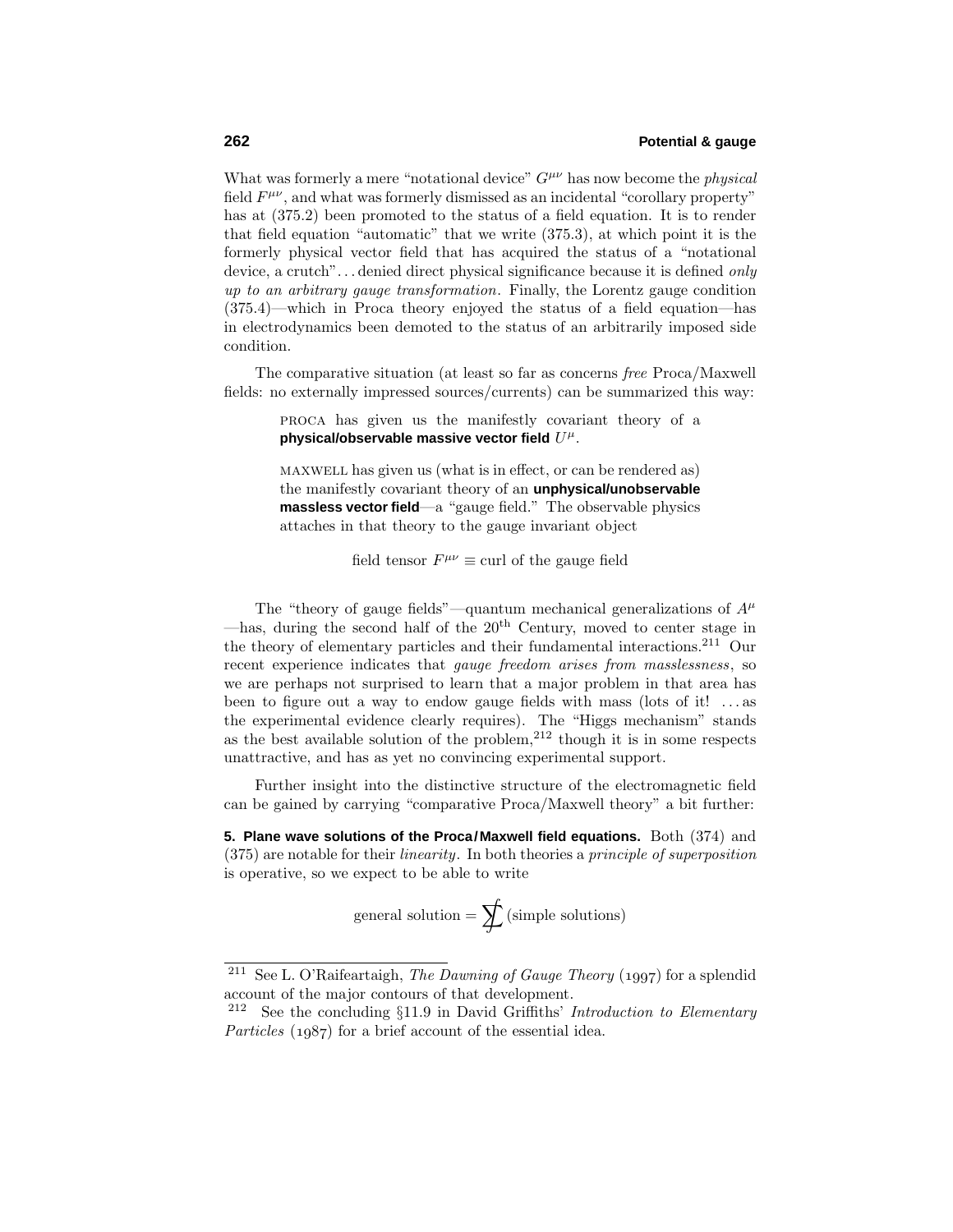#### **Plane wave solutions of the Proca/Maxwell field equations 263**

The meaning most usefully assigned to "simple solution" is highly contextdependent (selection of a basis *always* is): it serves my present purpose to proceed as Fourier did; i.e., to write

$$
U^{\mu}(x) = \int \mathsf{U}^{\mu}(k) \cdot e^{ikx} d^4k \quad \text{with} \quad ||k^{\mu}|| \equiv \begin{pmatrix} \omega/c \\ k \end{pmatrix}, \ ||x^{\mu}|| \equiv \begin{pmatrix} ct \\ \mathbf{x} \end{pmatrix}
$$

where  $kx \equiv k_{\alpha}x^{\alpha} \equiv \omega t - \mathbf{k} \cdot \mathbf{x}$  is evidently Lorentz invariant, where the  $\mathsf{U}^{\mu}(k)$  are understood to transform as a *k* -parameterized population of complex 4-vectors, and where the reality of  $U^{\mu}(x)$  requires  $[\mathsf{U}^{\mu}(k)]^* = \mathsf{U}^{\mu}(-k)$ . At the expense of some notational clutter we could write

$$
U^{\mu}(x) = \int \mathsf{V}^{\mu}(k) \cos kx \, d^4k + \int \mathsf{W}^{\mu}(k) \sin kx \, d^4k
$$

where  $V^{\mu}$  and  $W^{\mu}$  are now understood to be *real* 4-vectors. From the field equations  $\{g^{\alpha\beta}\partial_\alpha\partial_\beta + \varkappa^2\}U^\mu = 0$  and  $\partial_\mu U^\mu = 0$  we discover that necessarily

$$
k^2 \equiv g^{\alpha\beta} k_\alpha k_\beta \equiv k_0^2 - \mathbf{k} \cdot \mathbf{k} = \varkappa^2 \tag{376.1}
$$

and

$$
k_{\mu}U^{\mu} = 0 \quad \text{equivalently} \quad k_{\mu}V^{\mu} = k_{\mu}W^{\mu} = 0 \tag{376.2}
$$

The first condition places the *k* -vector "on the mass shell" (see again Figure 70), while the second condition requires (the real and imaginary parts of)  $U^{\mu}$  to be (in the Lorentzian sense) normal to  $k^{\mu}$ .<sup>213</sup> The question now arises: <u>How many</u> linearly independent vectors  $V^{\mu}$  stand normal to any given timelike vector  $k^{\mu}$ ? The answer, pretty clearly, is three: the following example illustrates the situation

$$
||k^{\mu}|| = \begin{pmatrix} \varkappa \\ 0 \\ 0 \\ 0 \end{pmatrix} \quad \perp \quad ||\mathbf{V}^{\mu}|| = \begin{pmatrix} 0 \\ 1 \\ 0 \\ 0 \end{pmatrix} \text{ else } \begin{pmatrix} 0 \\ 0 \\ 1 \\ 0 \end{pmatrix} \text{ else } \begin{pmatrix} 0 \\ 0 \\ 0 \\ 1 \end{pmatrix}
$$

and so do all Lorentz transforms of that example.

<sup>213</sup> The language has become a bit tangled: The mass shell is seen in Figure 70 to live in *p*-space, while the  $\varkappa$ -shell lives in *k*-space. A scale factor distinguishes the one form the other:

$$
p=\hbar k \quad \text{and} \quad mc=\hbar\varkappa
$$

The "timelike/null (or lightlike)/spacelike" terminology I will carry over from *x*-space into *p*-space, though in the latter context it would be more correct to distinguish "energylike" from "momentumlike"  $4$ -vectors. In  $k$ -space there is, so far as I am aware, no commonly accepted "correct" terminology.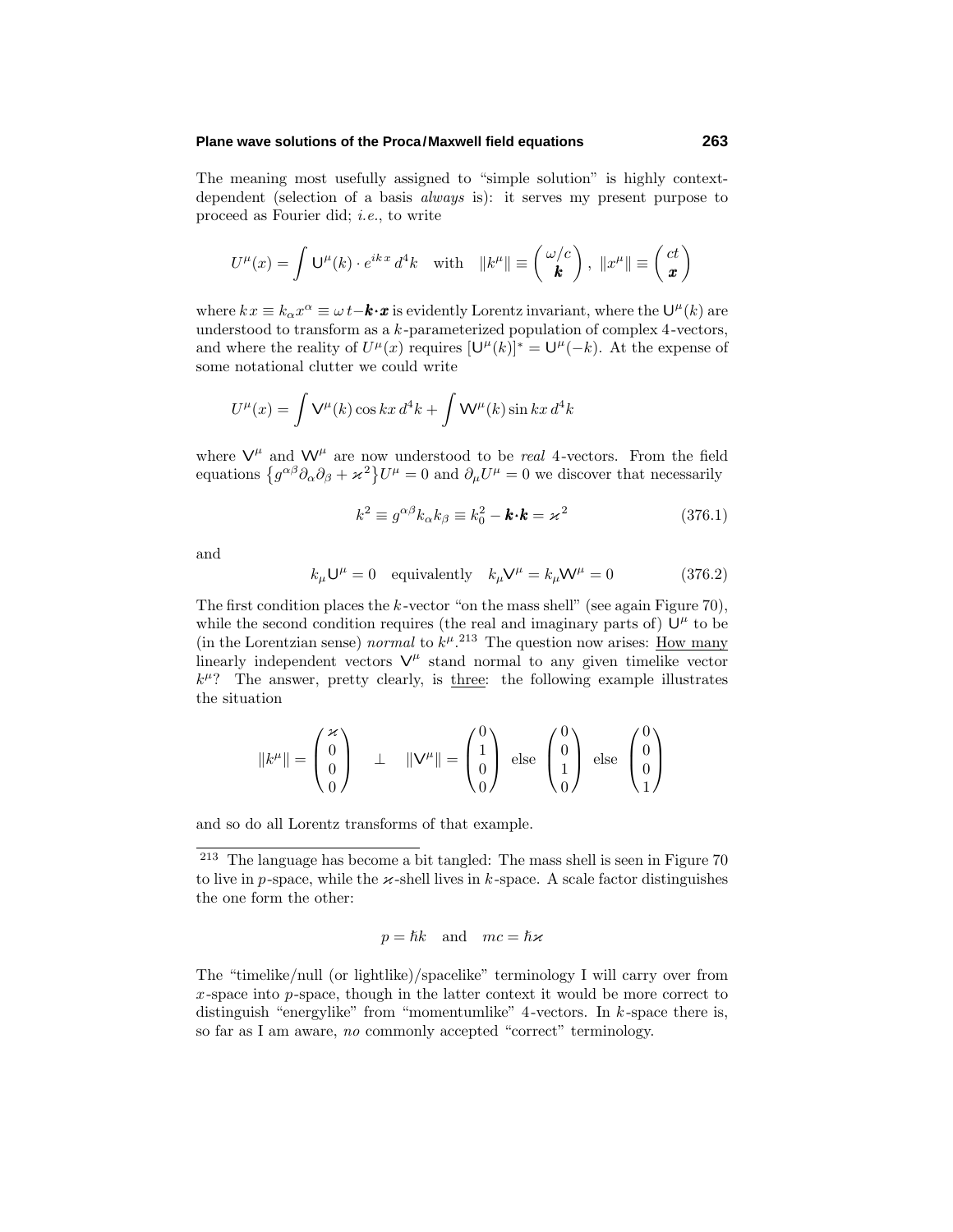Suppose we write

$$
\nabla^{\mu}\cos kx = \nabla^{\mu}\cos(\mathbf{k}\cdot\mathbf{x} - \omega t)
$$

to describe one of our "simple free Proca fields." A second inertial observer *O* would write

 $V^{\mu}$  cos  $kx = V^{\mu}$  cos( $\mathbf{k} \cdot \mathbf{x} - \omega t$ )

to describe the same physical situation, but we will persist in language special to our own perception of the situation. Writing

$$
\phi(\pmb{x},t) \equiv \pmb{k} \cdot \pmb{x} - \omega t \equiv \text{phase}
$$

or again

$$
\boldsymbol{k}{\boldsymbol{\cdot}}\boldsymbol{x} = \omega\,t + \text{phase}
$$

we see the points of constant phase to lie at time *t* on a plane in 3-dimensional space. From

$$
\nabla \phi = \mathbf{k} \quad : \quad \text{all } \mathbf{x} \text{ and all } t
$$

we see that all phase planes stand normal to *k*, which by *t*-differentiation we have

$$
\mathbf{k} \cdot \mathbf{u} = \omega \quad : \quad \mathbf{u} = u \hat{\mathbf{k}} \equiv \text{phase velocity}
$$

Immediately

$$
u = \omega/k
$$
 = phase speed

From (376.1) we have the "dispersion equation"

$$
\omega = c\sqrt{k^2 + \varkappa^2}
$$

so

$$
u = c \frac{\sqrt{k^2 + \varkappa^2}}{k}
$$
 which 
$$
\begin{cases} \text{is } \geqslant c \\ \text{is a descending function of } k \\ = \infty \text{ at } k = 0 \\ = c \text{ at } k = \infty \end{cases}
$$

On the other hand, we have

group speed 
$$
v = \frac{d\omega}{dk}
$$
  
\n
$$
= c \frac{k}{\sqrt{k^2 + \varkappa^2}}
$$
 which  $\begin{cases} \text{is } \leq c \\ \text{is an ascending function of } k \\ = 0 \text{ at } k = 0 \\ = c \text{ at } k = \infty \end{cases}$ 

Different inertial observers will assign different values to *u* and *v*, but all will be in agreement that

$$
(\text{phase speed}) \cdot (\text{group speed}) = c^2 \quad : \quad \text{all } k
$$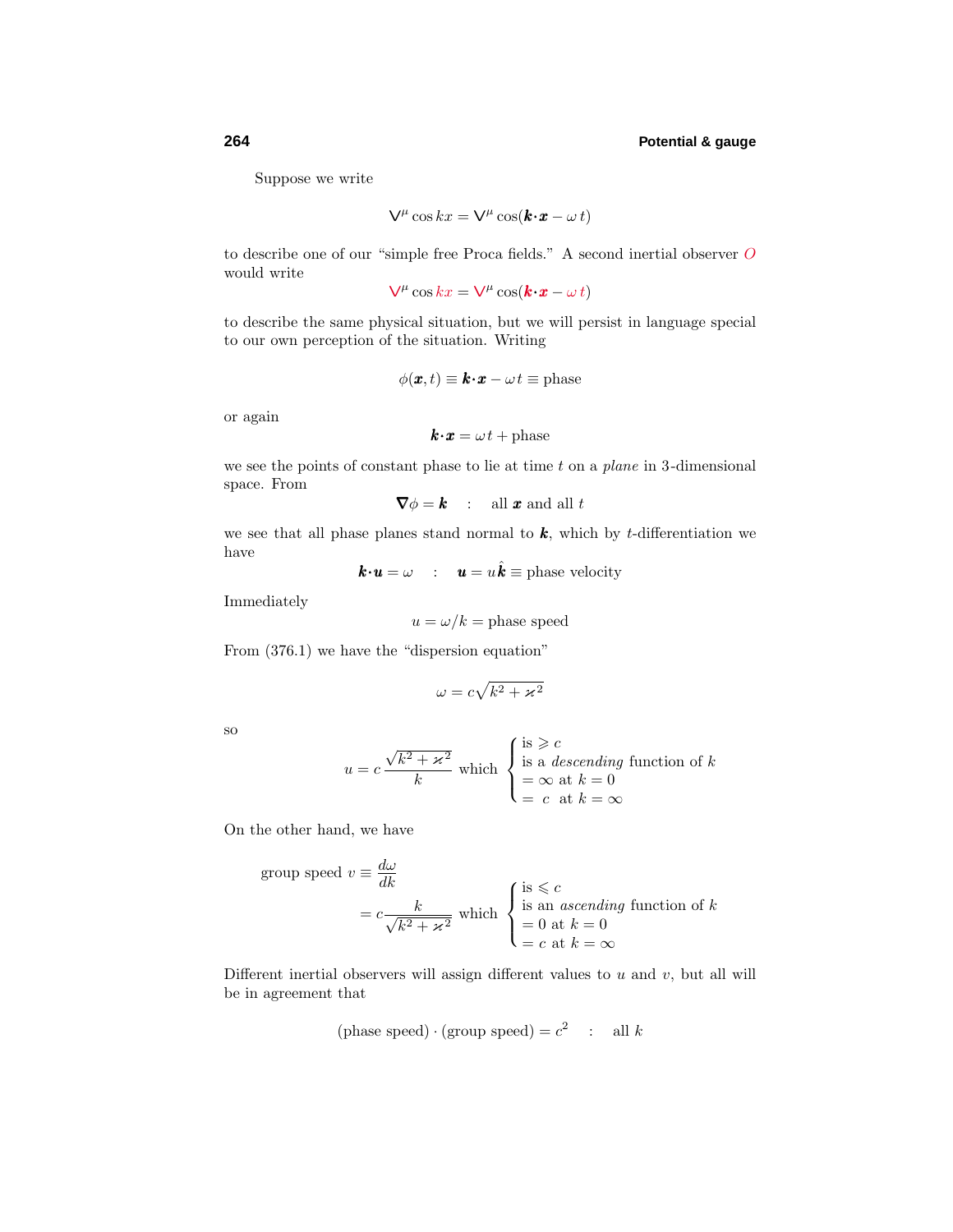#### **Plane wave solutions of the Proca/Maxwell field equations 265**

The results just developed are standard to all occurrences of the so-called "Klein-Gordon equation"  $\Box \psi + \varkappa^2 \psi = 0$ , which is to say: they are not special to the Proca theory.<sup>214</sup> I turn now to statements that *are* special to the Proca theory. Agree to write  $e_{\parallel} \equiv \hat{k}$ , to let  $e_1$  be any unit 3-vector normal to  $\hat{k}$ , and to define  $e_2 \equiv \hat{k} \times e_1$ , so that  $\{e_{\parallel}, e_1, e_2\}$  comprise a righthanded orthonormal triad in 3-dimensional *k* -space. And recall that *k* came to us from the 4-vector

$$
||k^{\mu}|| = \begin{pmatrix} \omega/c \\ \mathbf{k} \end{pmatrix} = \begin{pmatrix} \sqrt{k^2 + \varkappa^2} \\ \mathbf{k} \end{pmatrix} : \text{ gives } k_{\mu}k^{\mu} = \varkappa^2
$$

Now define the spacelike unit 4-vectors

$$
\|\mathsf{V}_1^{\mu}\| \equiv \begin{pmatrix} 0 \\ \mathbf{e}_1 \end{pmatrix} \quad \text{and} \quad \|\mathsf{V}_2^{\mu}\| \equiv \begin{pmatrix} 0 \\ \mathbf{e}_2 \end{pmatrix}
$$

Clearly

$$
\begin{array}{c}\n\mathsf{V}_1^{\mu} \perp \mathsf{V}_2^{\mu} \\
k^{\mu} \perp \text{ both } \mathsf{V}_1^{\mu} \text{ and } \mathsf{V}_2^{\mu}\n\end{array}
$$
 in the Lorentzian sense

Finally construct

$$
\|\mathbf{V}^{\mu}_{\parallel}\| \equiv \gamma \left(\frac{\beta}{\boldsymbol{e}_{\parallel}}\right)
$$

NOTE:  $\beta$  and  $\gamma$  are here to be regarded simply as constants, stripped of all prior relativistic associations.

<sup>214</sup> And though they pertain the the planewave solutions of certain relativistic free fields, the results just obtained bear a striking resemblence to equations encountered in the theory of relativistic free particles ... for  $E = \gamma mc^2$  can be written

$$
v = c \frac{\sqrt{E^2 - (mc^2)^2}}{E}
$$

which describes the speed  $v$  of a mass  $m$  with energy  $E$ . We see that

$$
particle speed \t v \begin{cases} = 0 \t at \t E = mc^2 \\ \text{approaches } c \t as \t E \uparrow \infty \\ \therefore \text{ can never equal or exceed } c \end{cases}
$$

while in the limit  $m \downarrow 0$  we have

speed of a "massless particle" is always 
$$
v = c
$$

We see also that the "massless particle" concept is delicate: it would be senseless to write  $p^{\mu} = 0 u^{\mu}$  or  $E = \gamma 0 c^2$ .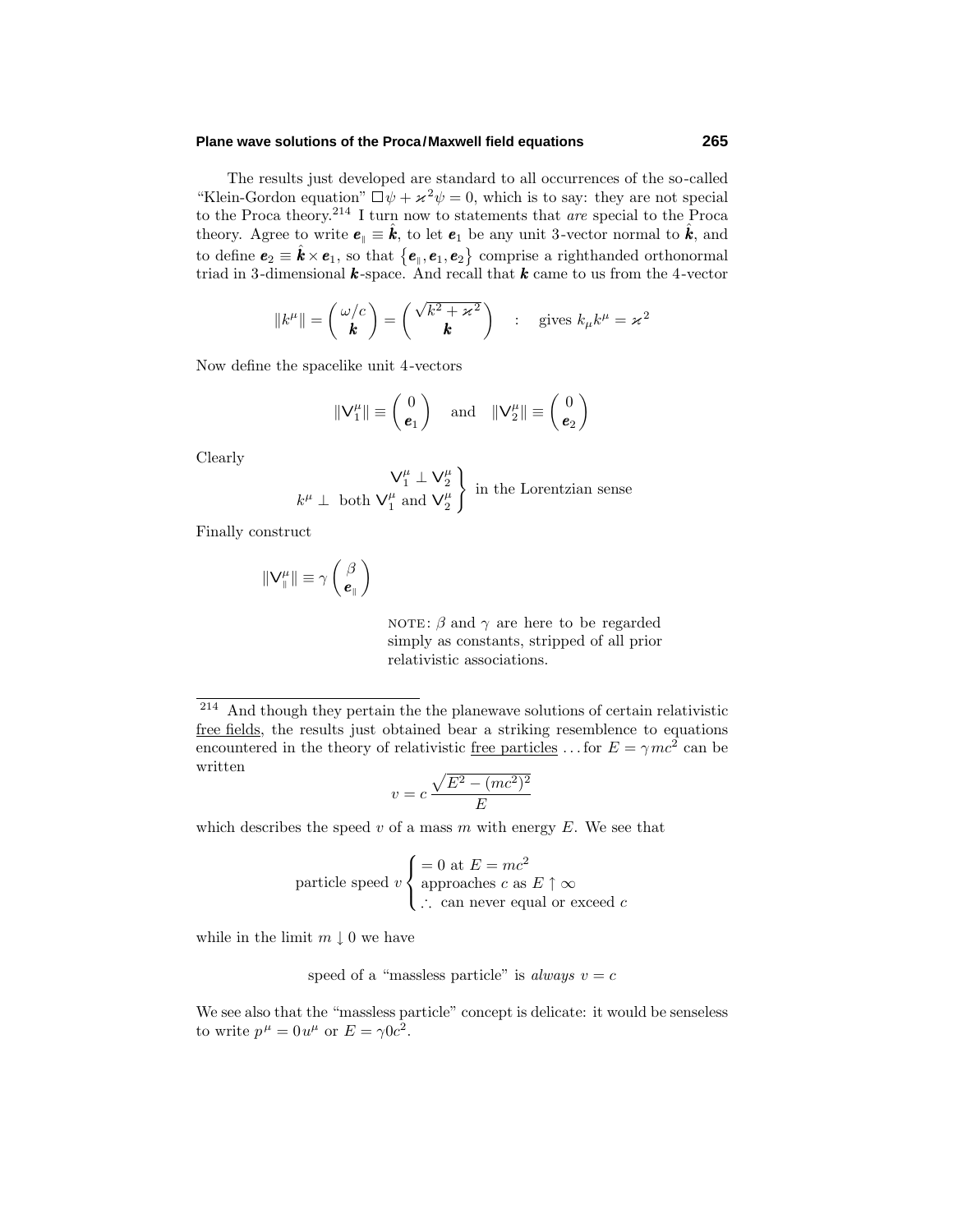and observe that  $\perp$  to both  $V_1^{\mu}$  and  $V_2^{\mu}$  is (for all *β*) automatic, while  $\perp$   $k^{\mu}$ entails  $\beta \sqrt{k^2 + \varkappa^2} - k = 0$ , which requires that we set

$$
\beta = \frac{k}{\sqrt{k^2 + \varkappa^2}} = \frac{\text{group speed } v}{c}
$$

The "spacelike unit vector condition"

$$
g_{\mu\nu}\nabla_\parallel^\mu\nabla_\parallel^\nu=g_{\mu\nu}\nabla_1^\mu\nabla_1^\nu=g_{\mu\nu}\nabla_2^\mu\nabla_2^\nu=-1
$$

requires finally that we set

$$
\gamma = \frac{1}{\sqrt{1 - \beta^2}}
$$

To summarize: the Proca theory supports plane waves of three types. Specification of the propagation vector  $k \neq 0$  determines both the direction of propagation  $\hat{k}$  and the frequency of oscillation  $\omega = c\sqrt{k^2 + \varkappa^2}$ . The three wave types consist of two linearly independent **transverse waves**

$$
U_{\text{transverse}}^{\mu}(x) = \begin{cases} \nabla_1^{\mu} \cos(\mathbf{k} \cdot \mathbf{x} - \omega \, t + \delta_1) \\ \nabla_2^{\mu} \cos(\mathbf{k} \cdot \mathbf{x} - \omega \, t + \delta_2) \end{cases}
$$

and a solitary **longitudinal wave**

$$
U_{\text{longitudinal}}^{\mu}(x) = \mathsf{V}_{\parallel}^{\mu}\cos(\pmb{k}{\boldsymbol{\cdot}}\pmb{x}-\omega\,t+\delta_{\parallel})
$$

In the degenerate case  $\boldsymbol{k} = \boldsymbol{0}$  the "direction of propagation" loses its meaning (there is no propagation!), the *x*-dependence drops away, the field oscillates as a whole with frequency  $\omega_0 = c\kappa$ , the "transverse/longitudinal distinction" becomes meaningless, and the orthonormal triad  $\{e_1, e_2, e_3 \equiv e_{\parallel}\}\)$  can be erected arbitrarily. It is as such a "degenerate case" that any Proca field presents itself to any "co-moving observer." The example of page 263 provides an instance of just such a case.

It is in the light of the preceding discussion, and by the formal process  $x^2 \perp 0$ , that we return now to free-field electrodynamics. We have already noted (while discussing the relationship of (375) to (374)) that the transition

 $\varkappa^2$  arbitrarily small  $\longrightarrow \varkappa^2 = 0$ 

is formally/qualitatively quite abrupt. The point becomes especially vivid when one looks comparatively to the planewave solutions of the Proca/Maxwell field equations. Look first to what happens to the dispersion equation

$$
\omega = c\sqrt{k^2 + \varkappa^2} \xrightarrow{\varkappa \downarrow 0} \omega = ck
$$

In Proca theory we found that

phase speed 
$$
\equiv \omega/k = c \frac{\sqrt{k^2 + \varkappa^2}}{k} = \frac{\omega}{\sqrt{(\omega/c)^2 - \varkappa^2}}
$$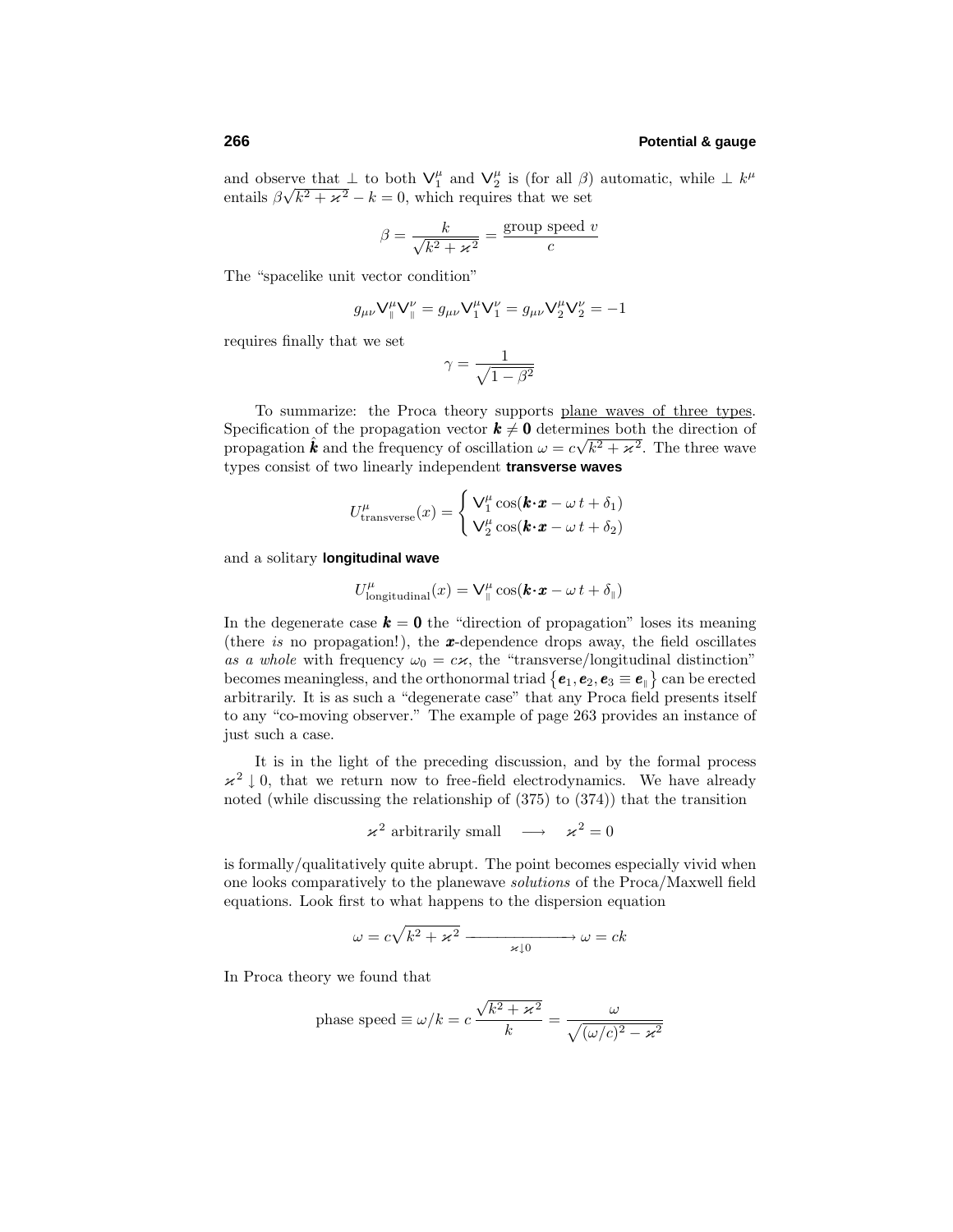#### **Plane wave solutions of the Proca/Maxwell field equations 267**

is frequency-dependent. Proca fields are "dispersive:" the constituent Fourier components of wavepackets travel at different speeds, and the wavepackets therefore "dissolve." The free electromagnetic field is, on the other hand, non-dispersive, since

$$
\omega = ck \implies \text{phase speed} = \text{group speed} = c : \text{ all } k
$$

Look next to what happens to the propagation 4-vector

$$
\begin{pmatrix}\n\sqrt{k^2 + \varkappa^2} & & \\
\mathbf{k} & & \\
\end{pmatrix} \longrightarrow \begin{pmatrix} k \\ k \end{pmatrix} \quad : \quad \text{clearly a } \textit{null} \text{ vector}
$$

By this account, a "co-moving observer"—defined by the condition  $\mathbf{k} = \mathbf{0}$ —would (because  $k^{\mu} = 0$ ) see a spatially constant/non-oscillatory potential<sup>215</sup>

$$
A^{\mu}(x) = A^{\mu} : A^{\mu} \text{ arbitrary}
$$
  

$$
\downarrow
$$

no electromagnetic *E* or *B* fields at all!

But such use of the "co-moving observer" concept is impossible, for we are informed by Proca theory that such an observer sees the group speed to vanish, while in electrodynamics all inertial observers see the group speed to be *c*. And it is forbidden to contemplate "inertial observers passing by with the speed of light" because  $\Lambda(\beta)$  becomes *singular* when  $\beta = 1$ .

> remark: At this point we touch upon a point that engaged the curiosity of the young Einstein, and that contributed later to the invention of special relativity. In his "Autobiographical Notes" (see Paul Schilpp (editor), Albert Einstein: Philosopher-Scientist  $(1951)$ , page 53) he remarks that

"*...* After ten years of reflection such a principle resulted from a paradox upon which  $I$  had already hit at the age of sixteen: if Ipursue a light beam with velocity *c ...*I should observe such a beam as a spatially oscillatory electromagnetic field at rest. However, there seems to be no such thing, whether on the basis of experience or according to Maxwell's equations  $\dots$  It seemed to me intuitively clear that, judged from the standpoint of such an observer, everything would have to happen according to the same laws as for an observer *...* at rest."

We are in position now to recognize that—beyond his willingness to attach "intuitive clarity" to an impossible fiction —Einstein had (at sixteen!) a somewhat crooked conception of the Maxwellian facts of the matter, but *...*

<sup>215</sup> Forgive the too-casual figure of speech: one cannot "see" electromagnetic 4-potentials, except with the mind's eye!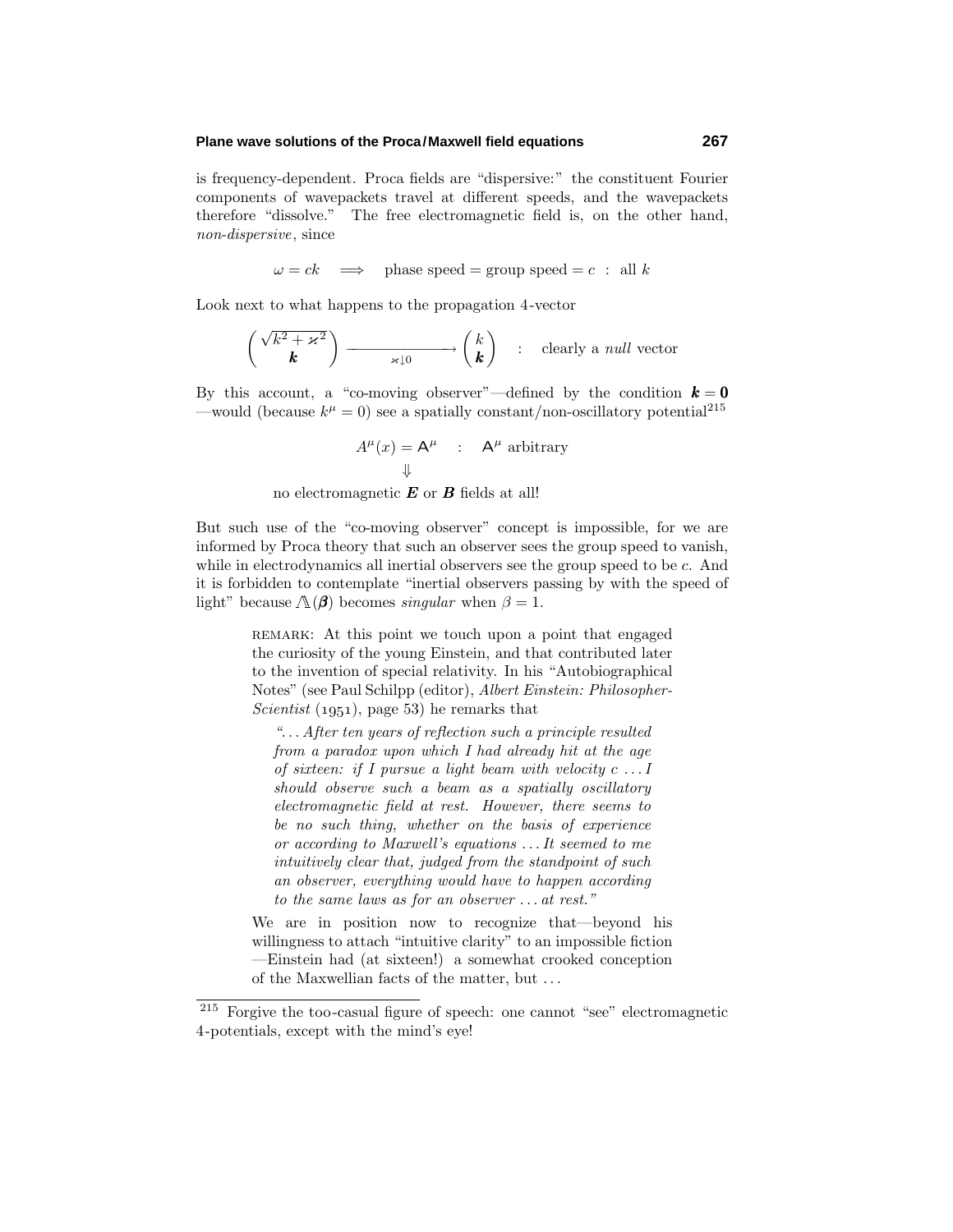The transverse Proca plane waves described at the bottom of page 265 go over straightforwardly into **transverse electromagnetic plane waves**: we have

$$
A_{\text{transverse}}^{\mu}(x) = \begin{cases} \mathbf{A}_1^{\mu} \cos(\mathbf{k} \cdot \mathbf{x} - \omega \, t + \delta_1) \\ \mathbf{A}_2^{\mu} \cos(\mathbf{k} \cdot \mathbf{x} - \omega \, t + \delta_2) \end{cases}
$$

where the constant  $A^{\mu}$ -vectors differ only notationally from the  $V^{\mu}$ -vectors described previously. But Proca's longitudinal plane wave becomes

$$
A_{\text{longitudinal}}^{\mu}(x) = \mathsf{A}_{\parallel}^{\mu} \cos(\mathbf{k} \cdot \mathbf{x} - \omega \, t + \delta_{\parallel})
$$

where in light of the  $\infty$  that intrudes into

$$
\|\mathbf{V}_{\parallel}^{\mu}\| \equiv \gamma \left(\frac{\beta}{\boldsymbol{e}_{\parallel}}\right) \longrightarrow \infty \cdot \left(\frac{1}{\boldsymbol{e}_{\parallel}}\right)
$$

we have set

$$
\left(\begin{array}{c} 1 \\ \pmb{e}_\parallel \end{array}\right) \equiv \mathsf{A}_\parallel^\mu
$$

We expected to have  $A^{\mu}_{\parallel} \perp k^{\mu}$ , but in fact  $A^{\mu}_{\parallel}$  is *parallel* to the propagation vector

$$
k^\mu = k \cdot \mathsf{A}_\parallel^\mu
$$

and  $k_{\mu}A_{\parallel}^{\mu} = 0$  arises from the circumstance that <u>in electrodynamics  $k^{\mu}$  is null</u>. Writing

$$
A_{\mu}^{\text{transverse}}(x) = \frac{\text{constant}}{k} \cdot k_{\mu} e^{i(k_{\alpha}x^{\alpha})}
$$

we find

$$
F^{\text{transverse}}_{\mu\nu} = \partial_{\mu} A^{\text{transverse}}_{\nu} - \partial_{\nu} A^{\text{transverse}}_{\mu}
$$

$$
= i \frac{\text{constant}}{k} \cdot (k_{\mu} k_{\nu} - k_{\nu} k_{\mu})
$$

$$
= 0
$$

and conclude that in electrodynamics the potential  $A_\mu^{\text{transverse}}$  can be <u>dismissed</u> as an unphysical artifact:

> Massive Proca fields support three polarizational degrees of freedom, but—"because the photon is massless"—the electromagnetic field supports only two, and they are transverse to the direction of propagation.

As things now stand that statement, by the argument from which it sprang, can be claimed to pertain only to the 4-potential, and to hold only in the Lorentz gauge. But later it will be shown to pertain also to the gauge-independent physical fields *E* and *B*.

One sometimes encounters attempts to attribute the "disappearance of the longitudinal mode" to the proposition that "an observer riding on a photon sees time dilated to a standstill, and the forward space dimension contracted to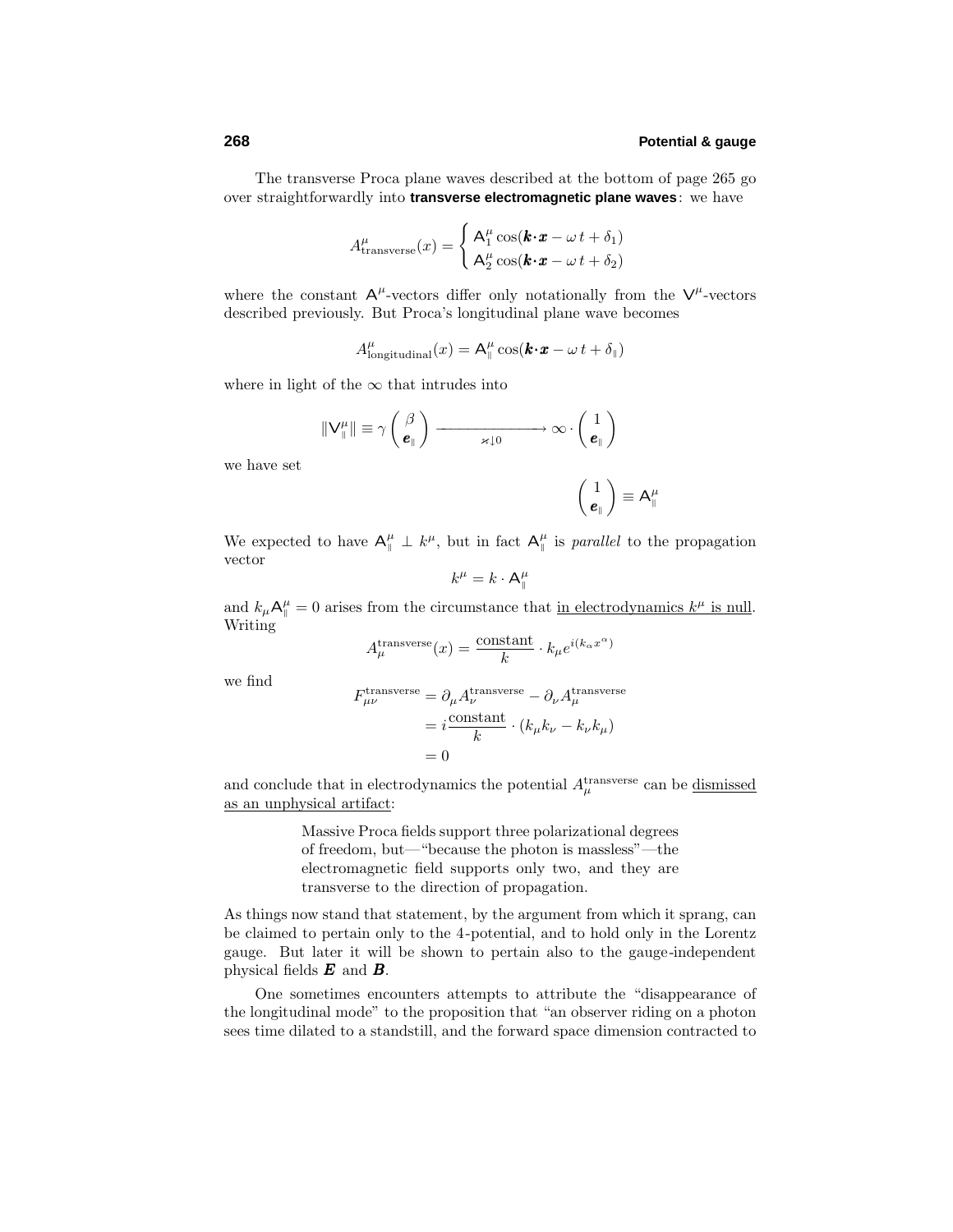#### **Proca/Maxwell theories as Lagrangian field theories 269**

extinction." I am not entirely sure the idea actually does what it is intended to do, but in any event: such observers cannot exist, so can have no role to play in any convincing account of the physical facts. On the other hand, it is (in other contexts) sometimes illuminating to point out that "an observer riding on a very fast massive particle sees time dilated nearly to a standstill, and 3-space contracted nearly to a wafer."

**6. Contact with the methods of Lagrangian field theory.**\* As Kermit the Frog might say, "It's not easy, bein' massless"*...* impossible in pre-relativistic physics, and a delicate business in relativistic physics  $\dots$  whether you are a particle<sup>214</sup> or a field. Looking to Maxwellian electrodynamics as "Proca theory in the massless limit," we have seen (in  $\S4$ ) that electrodynamics—for all its physical importance—lives right on the outer edge of formal feasibility, that "turning off the mass"

- strips the vector field  $A^{\mu}$  of its former direct physicality
- introduces "gauge freedom" into the theory
- reduces a formerly basic field equation to the status of a mere convention
- shifts the "locus of physicality," from  $A^{\mu}$  to  $F^{\mu\nu}$ .

In all those respects electromagnetic field is fairly typical of massless fields in general, so close study of the way Maxwell's theory is constructed tends to be more broadly informative than one might at first suppose. The sketchy remarks that follow touch on matters that would be fundamental to any such "close study."

A formalism derived straightforwardly from Lagrangian mechanics is today universally acknowledged to provide the language of choice if one's objective is a systematic development of the properties of a field theory.<sup>216</sup> The formalism in outline: Let  $\varphi_a$  signify the fields of interest.<sup>217</sup> The associated field theory acquires its specific structure from the postulated design of a "Lagrange density" —a real number-valued function  $\mathcal{L}(\varphi,\partial\varphi)$  of the field and their spatial/temporal derivatives  $\partial_{\mu}\varphi_{a}$ . An extension of Hamilton's principle

$$
\delta S = 0 \quad \text{with} \quad S \equiv \frac{1}{c} \int_{\mathcal{R}} \mathcal{L} \, d^4 x
$$

leads<sup>193</sup> to an *a*-indexed system of coupled Euler-Lagrange equations

$$
\partial_{\mu} \frac{\partial \mathcal{L}}{\partial \varphi_{a,\mu}} - \frac{\partial \mathcal{L}}{\partial \varphi_{a}} = 0
$$

<sup>\*</sup> This relatively advanced material will not be treated in lecture. First-time readers should skip directly to §7.

<sup>216</sup> In some cases of historic importance this was recognized only after the fact: Maxwell, Einstein, Schrödinger, Dirac ... each was led to the field theory that bears his name by methods that made no use of the Lagrangian method.

<sup>&</sup>lt;sup>217</sup> The subscript  $\alpha$  is generic. In specific cases it becomes a set of tensor/spinor indices and other marks used to distinguish one field component from another.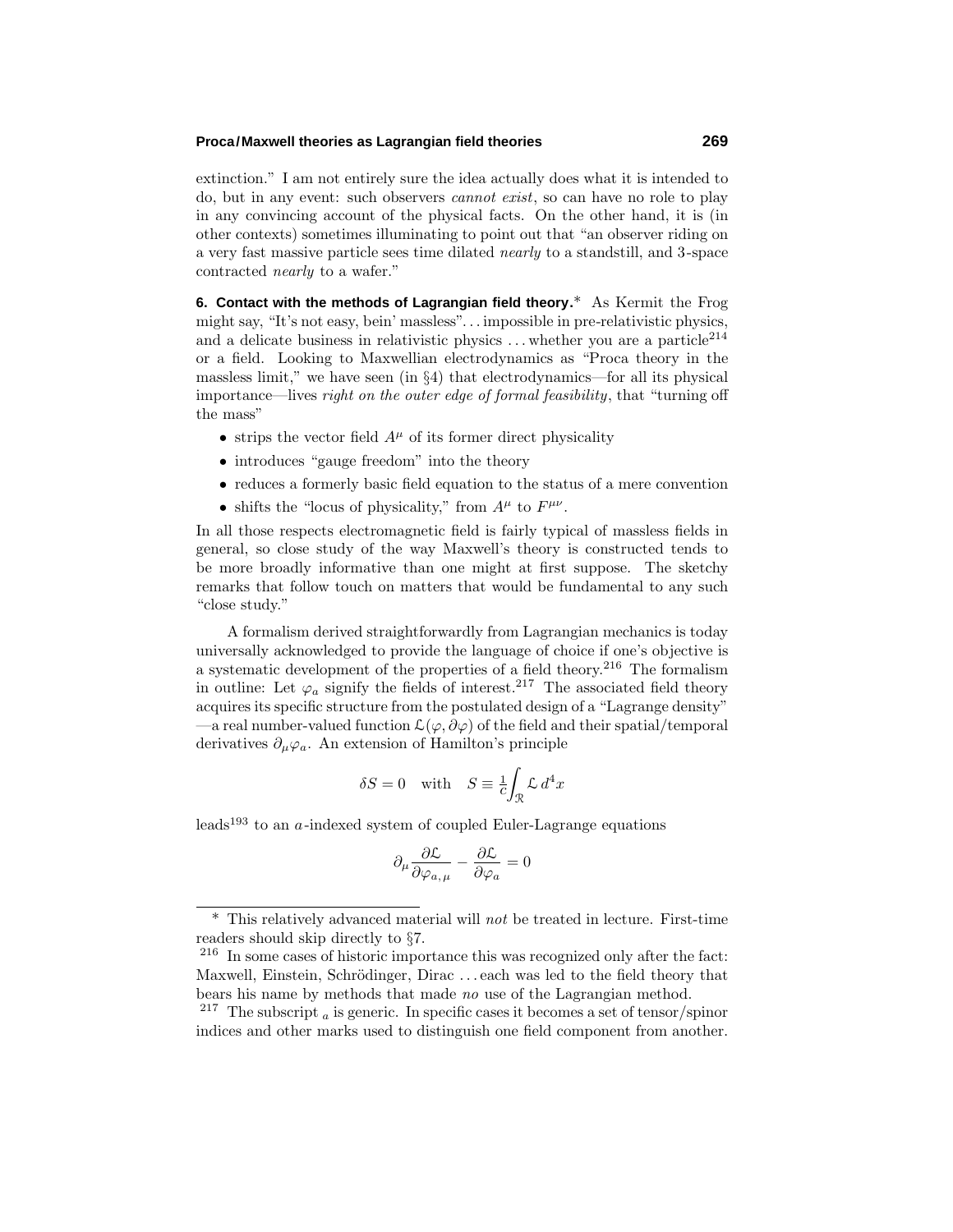which when spelled out in detail read

$$
\frac{\partial^2 \mathcal{L}}{\partial \varphi_{a,\mu} \partial \varphi_{b,\nu}} \varphi_{b,\mu\nu} + \frac{\partial^2 \mathcal{L}}{\partial \varphi_{a,\mu} \partial \varphi_b} \varphi_{b,\mu} - \frac{\partial \mathcal{L}}{\partial \varphi_a} = 0
$$

These are, in the general case, non-linear partial differential equations into which, however, the second partials enter linearly, and will be manifestly Lorentz covariant if *L* is Lorentz invariant. Noether's theorem can be brought now into play to deduce the design of the stress-energy tensor and to develop other mechanical properties of the field system, to identify conservation laws, etc.

The Proca theory is an unexceptional relativistic field theory that fits straightforwardly into the Lagrangian rubric. Taking the vector field  $U_{\mu}$  to be the field system of interest, one constructs  $218$ 

$$
\mathcal{L} = \frac{1}{2} g^{\alpha \rho} g^{\beta \sigma} U_{\alpha,\beta} (U_{\rho,\sigma} - U_{\sigma,\rho}) - \frac{1}{2} \varkappa^2 g^{\alpha \beta} U_{\alpha} U_{\beta}
$$

and computes

$$
\partial_{\nu} \frac{\partial \mathcal{L}}{\partial U_{\mu,\nu}} - \frac{\partial \mathcal{L}}{\partial U_{\mu}} = \partial_{\nu} (U^{\mu,\nu} - U^{\nu,\mu}) + \varkappa^2 U^{\mu} = 0
$$

In short:  $\Box U^{\mu} - \partial^{\mu}(\partial_{\nu}U^{\nu}) + \varkappa^2 U^{\mu} = 0$ , which when hit with  $\partial_{\mu}$  supplies

$$
\begin{aligned} \varkappa^2(\partial_\mu U^\mu) &= 0 \\ \Downarrow \\ \partial_\mu U^\mu &= 0 \quad \text{if} \quad \varkappa^2 \neq 0 \end{aligned}
$$

Returning with this information to the field equation, we obtain (see again (374.1&2))

$$
\Box U^{\mu} + \varkappa^2 U^{\mu} = 0
$$

whereupon we might introduce  $G_{\mu\nu} \equiv \partial_{\mu}U_{\nu} - \partial_{\nu}U_{\mu}$  as an auxiliary definition. Alternatively, we might take  $\{U_{\mu}, G_{\mu\nu}\}\$  to be the field system of interest, and write

$$
\mathcal{L} = -\frac{1}{4}g^{\alpha\rho}g^{\beta\sigma}G_{\alpha\beta}G_{\rho\sigma} - \frac{1}{2}g^{\alpha\rho}g^{\beta\sigma}G_{\alpha\beta}(U_{\rho,\sigma} - U_{\sigma,\rho}) - \frac{1}{2}\varkappa^2g^{\alpha\beta}U_{\alpha}U_{\beta}
$$

giving

$$
\partial_{\kappa} \frac{\partial \mathcal{L}}{\partial G_{\mu\nu,\kappa}} - \frac{\partial \mathcal{L}}{\partial G_{\mu\nu}} = \frac{1}{2} G^{\mu\nu} + \frac{1}{2} (U^{\mu,\nu} - U^{\nu,\mu}) = 0
$$

$$
\partial_{\nu} \frac{\partial \mathcal{L}}{\partial U_{\mu,\nu}} - \frac{\partial \mathcal{L}}{\partial U_{\mu}} = -\frac{1}{2} \partial_{\nu} (G^{\mu\nu} - G^{\nu\mu}) + \varkappa^2 U^{\mu} = 0
$$

<sup>&</sup>lt;sup>218</sup> See my CLASSICAL FIELD THEORY (1999), Chapter 2, pages  $16-19$  for discussion of why this is a relativistically natural thing to do, and for other details.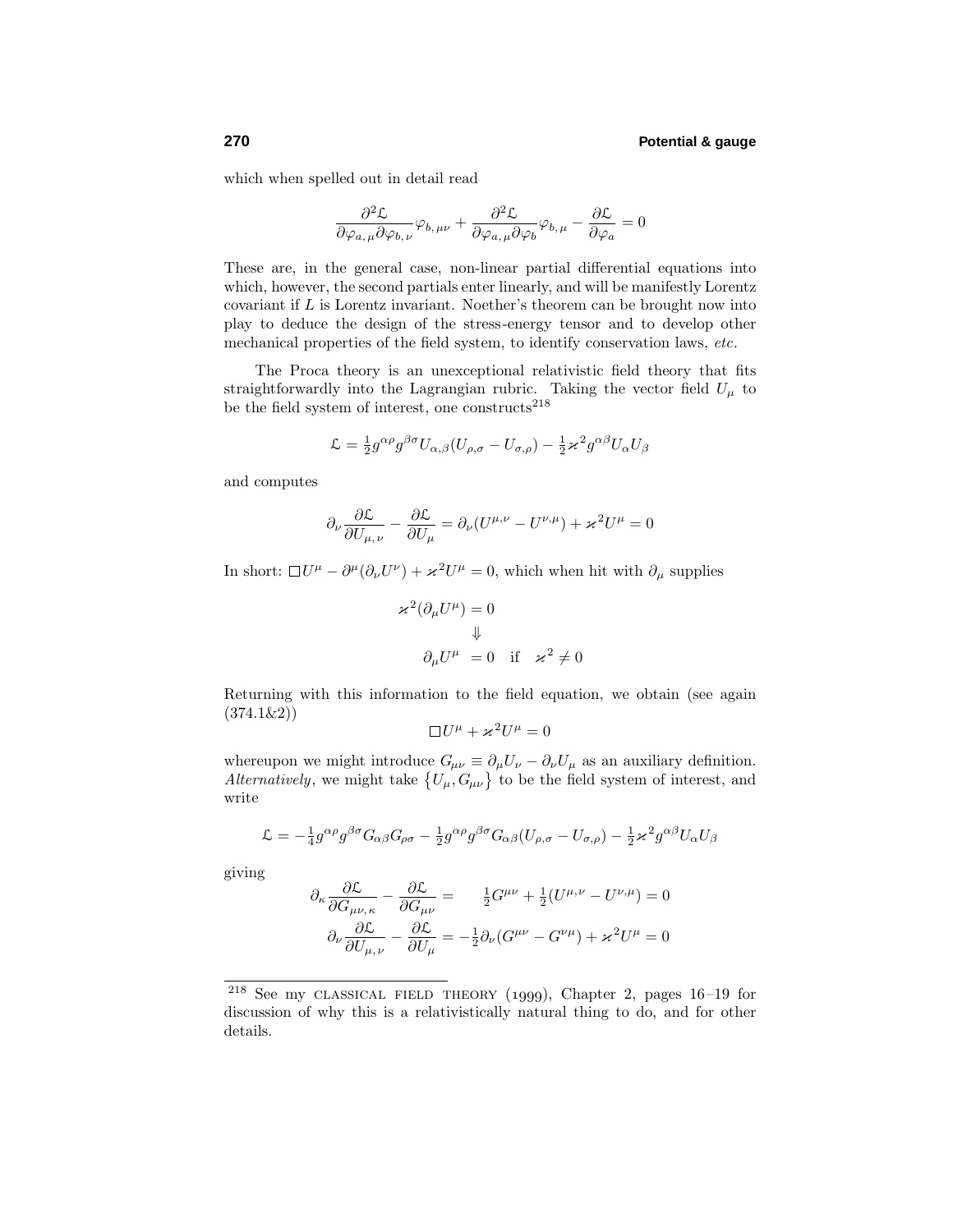#### **Naked potential 271**

The former "auxiliary definition" has now acquired the status of a field equation

$$
G_{\mu\nu} = \partial_{\mu} U_{\nu} - \partial_{\nu} U_{\mu}
$$

The automatic antisymmetry of  $G_{\mu\nu}$  permits the second set of field equations to be written

$$
\partial_{\nu}G^{\nu\mu} + \varkappa^2 U^{\mu} = 0
$$

and from that pair of equations we again recover  $\partial_{\mu}U^{\mu} = 0$  as a corollary provided  $\varkappa^2 \neq 0$ .

Proca theory supplies us with a way to construct  $G_{\mu\nu}$  from  $U_{\mu}$  but no way to construct  $U_{\mu}$  from  $G_{\mu\nu}$ . It is therefore not possible to dismiss  $U_{\mu}$  from the list of field functions, to consider Lagrangians of the form  $\mathcal{L}(G, \partial G)$ . Nor are we motivated to do so. But in electrodynamics—where  $F_{\mu\nu}$  is physical but the vector field  $A_\mu$  is unphysical—that would be our natural instinct. It appears, however, to be impossible to obtain the free-field Maxwell equations

$$
\partial_{\mu}F^{\mu\nu} = 0
$$
  

$$
\partial_{\mu}F_{\nu\lambda} + \partial_{\nu}F_{\lambda\mu} + \partial_{\lambda}F_{\mu\nu} = 0
$$

from a Lagrangian of the form  $\mathcal{L}(F, \partial F)$ : we are forced to enlist the assistance of the 4 -potential*...* and then things become easy.If, for example, we borrow from Proca theory the construction<sup>219</sup>

$$
\mathcal{L} = -\frac{1}{4}g^{\alpha\rho}g^{\beta\sigma}F_{\alpha\beta}F_{\rho\sigma} - \frac{1}{2}g^{\alpha\rho}g^{\beta\sigma}F_{\alpha\beta}(A_{\rho,\sigma} - A_{\sigma,\rho}) + \text{no mass term}
$$

then we obtain

$$
F_{\mu\nu} = \partial_{\mu}A_{\nu} - \partial_{\nu}A_{\mu} \quad \text{whence} \quad \partial_{\mu}F_{\nu\lambda} + \partial_{\nu}F_{\lambda\mu} + \partial_{\lambda}F_{\mu\nu} = 0
$$

and

$$
\partial_{\mu}F^{\mu\nu}=0
$$

but because  $x^2 = 0$  we have lost the leverage which would enforce the Lorentz gauge condition  $\partial_{\mu}A^{\mu} = 0$ .

The preceding discussion touches on yet another sense in which Maxwellian electrodyanmics is—for the familiar reason ("masslessness of the photon") formally exceptional, delicate.

**7. Naked potential in the classical/quantum dynamics of particles.** Though particles respond to *forces*  $\mathbf{F} = -\nabla U$ , it is the *naked potential* that enters into the design of the Lagrangian  $L = T - U$  (which, as was remarked on page 254, is itself a kind of "potential"). We found at  $(293)$  that the non-relativistic<sup>220</sup>

<sup>219</sup> For other possibilities see A.O.Barut, Electrodynamics and Classical Theory of Fields and Particles  $(1964)$ , page 102.

<sup>220</sup> Why non-relativistic? Because my destination is a result that emerges from non-relativistic quantum mechanics.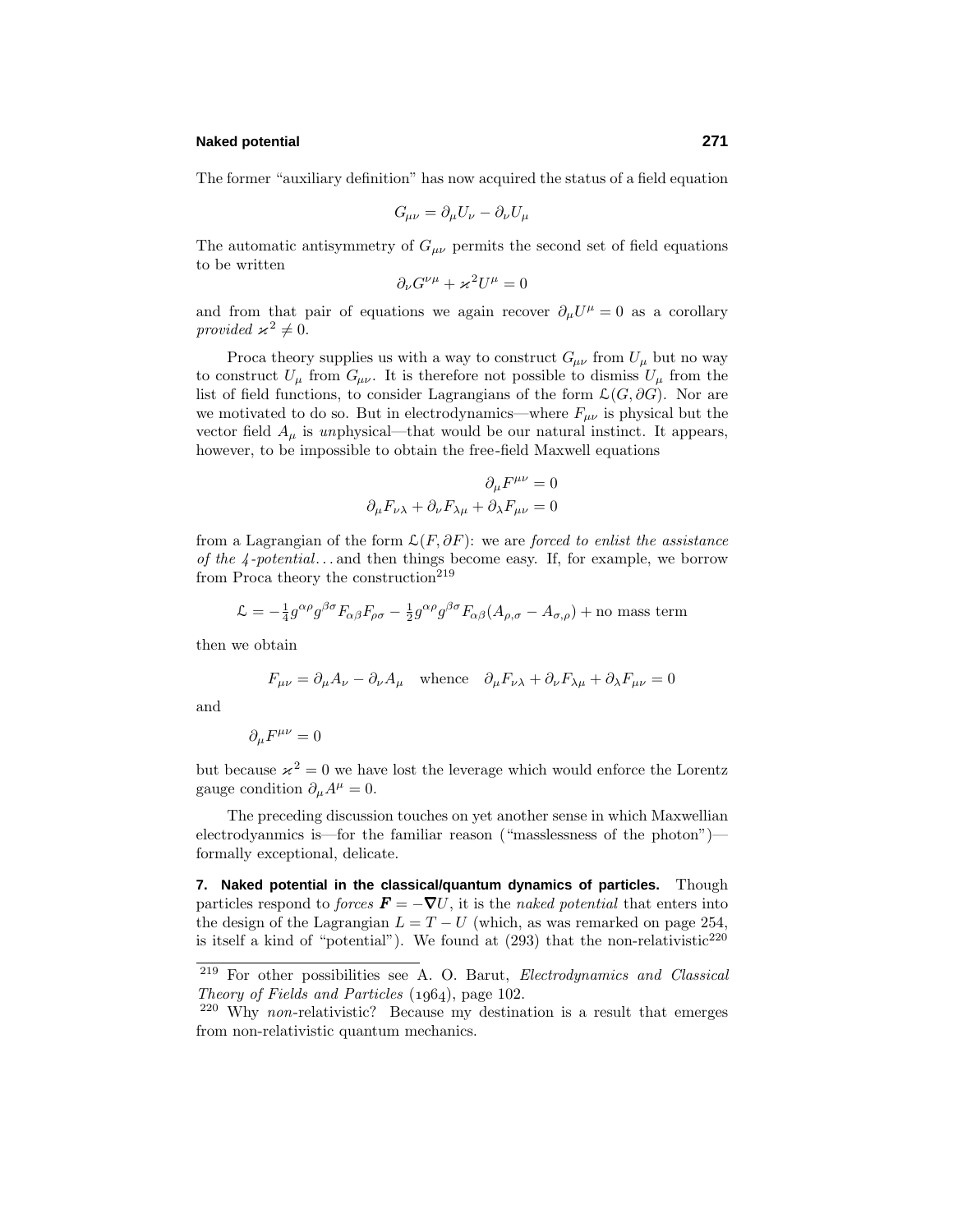motion of a charged particle in an impressed electromagnetic field can be described

$$
\frac{d}{dt}(m\boldsymbol{v}) = e\big\{\boldsymbol{E} + \frac{1}{C}\boldsymbol{v} \times \boldsymbol{B}\big\}
$$

which by (363) becomes

$$
= e\{-\nabla \varphi - \frac{1}{c}\frac{\partial}{\partial t}\mathbf{A} + \frac{1}{c}\mathbf{v} \times \nabla \times \mathbf{A}\}\tag{377}
$$

I begin this discussion with a review of how that equation of motion can be brought within the compass of Lagrangian mechanics.We will not be surprised when we find that  $\varphi$  and **A** stand nakedly/undifferentiated in our final result.

From 
$$
\frac{d}{dt}\mathbf{A} = \frac{\partial}{\partial t}\mathbf{A} + (\mathbf{v} \cdot \nabla)\mathbf{A}
$$
 it follows that

$$
-\frac{1}{c}\frac{\partial}{\partial t}\boldsymbol{A}=-\frac{1}{c}\frac{d}{dt}\boldsymbol{A}+\frac{1}{c}(\boldsymbol{v}\boldsymbol{\cdot}\boldsymbol{\nabla})\boldsymbol{A}
$$

Moreover

$$
\frac{1}{c} \mathbf{v} \times \nabla \times \mathbf{A} = \frac{1}{c} \nabla(\mathbf{v} \cdot \mathbf{A}) - \frac{1}{c} (\mathbf{v} \cdot \nabla) \mathbf{A}
$$

Taken in combination, those two identities supply

$$
e\big\{-\nabla\varphi-\frac{1}{c}\frac{\partial}{\partial t}\mathbf{A}+\frac{1}{c}\mathbf{v}\times\nabla\times\mathbf{A}\big\}=e\big\{-\nabla\varphi-\frac{1}{c}\frac{d}{dt}\mathbf{A}+\frac{1}{c}\nabla(\mathbf{v}\cdot\mathbf{A})\big\}
$$

But

$$
e\{-\nabla\varphi - \frac{1}{c}\frac{d}{dt}\mathbf{A} + \frac{1}{c}\nabla(\mathbf{v}\cdot\mathbf{A})\}_i = e\{-\varphi_{,i} - \frac{1}{c}\frac{d}{dt}A_i + \frac{1}{c}\mathbf{v}\cdot\mathbf{A}_{,i}\}
$$

$$
= \left\{\frac{d}{dt}\frac{\partial}{\partial v_i} - \frac{\partial}{\partial x_i}\right\}e(\varphi - \frac{1}{c}\mathbf{v}\cdot\mathbf{A})
$$

The implication is that (377) can be written

$$
\left\{\frac{d}{dt}\frac{\partial}{\partial v_i} - \frac{\partial}{\partial x_i}\right\} L = 0
$$
\n
$$
L \equiv \frac{1}{2}m\mathbf{v}\cdot\mathbf{v} - \underbrace{e(\varphi - \frac{1}{c}\mathbf{v}\cdot\mathbf{A})}_{\text{Qissistation of a "abelian" function}}\right\}
$$
\n(378)

| —Classic instance of a "velocity-dependent potential" that gives rise by Lagrange differentiation to a velocity-dependent force: see, for example, Goldstein's Section I-5.

As anticipated, the potentials stand naked in *L*.

The "momentum conjugate to *x*" is given by

$$
\mathbf{p} \equiv \frac{\partial L}{\partial \mathbf{v}} = m\mathbf{v} + \frac{e}{c}\mathbf{A}
$$
 (379)

and must be distinguished from the "mechanical momentum"  $m\mathbf{v}$ . Substitution of  $\mathbf{v} = \frac{1}{m} (\mathbf{p} - \frac{e}{c} \mathbf{A})$  into  $H = \mathbf{v} \cdot \mathbf{p} - L(\mathbf{x}, \mathbf{v})$  gives the associated Hamiltonian

$$
H(\pmb{x}, \pmb{p}) = \frac{1}{2m} \big( \pmb{p} - \frac{e}{c} \pmb{A} \big) \cdot \big( \pmb{p} - \frac{e}{c} \pmb{A} \big) + e \varphi \tag{380}
$$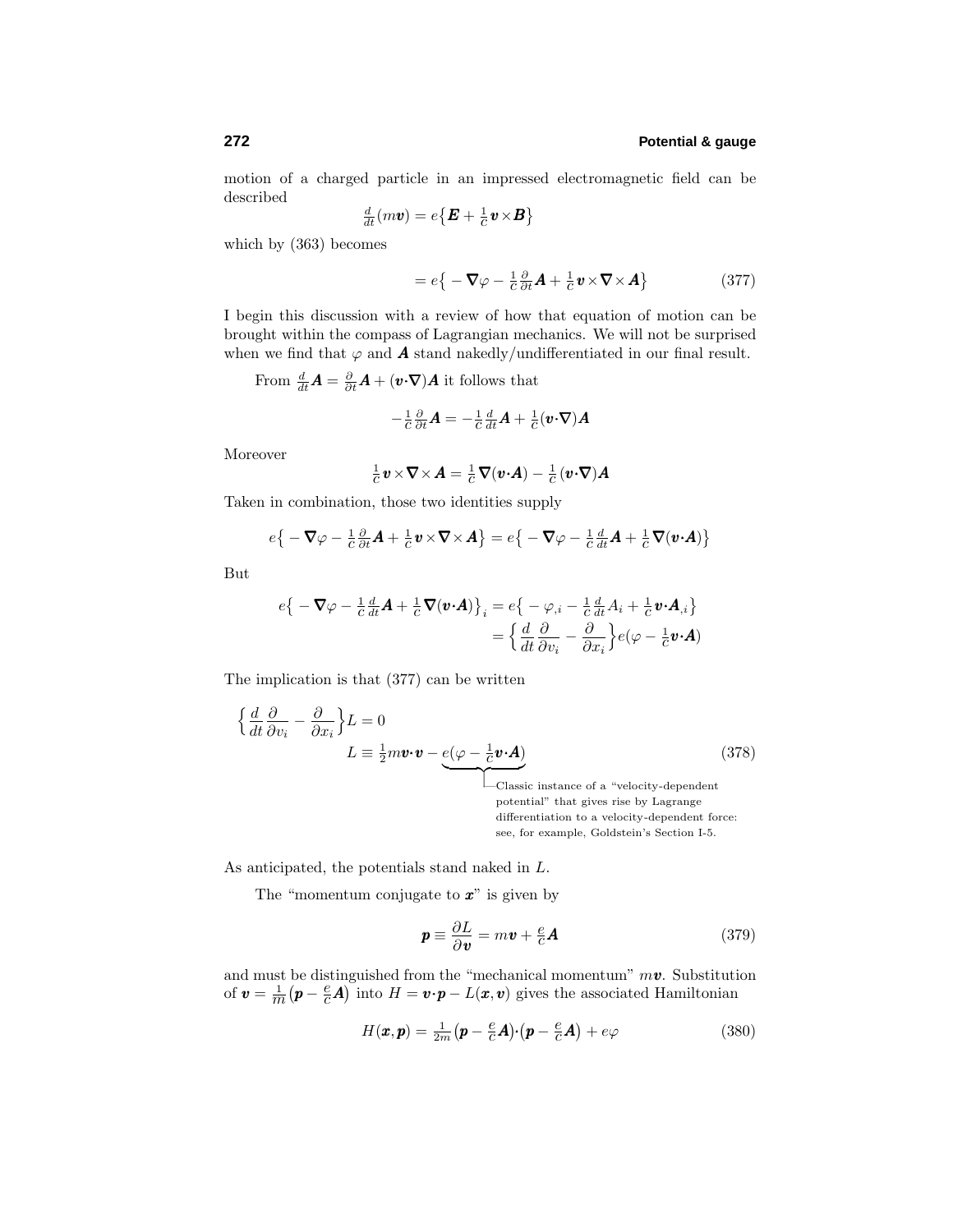# **Naked potential 273**

Though the motion must necessarily be gauge invariant, the Lagrangian is not: the gauge transformation (364)

$$
\varphi \longrightarrow \varphi = \varphi + \frac{1}{c} \frac{\partial}{\partial t} \chi
$$

$$
A \longrightarrow A = A - \nabla \chi
$$

sends

$$
L \longrightarrow L = \frac{1}{2} m \mathbf{v} \cdot \mathbf{v} - e(\varphi - \frac{1}{c} \mathbf{v} \cdot \mathbf{A})
$$
  
=  $L - \frac{e}{c} \{ \frac{\partial}{\partial t} \chi + \mathbf{v} \cdot \nabla \chi \}$   
=  $L - \frac{d}{dt} \{ \frac{e}{c} \chi \}$ 

From the final equation we conclude that, though *L* and *L* are distinct, they are (see again page 254) gauge-equivalent in the sense of Lagrangian mechanics—in the sense, that is to say, that they give rise to identical Lagrange equations. The action associated with any Hamiltonian test-path *x*(*t*)

$$
S[\pmb{x}(t)] \equiv \int_{t_1}^{t_2} L(\pmb{x}(t), \pmb{v}(t)) dt
$$

therefore responds to gauge transformation by a rule

$$
S \longrightarrow S = S - \frac{e}{c} \{ \chi(\boldsymbol{x}_2) - \chi(\boldsymbol{x}_1) \}
$$
(381)

in which for the first time we see the "naked gauge function" (evaluated here at the specified endpoints of the test-path:  $\mathbf{x}_1 \equiv \mathbf{x}(t_1)$  and  $\mathbf{x}_2 \equiv \mathbf{x}(t_2)$ ).

Turning now from the classical to the quantum mechanics of a charged particle in an impressed field, we are led from (380) to the time-dependent Schrödinger equation

$$
\mathbf{H}\psi = i\hbar \frac{\partial}{\partial t}\psi \quad \text{with} \quad \mathbf{H} \equiv \frac{1}{2m} \left( \frac{\hbar}{i} \nabla - \frac{e}{c} \mathbf{A} \right) \cdot \left( \frac{\hbar}{i} \nabla - \frac{e}{c} \mathbf{A} \right) + e\varphi
$$

$$
= -\frac{\hbar^2}{2m} (\nabla - ig\mathbf{A}) \cdot (\nabla - ig\mathbf{A}) + e\varphi \qquad (382)
$$

$$
g \equiv e/\hbar c
$$

We expect/require the quantum physics to be gauge-invariant, but observe that **H** is clearly not gauge-invariant. As a first step toward reconciling the latter fact with the former requirement we observe  $(i)$  that the Schrödinger equation can be written

$$
-\frac{\hbar^2}{2m}(\nabla - ig\boldsymbol{A}) \cdot (\nabla - ig\boldsymbol{A})\psi = i\hbar (\frac{\partial}{\partial t} + igc\varphi)\psi
$$

and  $(ii)$  that from the "shift rule"

$$
e^{-F(u)}\tfrac{\partial}{\partial u}\bullet \equiv \big[\tfrac{\partial}{\partial u}+\tfrac{\partial F}{\partial u}\big]e^{-F(u)}\bullet
$$

it follows that if we multiply the left/right sides of the Schrödinger equation by  $e^{-ig\chi}$  we obtain an equation that can be written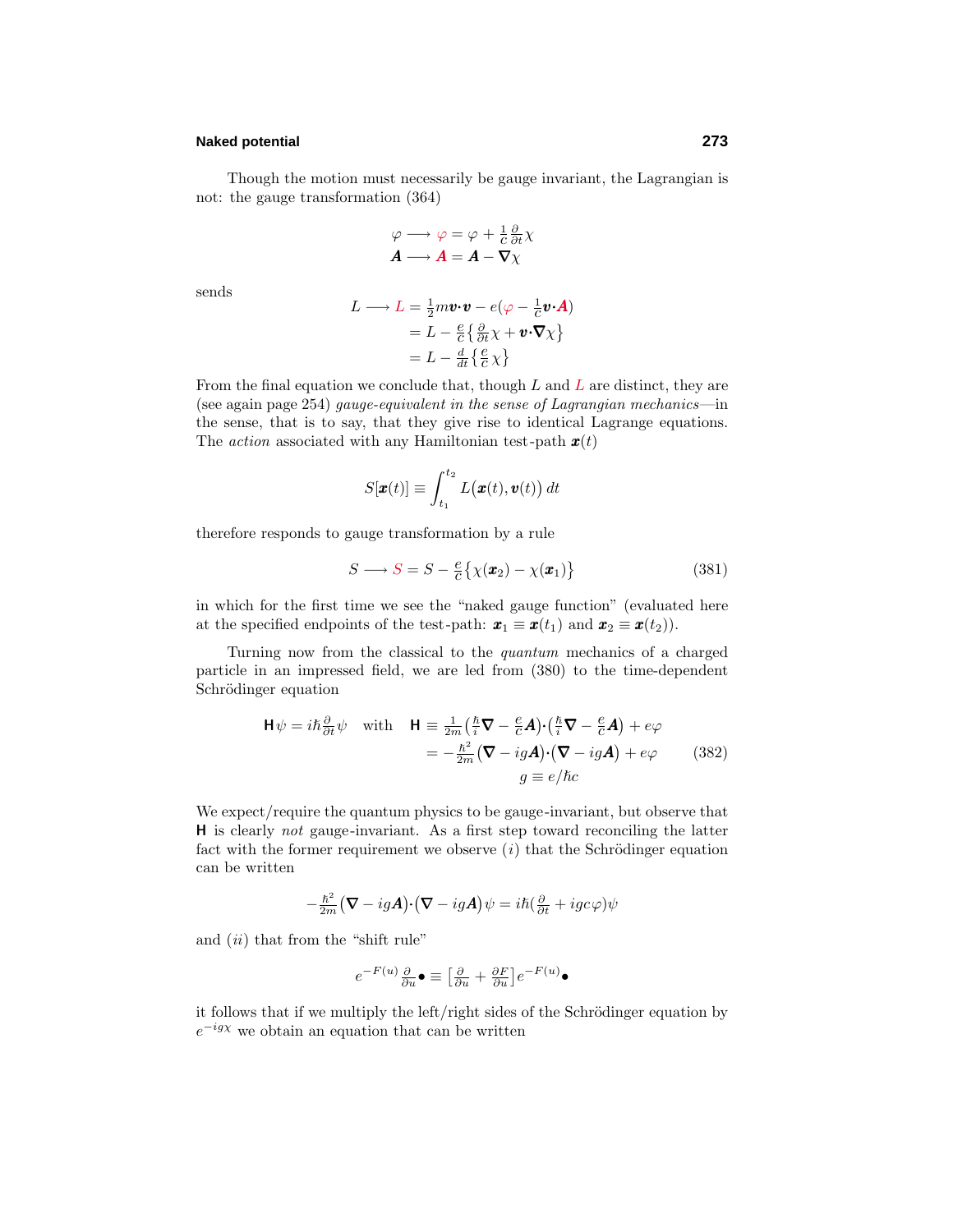$$
-\frac{\hbar^2}{2m}(\nabla + ig\nabla \chi - igA)\cdot (\nabla + ig\nabla \chi - igA)e^{-ig\chi}\psi = i\hbar(\frac{\partial}{\partial t} + ig\frac{\partial \chi}{\partial t} + igc\varphi)e^{-ig\chi}\psi
$$
or again

 $-\frac{\hbar^2}{2m}(\mathbf{\nabla} -ig\mathbf{A})\cdot(\mathbf{\nabla} -ig\mathbf{A})e^{-ig\chi}\psi = i\hbar(\frac{\partial}{\partial t} +igc\varphi)e^{-ig\chi}\psi$ 

The implication is that if we interpret "gauge transformation" to have this expanded meaning *∂*

$$
\begin{aligned}\n\varphi &\longrightarrow \varphi = \varphi + \frac{1}{c} \frac{\partial}{\partial t} \chi \\
A &\longrightarrow A = A - \nabla \chi \\
\psi &\longrightarrow \psi = e^{-ig\chi} \cdot \psi\n\end{aligned}
$$
\n(383)

then we have achieved a gauge-covariant quantum theory

$$
\begin{aligned}\n\left\{-\frac{\hbar^2}{2m}(\nabla - ig\boldsymbol{A})\cdot(\nabla - ig\boldsymbol{A}) + e\varphi\right\}\psi &= i\hbar\frac{\partial}{\partial t}\psi\\
\downarrow \text{gauge transformation}\\
\left\{-\frac{\hbar^2}{2m}(\nabla - ig\boldsymbol{A})\cdot(\nabla - ig\boldsymbol{A}) + e\varphi\right\}\psi &= i\hbar\frac{\partial}{\partial t}\psi\n\end{aligned}
$$

which—more to the point—yields gauge-invariant physical statements, of which the following

$$
\langle \psi | \mathbf{x} | \psi \rangle = \langle \psi | \mathbf{x} | \psi \rangle
$$

$$
\langle \psi | \mathbf{p} - \frac{e}{c} \mathbf{A} | \psi \rangle = \langle \psi | \mathbf{p} - \frac{e}{c} \mathbf{A} | \psi \rangle
$$

are merely illustrative.

To retain the relative simplicity of time-independent quantum mechanics, let us assume for the moment that all potentials and gauge functions depend only upon *x*.We are placed then in position to write

$$
\psi(\boldsymbol{x},t) = \int G(\boldsymbol{x},t;\boldsymbol{x}_0,0) \, \psi(\boldsymbol{x}_0,0) \, d^3x_0
$$

and thus to describe the temporal evolution of the (unobserved) wavefunction. Quantum mechanics provides two alternative descriptions of the "propagator"  $G(\mathbf{x}, t; \mathbf{x}_0, t_0)$ : the "spectral description"

$$
G(\pmb{x},t;\pmb{x}_0,0)=\sum_n e^{-\frac{i}{\hbar}E_n t}\psi_n(\pmb{x})\psi_n^*(\pmb{x}_0)
$$

and Feynman's "sum-over-paths description"

$$
G(\pmb{x},t;\pmb{x}_0,0) = (\text{normalization factor}) \cdot \sum_{\text{paths}} \exp\left\{ \frac{i}{\hbar} S[\text{path: } (\pmb{x}_0,0) \to (\pmb{x},t)] \right\}
$$

Bringing  $\psi = e^{igx} \cdot \psi$  to the spectral description we obtain

$$
G(\boldsymbol{x},t;\boldsymbol{x}_0,0)=G(\boldsymbol{x},t;\boldsymbol{x}_0,0)\cdot\exp\big\{ig\big[\chi(\boldsymbol{x})-\chi(\boldsymbol{x}_0)\big]\big\}
$$

The point of interest is that since (381) can be expressed

$$
\frac{i}{\hbar}S[\text{path}] = \frac{i}{\hbar}S[\text{path}] + ig[\chi(\pmb{x}) - \chi(\pmb{x}_0)]
$$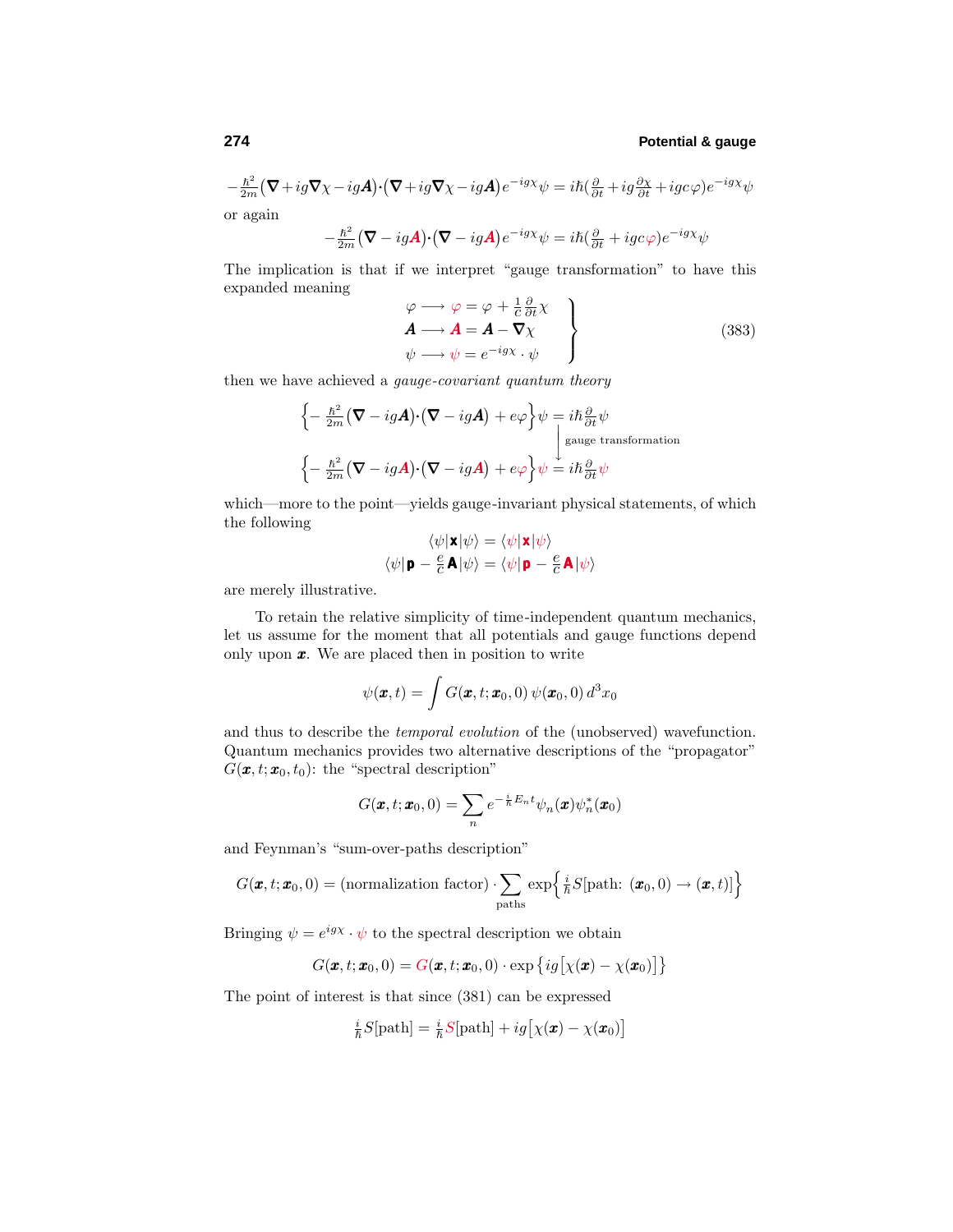#### **Naked potential 275**

the Feynman method leads immediately to that same conclusion, $^{221}$  and does so independently of how we elect to give meaning to the "sum-over-paths" concept.

From  $\mathbf{B} = \nabla \times \mathbf{A}$  it follows that

magnetic flux 
$$
\Phi
$$
 through disk bounded by  $C = \iint_{\text{disk}} \mathbf{B} \cdot d\sigma$   
=  $\iint_{\text{disk}} (\nabla \times \mathbf{A}) \cdot d\sigma$   
=  $\oint_C \mathbf{A} \cdot d\ell$  (384)

This simple result is of importance for at least two reasons:

**1.** It exposes a gauge-independent "naked *A*":

$$
\oint_{\mathcal{C}} \mathbf{A} \cdot d\mathbf{\ell} = \oint_{\mathcal{C}} \mathbf{A} \cdot d\mathbf{\ell} \quad \text{because} \quad \oint_{\mathcal{C}} \nabla \chi \cdot d\mathbf{\ell} = 0 \text{ (all } \chi)
$$

**2.** It assigns physical importance (as explained below) to certain topological circumstances, and does so for reasons that are of some interest in themselves. The simplest way to expose the points at issue is to consider the "cylindrical" magnetic field shown in Figure 84.The symmetry of the field, and what we know about the geometrical meaning of "curl," suggest that the *A*-field should have (to within gauge) the form indicated in Figure 85:

$$
\boldsymbol{A} = A(r) \, \boldsymbol{T}
$$

$$
T \equiv
$$
unit tangent to American circle of radius  $r = \begin{pmatrix} -y/r \\ +x/r \\ 0 \end{pmatrix}$ 

Working from (384) we therefore have

encircled flux = 
$$
\begin{cases} \pi r^2 B & \text{if } r \le R \\ \pi R^2 B & \text{if } r \ge R \end{cases} = 2\pi r \cdot A(r)
$$

normalization factor =  $(\mathbf{x}, \mathbf{x}_0)$ -independent function of *t* 

and to extract its specific design from the requirement that

$$
\lim_{t\downarrow 0} G(\pmb{x},t;\pmb{x}_0,0)=\delta(\pmb{x}-\pmb{x}_0)
$$

<sup>&</sup>lt;sup>221</sup> Or would if we could establish the gauge-independence of the normalization factor. The point becomes trivial if one is willing to borrow from the result of the spectral argument, but (except in the simplest cases) is too intricate to pursue here by methods internal to the Feynman formalism.Evaluation of the normalization factor is in some respects the most delicately problematic aspect of the formalism.Feynman himself was content to assume that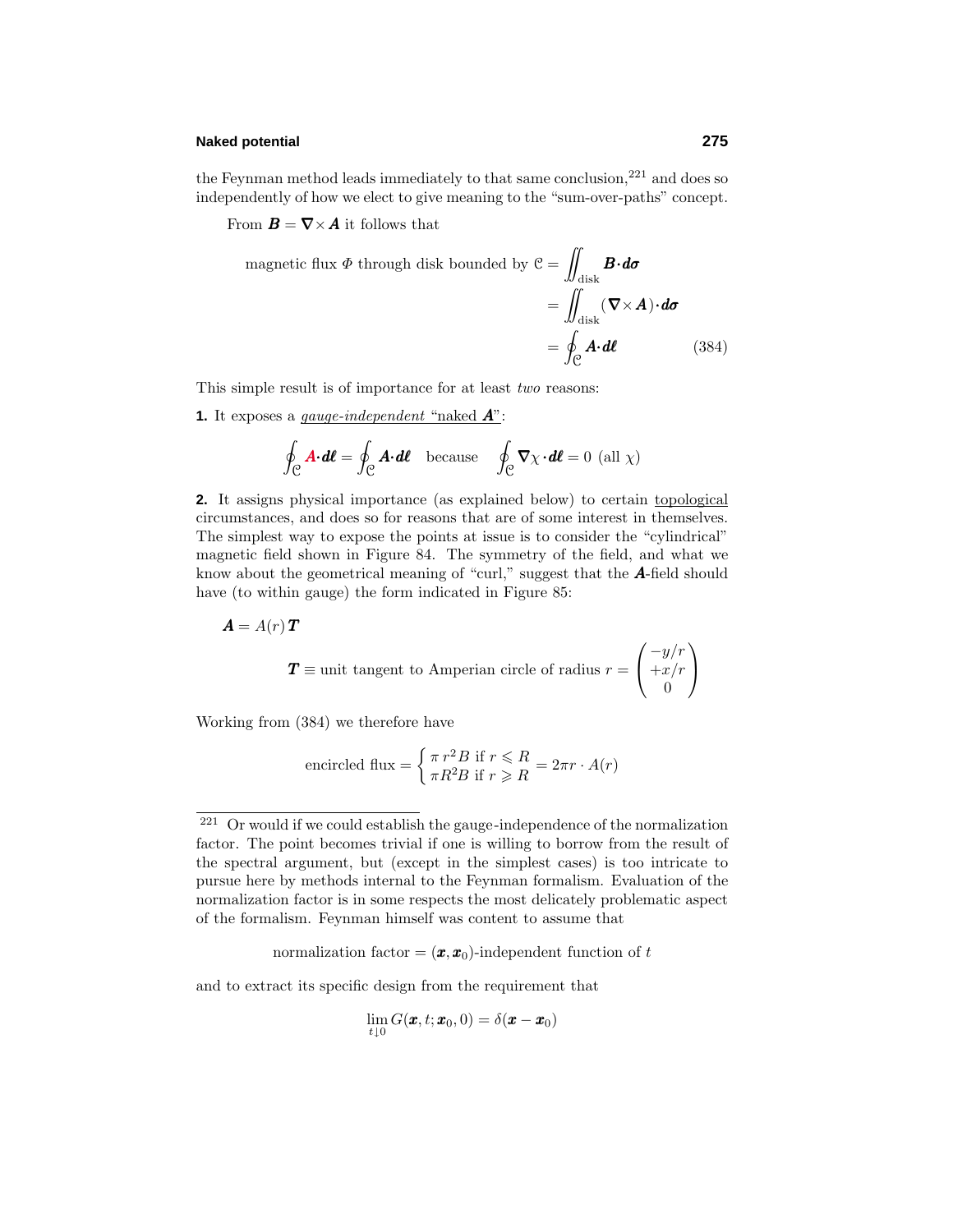

Figure 84: Current flows in an infinitely long straight solenoid, of radius *R*. The resulting magnetic field is well known to be coaxial and uniform across the interior of the solenoid, but to vanish at all points exterior to the solenoid:

$$
\mathbf{B} = \begin{cases} \begin{pmatrix} 0 \\ 0 \\ B \end{pmatrix} & \text{at interior points} \\ \begin{pmatrix} 0 \\ 0 \\ 0 \end{pmatrix} & \text{at exterior points} \end{cases}
$$

The "magnetic spaghetti, stretching from one side of Euclidean space to the other," alters the topology of the part of space where **, and this is shown in the text to have some profound physical** consequences. Additional spaghetti would make the topological situation even more complicated. The configuration shown has the merit of being simple enough to permit all calculations to be done exactly.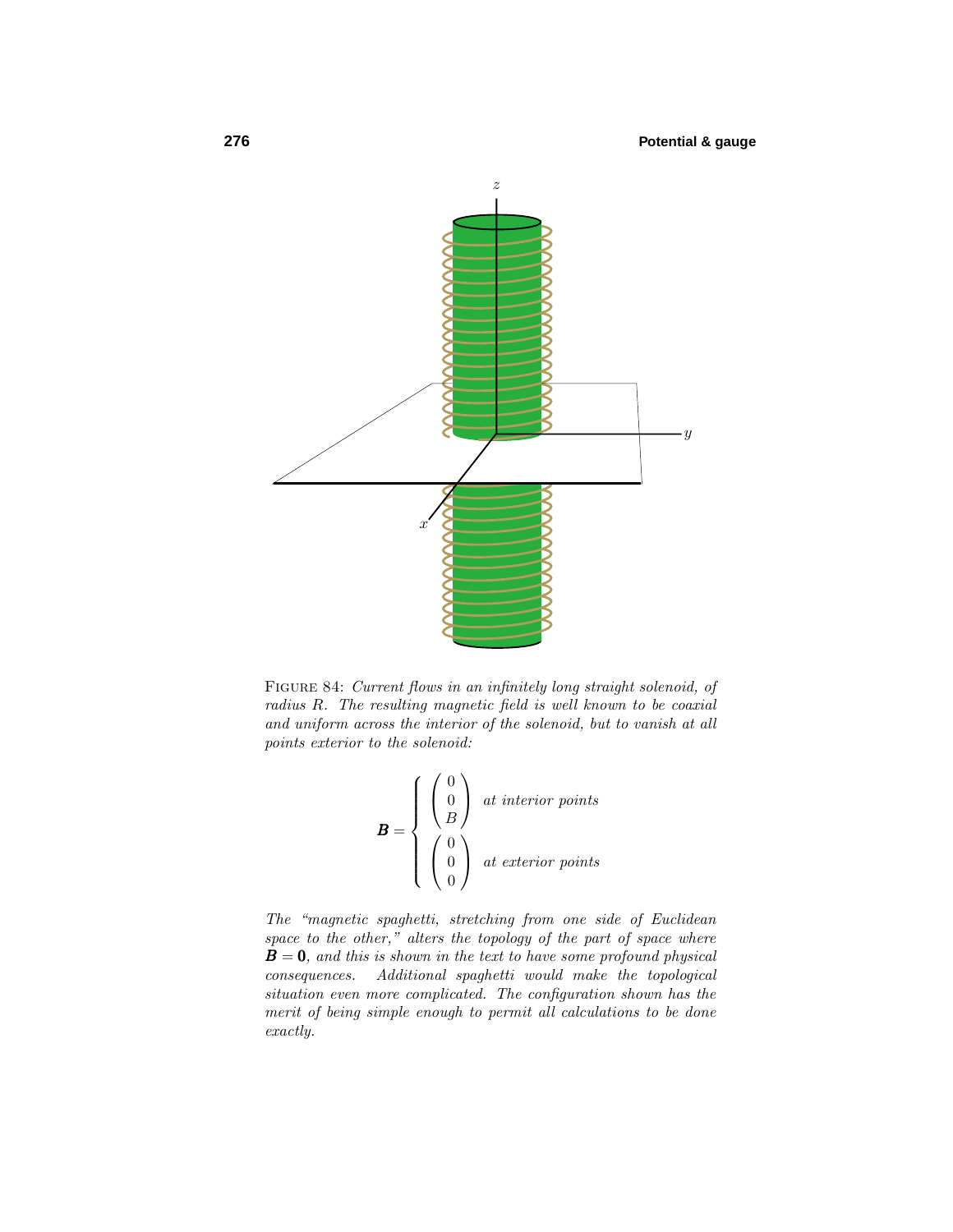

Figure 85: Cross-section of the preceding figure. The black circles (one with radius  $r < R$ , one with  $r > R$ ) are  $\Diamond$ -oriented "Amperian" loops" drawn to capture the symmetry of the system. Red arrows decorate the larger loop, and indicate the anticipated design of the *A*-field. The red arrows that march along the *x*-axis illustrate how the magnitude of *A*, as computed in the text, depends upon *r*. The striking fact is that, while **B** vanishes at exterior points  $r > R$ , the vector potential *A* does not.

A little guesswork has brought us thus to

$$
A(r) = \begin{cases} \frac{1}{2}Br & : r \leq R \\ \frac{1}{2}BR^2r^{-1} & : r \geq R \end{cases}
$$

whence

$$
\mathbf{A}(\mathbf{x}) = \begin{cases} \frac{1}{2}B \begin{pmatrix} -y \\ +x \\ 0 \end{pmatrix} & : r \leq R \\ \frac{1}{2}BR^2 \begin{pmatrix} -y/r^2 \\ +x/r^2 \\ 0 \end{pmatrix} & : r \geq R \end{cases}
$$
(385)

and a quick calculation<sup>222</sup> confirms the accuracy of the guess:

$$
\boldsymbol{B} = \nabla \times \boldsymbol{A} = \begin{cases} \begin{pmatrix} 0 \\ 0 \\ B \end{pmatrix} & : r \leq R \\ 0 & : r \geq R \end{cases}
$$

 $222$  PROBLEM 59.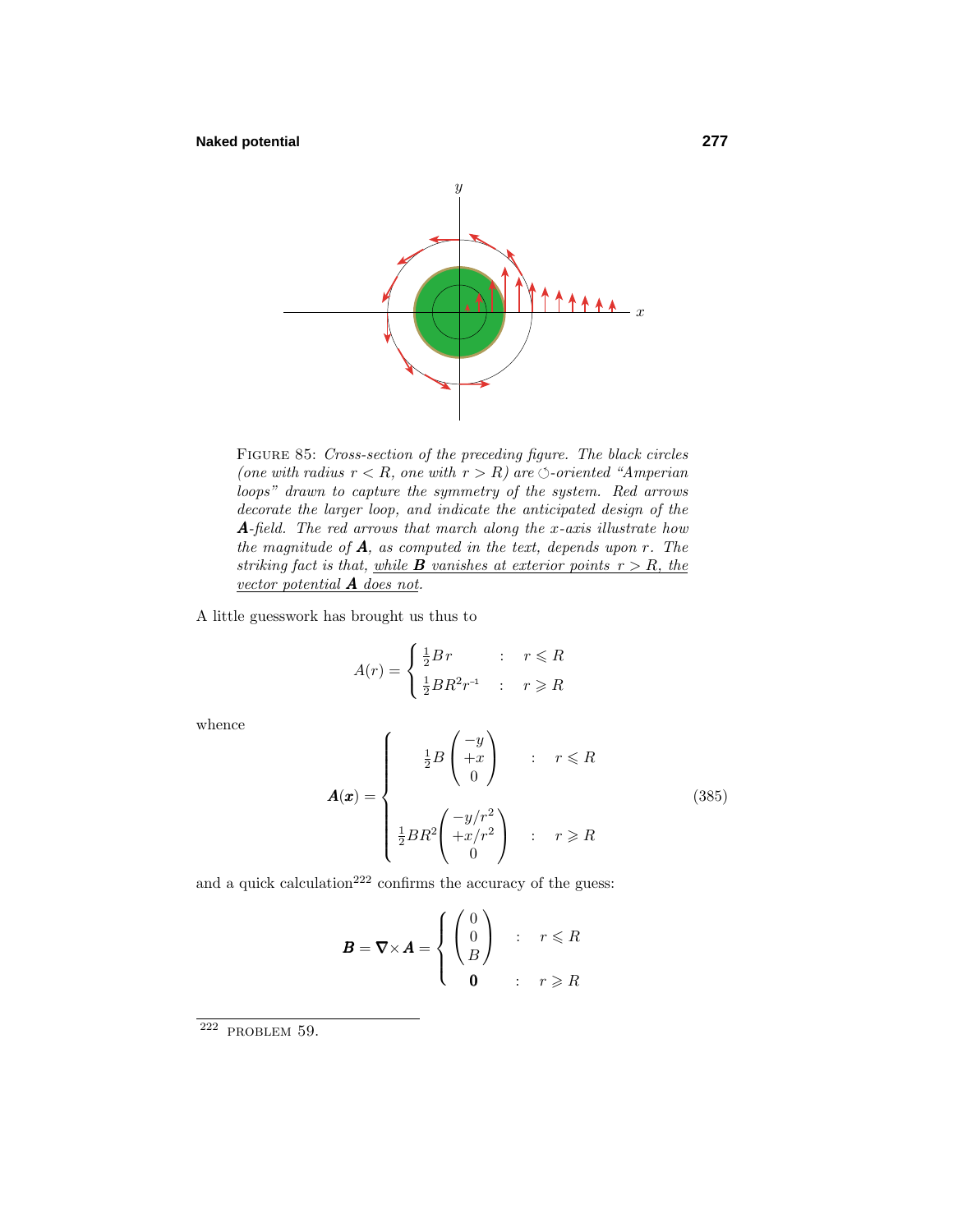

FIGURE 86: Graph of the multivalued superpotential  $\alpha(x, y)$  defined at (387)

In the exterior region the condition  $\nabla \times A = 0$  would be rendered automatic if we wrote

$$
\mathbf{A} = \nabla \alpha \tag{386}
$$
\n
$$
\hat{\mathbb{L}}^{\text{``superpotential''}}
$$

The *A*-vectors stand normal to the equi-(super)potential surfaces, so from results in hand we infer that  $\alpha(\mathbf{x})$  is constant on planes that radiate radially from the *z*-axis:  $\alpha(\mathbf{x}) = f(\arctan(y/x))$ . On a hunch, we try the simplest instance of such a function

$$
\alpha(x, y, z) = \frac{1}{2}BR^2 \arctan(y/x) \tag{387}
$$

and by quick calculation (ask *Mathematica*) verify that indeed

$$
\nabla \alpha = \frac{1}{2} BR^2 \begin{pmatrix} -y/r^2 \\ +x/r^2 \\ 0 \end{pmatrix} = \mathbf{A}_{\text{exterior}}
$$

The superpotential defined at  $(387)$  is plotted in Figure 86. It is clearly multivalued, but—a remark of David Griffiths<sup>223</sup> notwithstanding—no physical principle excludes that possibility: we are concerned here not with potentials but with superpotentials.

 $223$  Introduction to Electrodynamics (1981), page 207, Problem 29.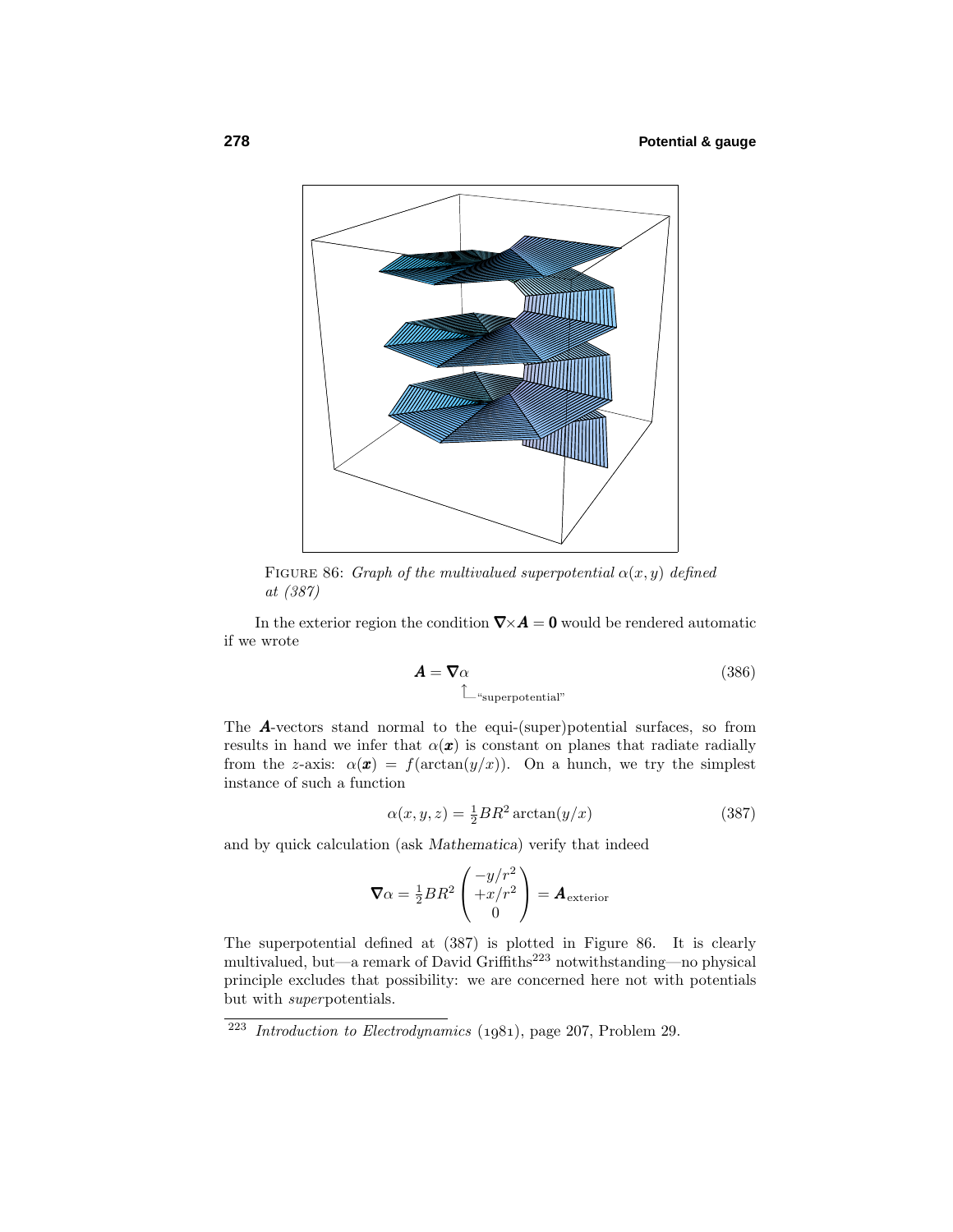

FIGURE 87: Two (oriented) curves are inscribed on a plane from which a single green hole has been excised. Each curve begins  $\mathcal{B}$  ends at the point marked  $\bullet$ . Many curves are equivalent to—the proper phrase is "homotopic to"—the red curve  $C$  in the sense that they could be brought into coincidence with  $C$  by continuous deformation. But the blue curve  $C$  is not among them: the required deformation is impeded by the circumstance that  $C$  winds (once) around the hole. Evidently  $\mathfrak{C}_1$  and  $\mathfrak{C}_2$  will be homotopically equivalent

 $\mathfrak{C}_1 \sim \mathfrak{C}_2$  iff  $\mathfrak{C}_1$  and  $\mathfrak{C}_2$  have the same "winding number"

The idea of resolving the set of all  $\bullet$ -based curves into homotopic equivalence classes extends straightforwardly to more complex situations (multiple holes in the plane, surfaces of sphere/torus/etc.). Down this road lies "homotopy theory," of which a very good introductory account (written for physicists) can be found in §23.2 of L. S. Schulman's Techniques & Applications of Path Integration  $(1981).$ 

I allude above to the topological information that can be gained from resolving curves/loops/paths into homotopic equivalence classes. Some physical problems hinge naturally on precisely that mode of classification, and acquire thus a "topological" aspect. One such—but by no means the only such problem was identified by Bohm & Aharonov in  $1959,^{224}$  who contemplate a modification of the "two slit experiment" in which (see Figure 88) a solenoid is tucked behind the slits: particles, in their flight from source to detector,  $\frac{1}{2}$  experience no electromagnetic forces, but pass through a region in which  $A \neq 0$ , and the latter circumstance has (as Bohm & Aharonov were actually not the first to point out) observable consequences.I turn now to a sketch of how the so-called "Bohm-Aharonov effect" comes about:

 $224$  Y. Aharonov & D. Bohm, "Significance of electromagnetic potentials in the quantum theory," Phys. Rev.  $115$ ,  $485$  (1959).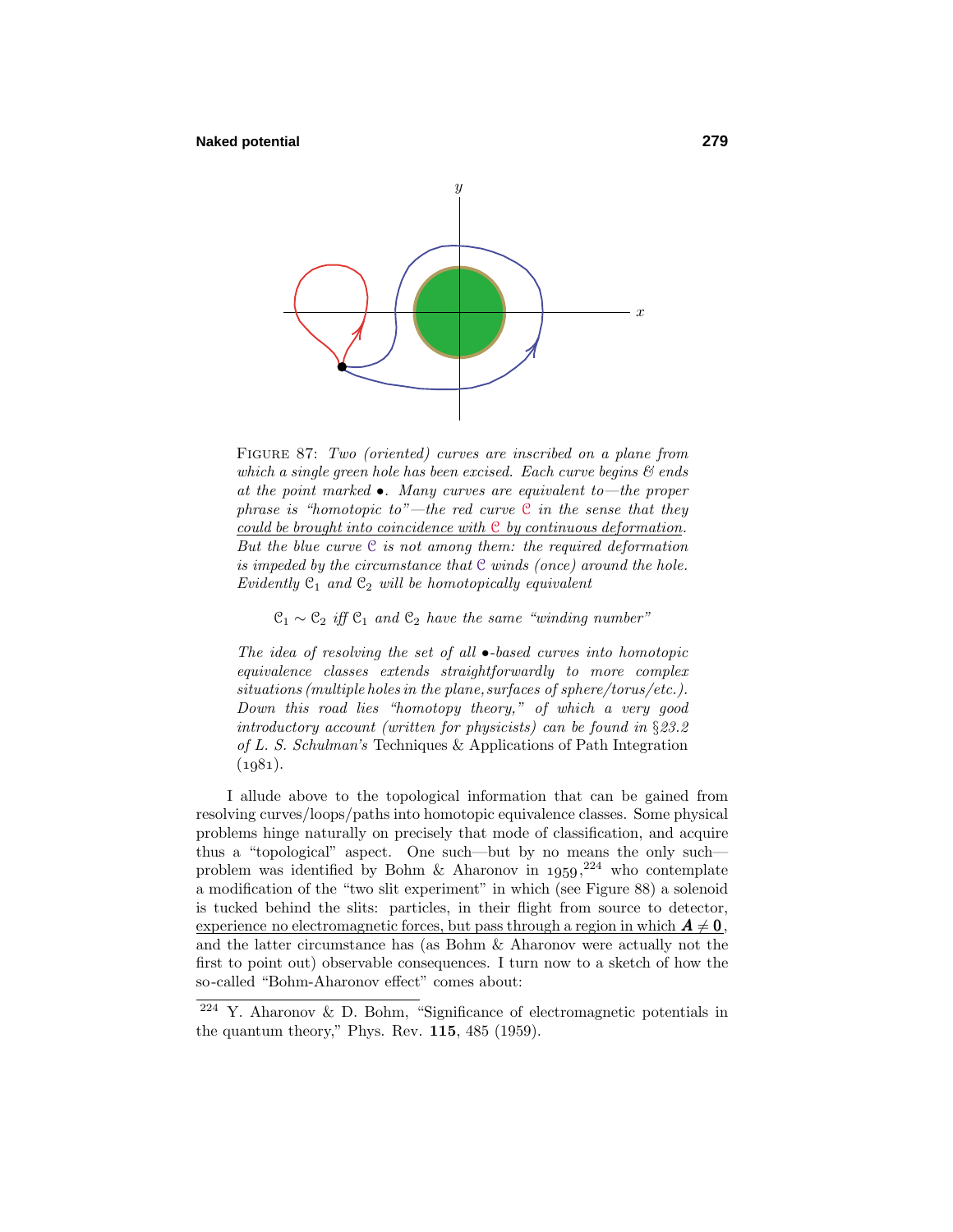

Figure 88: In Bohm/Aharonov's modification (below) of the classic 2-slit experiment (above) a solenoid produces a localized *B*-field. By arrangement, particles—in their flight from source to detector—are excluded from the region where  $\mathbf{B} \neq \mathbf{0}$ , but pass through a region now flooded with the associated  $A$  field. The latter circumstance was predicted and experimentally found to cause an observable *alteration* of the interference pattern—the **Bohm-Aharonov effect**.

In the classic 2-slit set-up (prior to Bohm/Aharonov's modification) a particle proceeds in time *t* from source *via* slit  $#1$  to detection point  $x$  with probability amplitude

$$
\psi_1(\pmb{x},t) \sim \sum_{\text{such paths}} e^{\frac{i}{\hbar}S[\text{path via slit #1}]} \tag{388}
$$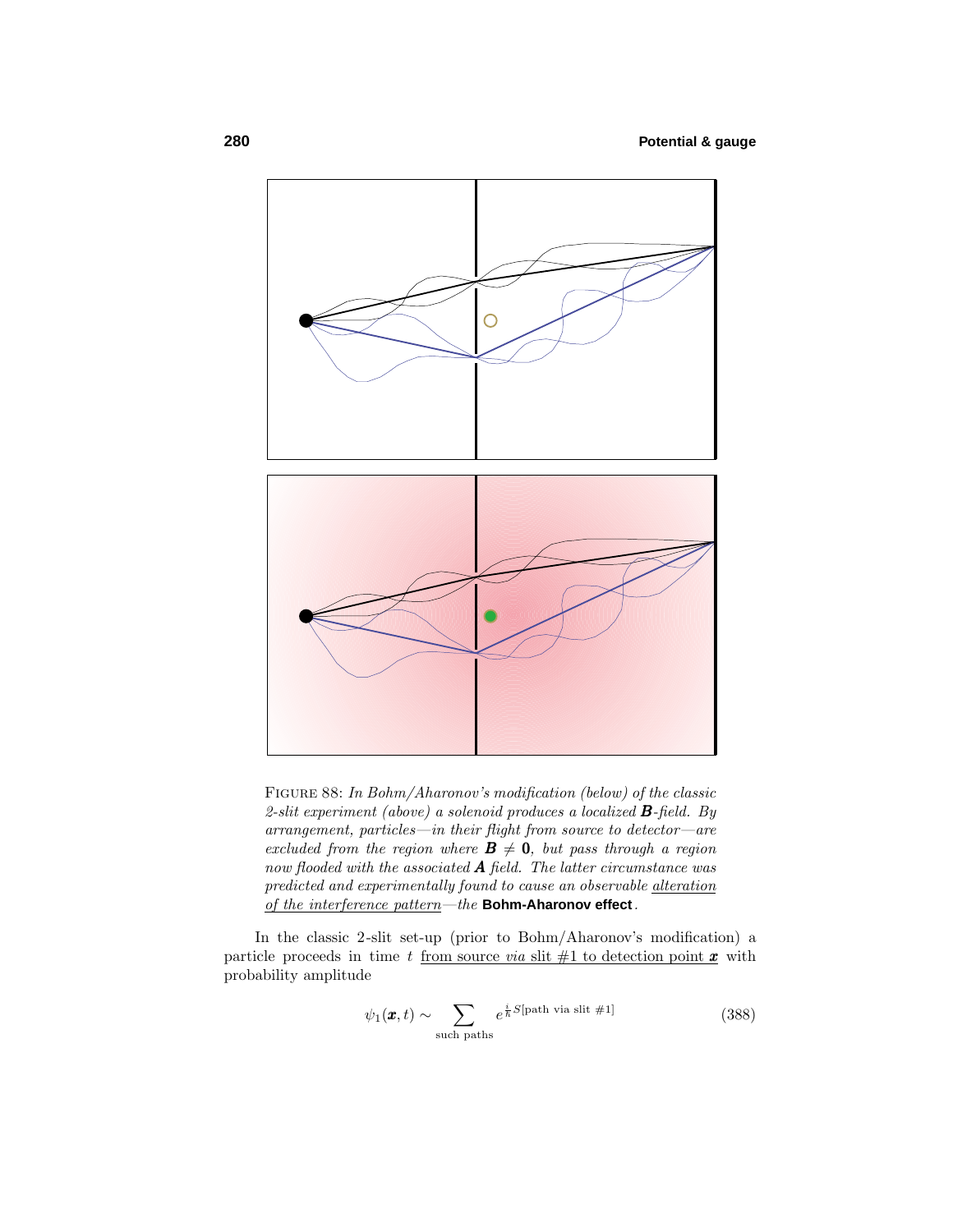# **Naked potential 281**

where the ∼ signals my intention to be casual about normalization factors throughout this discussion.  $\psi_2(\mathbf{x}, t)$  is defined similarly, and the *net* amplitude for arrival at  $(x, t)$  is given by

$$
\psi(\pmb{x},t)=\psi_1(\pmb{x},t)+\psi_2(\pmb{x},t)
$$

All three of those functions are solutions of

$$
-\frac{\hslash^{2}}{2m}\nabla^{2}\psi=i\hslash\frac{\partial}{\partial t}\psi
$$

though  $\psi_1$  and  $\psi_2$  satisfy somewhat different boundary conditions ( $\psi_1$  vanishes at slit  $\#2$ ,  $\psi_2$  vanishes at slit  $\#1$ ). If we write

$$
\psi_1(\mathbf{x},t) = \sqrt{P_1(\mathbf{x},t)} e^{i\phi_1(\mathbf{x},t)}
$$
 and  $\psi_2(\mathbf{x},t) = \sqrt{P_2(\mathbf{x},t)} e^{i\phi_2(\mathbf{x},t)}$ 

then the *probability* of detection at  $(\mathbf{x}, t)$  is given by

$$
P(\mathbf{x},t) = |\psi_1 + \psi_2|^2
$$
  
=  $P_1 + P_2 + 2\sqrt{P_1 P_2} \cos \Delta \phi$   
interference term

Here  $\Delta \phi \equiv \phi_1 - \phi_2$  and we dismiss as irrelevant the fact that most detectors are so slow that they report only the value of  $P(\mathbf{x}) \equiv \int_0^\infty P(\mathbf{x}, t) dt$ .

Now turn on the current in the solinoid.In place of (388) we have

$$
\psi_1(\pmb{x},t) \sim \sum_{\text{paths}} e^{\frac{i}{\hbar}\left\{S[\text{path via slit #1}] + \frac{\pmb{e}}{c}\int_{\text{path}} \pmb{A} \cdot \pmb{dx}\right\}}
$$

But all paths  $\bullet \longrightarrow_{\text{via slit}\#1} \mathcal{X}$  (let such paths be called "paths of type #1") are homotopically equivalent,  $\nabla \times \mathbf{A} = \mathbf{0}$  holds at every point along each, so we have

$$
\int_{\text{any path of type #1}} \mathbf{A} \cdot d\mathbf{x} = \int_{\text{any other such path}} \mathbf{A} \cdot d\mathbf{x}
$$
\n
$$
= \text{path-independent function of } \mathbf{x}
$$

giving

$$
\psi_1(\pmb{x},t)=e^{\frac{i}{\hbar}\frac{\pmb{c}}{C}\int_{\text{typical path of type $\#1$}}\pmb{A}\cdot \pmb{dx}}\cdot \psi_1(\pmb{x},t)
$$

We note in passing that from the operator identity

$$
\boldsymbol{\nabla}=e^{-\frac{i}{\hbar}\frac{\boldsymbol{e}}{C}\int_{\#1}\boldsymbol{A}\cdot\boldsymbol{dx}}\left[\boldsymbol{\nabla}-\frac{i}{\hbar}\frac{\boldsymbol{e}}{C}\boldsymbol{A}\right]e^{\frac{i}{\hbar}\frac{\boldsymbol{e}}{C}\int_{\#1}\boldsymbol{A}\cdot\boldsymbol{dx}}
$$

it follows that if  $\psi_1$  satisfies the Schrödinger equation at the top of the page then  $\psi_1$  satisfies

$$
-\frac{\hbar^2}{2m}\big[\boldsymbol{\nabla} - ig\boldsymbol{A}\big]\cdot\big[\boldsymbol{\nabla} - ig\boldsymbol{A}\big]\psi_1 = i\hbar\frac{\partial}{\partial t}\psi_1
$$

—as expected. Identical remarks pertain, of course, to  $\psi_2$ .

Which brings us at last to the main point of this discussion. It follows from results now in hand that turning on the solenoidal *B*-field sends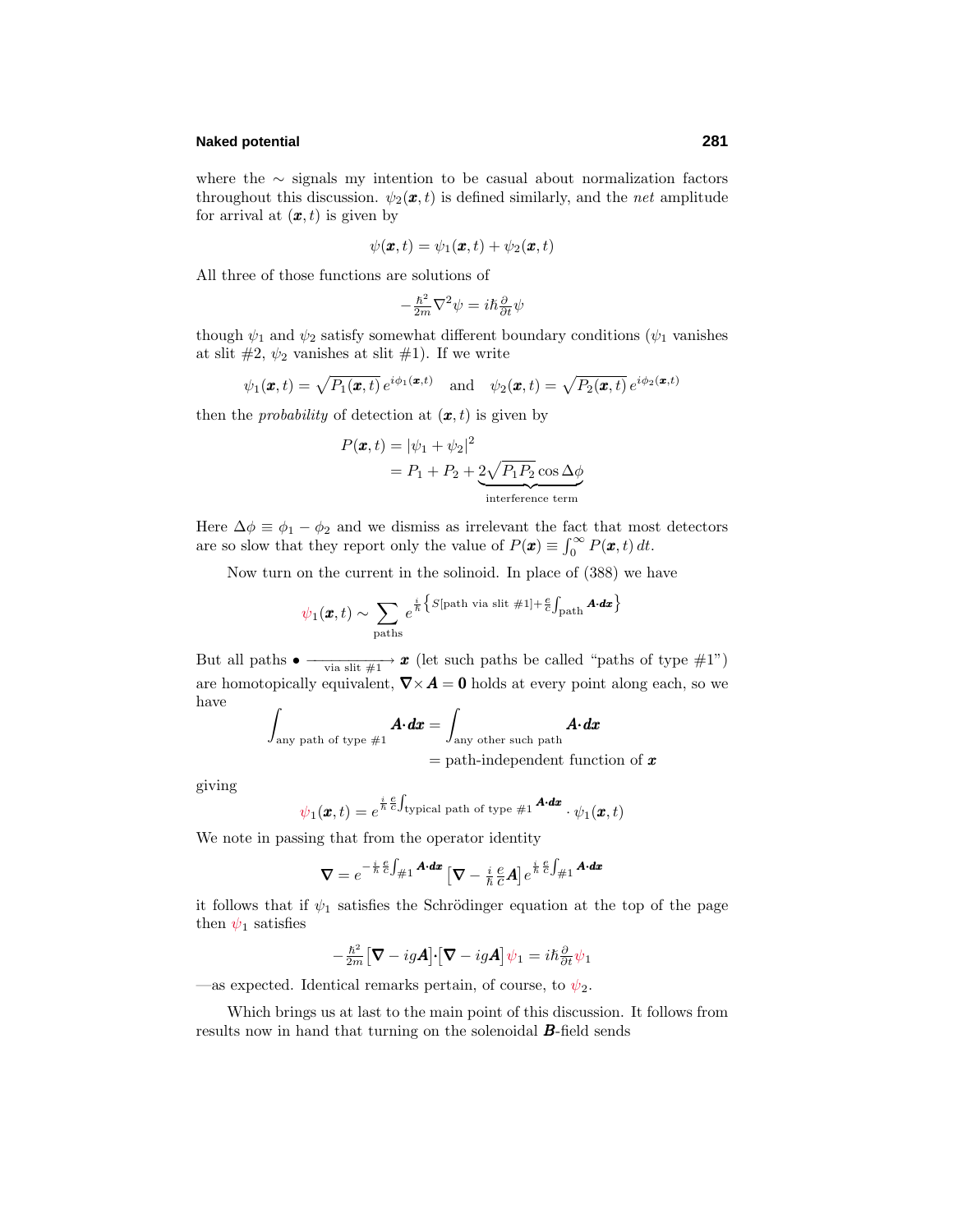$$
P(\mathbf{x}) = P_1(\mathbf{x}) + P_2(\mathbf{x}) + 2\sqrt{P_1(\mathbf{x})P_2(\mathbf{x})}\cos\left\{\Delta\phi(\mathbf{x})\right\}
$$
  
\n
$$
\downarrow
$$
  
\n
$$
P(\mathbf{x}) = P_1(\mathbf{x}) + P_2(\mathbf{x}) + 2\sqrt{P_1(\mathbf{x})P_2(\mathbf{x})}\cos\left\{\Delta\phi(\mathbf{x}) + g\left[\int_{\#1} - \int_{\#2}\right] \mathbf{A} \cdot d\mathbf{x}\right\}
$$

But paths  $\bullet \longrightarrow x$  and  $\bullet \longrightarrow x$  and  $\bullet \longrightarrow x$  are homotopically inequivalent: the integrals, instead of cancelling, produce

$$
\oint_{\mathcal{C}} \mathbf{A} \cdot d\mathbf{x} = \text{enveloped magnetic flux } \Phi
$$

because  $C$  encloses the solenoid. So we have

$$
P(\boldsymbol{x}) = P_1(\boldsymbol{x}) + P_2(\boldsymbol{x}) + 2\sqrt{P_1(\boldsymbol{x})P_2(\boldsymbol{x})}\cos\left\{\Delta\phi(\boldsymbol{x}) + \frac{e}{\hbar c}\Phi\right\}
$$
(389)

which, since  $\Phi$  is **x**-independent, describes an *observably shifted copy* of the original interference pattern  $P(\mathbf{x})$ . Several points now merit comment:

**1.** The pattern-shift becomes invisible when

$$
\Phi = n \cdot 2\pi \frac{\hbar c}{e} \quad : \quad n = 0, \pm 1, \pm 2, \dots \tag{390}
$$

This "flux quantization condition" assumes central importance in connection with the physics of superconductors (most notably: that of "superconducting quantum interference devices" or SQUIDs).<sup>225</sup>

**2.** One sometimes encounters the claim that "The vector potential, though not observable classically, becomes observable in quantum mechanics." The claim is misleading: what becomes quantum mechanically observable is not *A* itself but the gauge-invariant construct  $\oint_{\mathcal{C}} \mathbf{A} \cdot d\mathbf{x}$ , and the element of surprise arises from cases in which  $\mathbf{B} = \mathbf{0}$  everywhere along C. The situation is, however, in some respects quite familiar: at (116) we had

Faraday emf = 
$$
-\frac{1}{c}\frac{d}{dt}
$$
(enclosed magnetic flux) =  $-\frac{1}{c}\frac{d}{dt}\oint_C \mathbf{A} \cdot d\mathbf{x}$ 

—some engineering applications of which  $(e.g.,, \text{ the between})$  hinge critically on the fact that  $C$  may be remote from the region of changing flux. Here as in the Bohm-Aharanov effect, an element of non-locality intrudes.

<sup>&</sup>lt;sup>225</sup> See F. Schwabl, *Quantum Mechanics* (2<sup>nd</sup> edition 1995), §§7.5 & 7.6 or Bjørn Felsager, Geometry, Particles, and Fields (1998), §2.12. On the cover of my edition of the latter text, by the way, is a version of my Figure 84, promoted by Felsager to the status of an ikon symbolizing the problem area where geometry/topology and the physics of particles/fields intersect.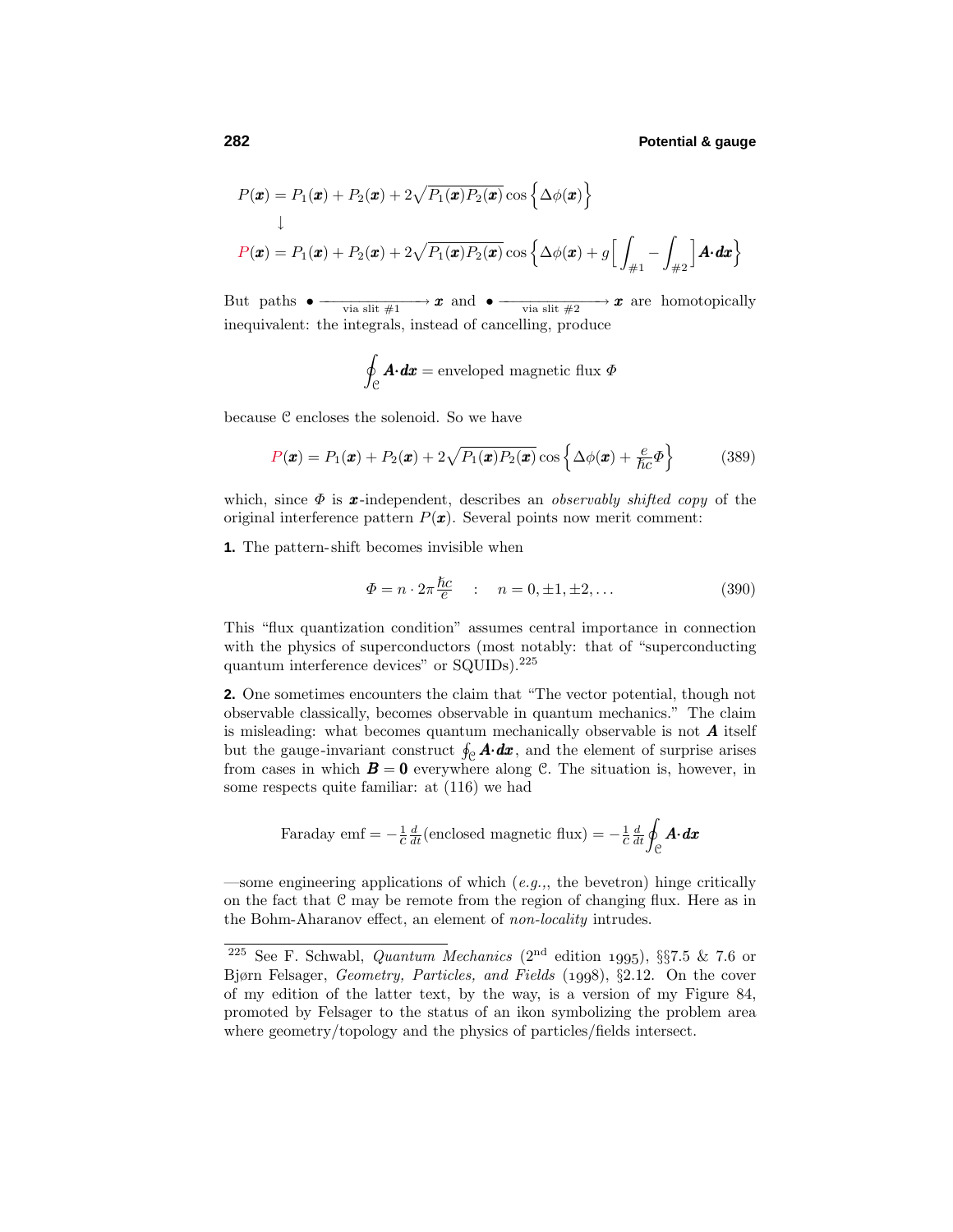#### **Conclusion 283**

**3.** We found at (386) that

 $\mathbf{A} = \nabla \alpha$  in the region exterior to the solenoid

By gauge transformation  $\mathbf{A} \longrightarrow \mathbf{A} = \mathbf{A} - \nabla \alpha$  we construct therefore a vector potential  $\vec{A}$  which vanishes identically in the exterior region  $\dots$  and presents us with a seeming contradiction:

• We know on the one hand that

$$
\oint_{\mathcal{C}} \mathbf{A} \cdot d\mathbf{x} = \oint_{\mathcal{C}} \mathbf{A} \cdot d\mathbf{x} \quad \text{by gauge-invariance} \tag{391}
$$

• but on the other hand it is clear that

$$
\oint_{\mathcal{C}} \mathbf{0} \cdot d\mathbf{x} = 0
$$

Why does this not extinguish the Bohm-Aharonov effect?

The "seeming contradiction" is resolved by the observation that (391) holds if (as is standardly the case) the gauge function is single-valued. But the gauge function  $\alpha$  that kills the external solenoidal **A**-field is (see again Figure 86) multi-valued, and the contours  $C$  of interest wind from one sheet to the next, so

- $\oint_C \nabla \alpha \cdot d\mathbf{x} = \alpha(\text{point}) - \alpha(\text{same point on next-lower sheet}) \neq 0$ 

Soon after Michael Berry's discovery  $(1984)$  of what came to be called "Berry's phase"—soon recognized to be itself a manifestation of a more general phenomenon called "geometrical phase"—it was pointed out by Aharonov himself that the Bohm-Aharonov effect can be portrayed as a special instance of that deeper and ever more pervasive train of physico-geometrical train of thought  $\dots$  that, in short, it represents but the tip of an iceberg.<sup>226</sup>

**Conclusion.** Potentials are usually considered to enter electrodynamics as mere computational crutches, as aids to simplified formulation of the theory. The same—only more so—can be said of the "superpotentials" of which Hertz gave the first systematic account.<sup>227</sup> We have seen, however, by looking upon Maxwell's theory as a limiting case of Proca's theory *...*that the ghostly status of the potential hangs by a precarious thread: that gauge freedom would be lost, that the potential fields would become directly observable/physical participants in the theory "if only the photon were endowed with mass, however slight."

<sup>226</sup> See Y. Aharonov & J. Anandan, "Phase change in cyclic quantum evolution," PR Letters **58**, 1593 (1987) and other classic papers reprinted in A. Shapere & F. Wilczek, Geometric Phases in Physics (1989). Also §10.2.4 in David Griffiths' *Introduction to Quantum Mechanics* (1995).

<sup>&</sup>lt;sup>227</sup> See §13-4 Wolfgang Panofsky & Melba Phillips, Classical Electricity &  $Magnetism (1955).$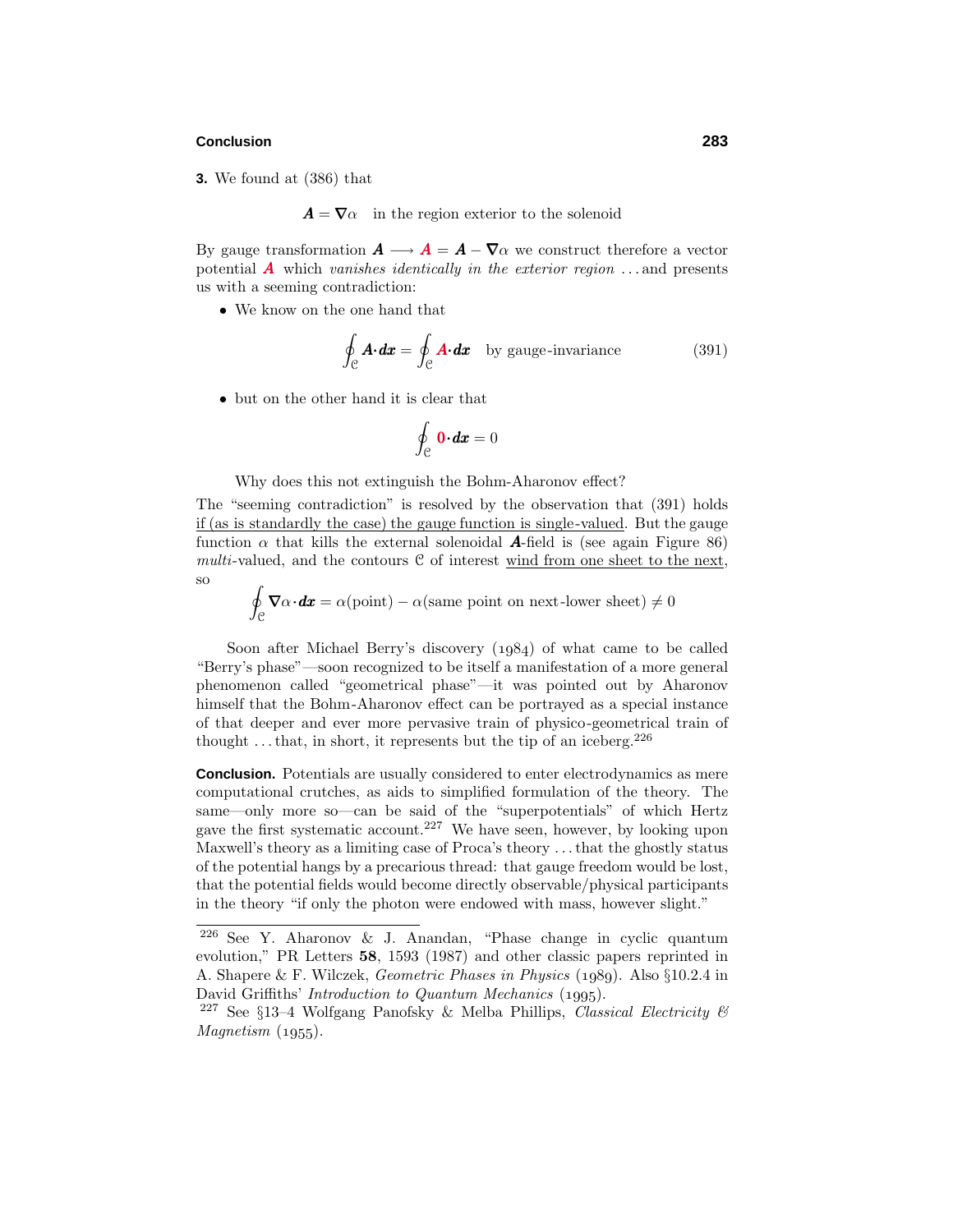With the infusion of quantum mechanical ideas the life of  $A^{\mu}$  acquires a dramatic new dimension, and the subject acquires a deeply geometrical flavor. Our review of the Bohm-Aharonov effect has served to illustrate the point, and I have alluded to parallel developments in the theory of superconductivity, but historically prior to either of those is a pretty train of thought set into motion by Dirac in 1931. Dirac<sup>228</sup> put

- the classical electrodynamnics of a magnetic monopole and
- the quantum mechanics of an electrically charged particle

in a bag together*...*shook*...* and came away with an explanation for why electrical charge is quantized. We are in position to follow the details only the (very instructive) first part of his argument.<sup>229</sup>

We look (with Dirac) to the vector potential

$$
\mathbf{A} = (g/4\pi) \begin{pmatrix} \frac{y}{r(r-z)} \\ \frac{-x}{r(r-z)} \\ 0 \end{pmatrix} : r^2 \equiv x^2 + y^2 + z^2
$$
 (392)

and compute  $230$ 

$$
\mathbf{B} = \nabla \times \mathbf{A} = (g/4\pi) \frac{1}{r^3} \begin{pmatrix} x \\ y \\ z \end{pmatrix} = \begin{cases} \text{spherically symmetric radial field of} \\ \text{a magnetic monopole of strength } g \end{cases}
$$

*...* as encountered already on page 227. Notice now that on the *z*-axis (i.e., at  $x = y = 0$ 

$$
\frac{1}{r(r-z)} = \begin{cases} \infty & : z > 0 \\ 1/2z^2 & : z < 0 \end{cases}
$$

The potential (392) is called a "Dirac string potential" because it displays a "string singularity" on the positive *z*-axis. To clarify the mathematical/physical meaning of the singularity we make use once again of the "regularization trick," first encountered on page 12: we write

$$
\mathbf{A}_{\epsilon} = (g/4\pi) \begin{pmatrix} \frac{y}{R(R-z)} \\ \frac{-x}{R(R-z)} \\ 0 \end{pmatrix} : R^2 \equiv r^2 + \epsilon^2
$$

(from which we recover (392) in the limit  $\epsilon \downarrow 0$ ) and compute

$$
\pmb{B}_{\epsilon} = \pmb{\nabla} \times \pmb{A}_{\epsilon} = \pmb{B}_{\epsilon}^{\text{monopole}} + \pmb{B}_{\epsilon}^{\text{string}}
$$

<sup>228</sup> P. A. M. Dirac, Proc. Roy. Soc. London **A133**, 60 (1931); Phys. Rev. **74**, 817 (1948).

 $229$  For a splendid account of details here omitted see Chapter 9 in Felsager.<sup>225</sup> Also  $\S6.11$  in J. D. Jackson, *Classical Electrodynamics* (3<sup>rd</sup> edition 1999).  $230$  PROBLEM  $60$ .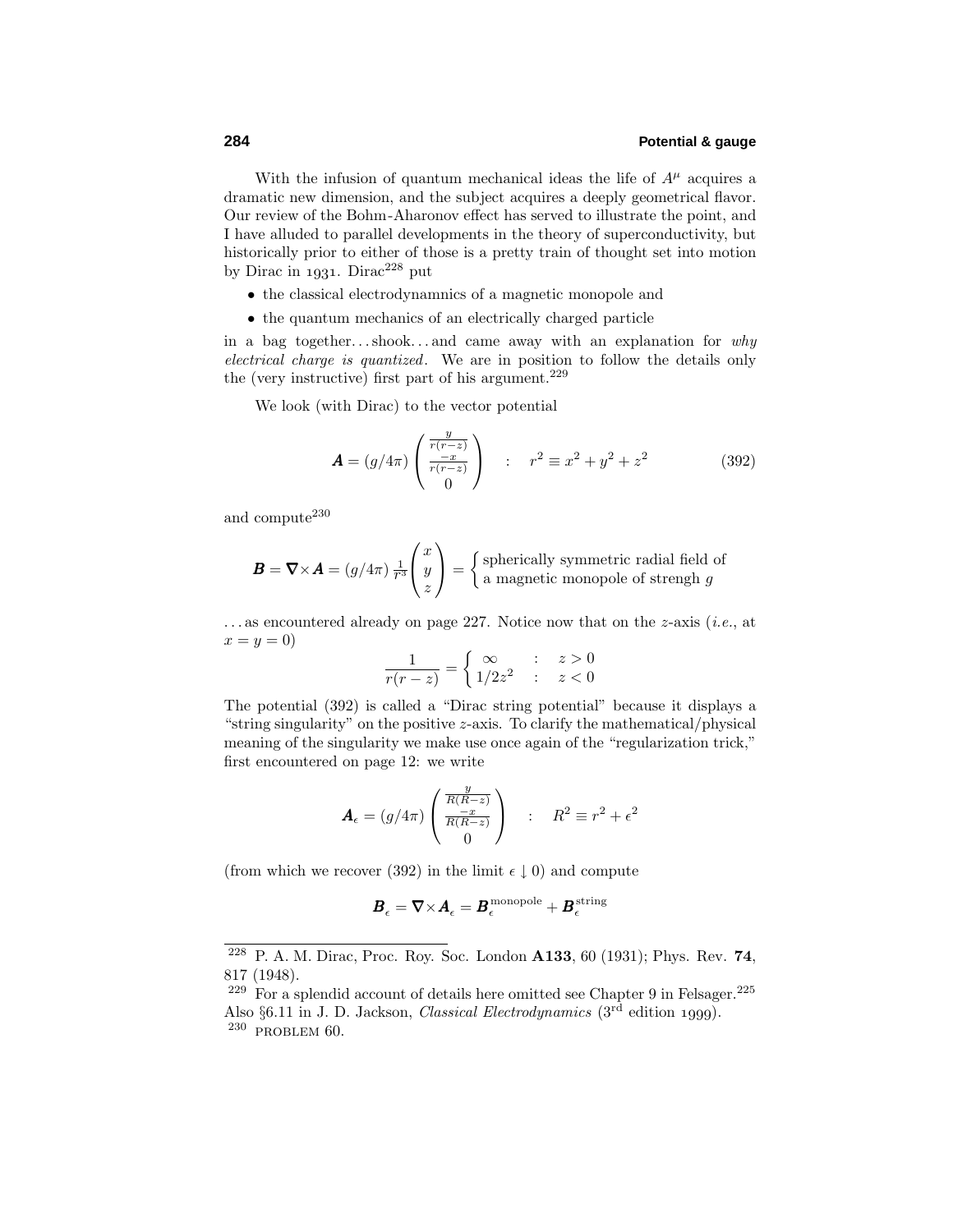# **Conclusion 285**



FIGURE 89:  $B_{\epsilon}^{\text{string}}$  displayed as a function of *z* and

radius 
$$
s \equiv \sqrt{x^2 + y^2}
$$

The trough along the positive *z*-axix gets narrower/deeper as  $\epsilon \downarrow 0$ . The figure refers to the case  $\epsilon = \frac{1}{10}$ .



FIGURE 90: *Graphs of the radial dependence of*  $B_{\epsilon}^{\text{string}}$  at  $z = 1$  in the cases  $\epsilon = \frac{3}{10}, \frac{2}{10}, \frac{1}{10}$ .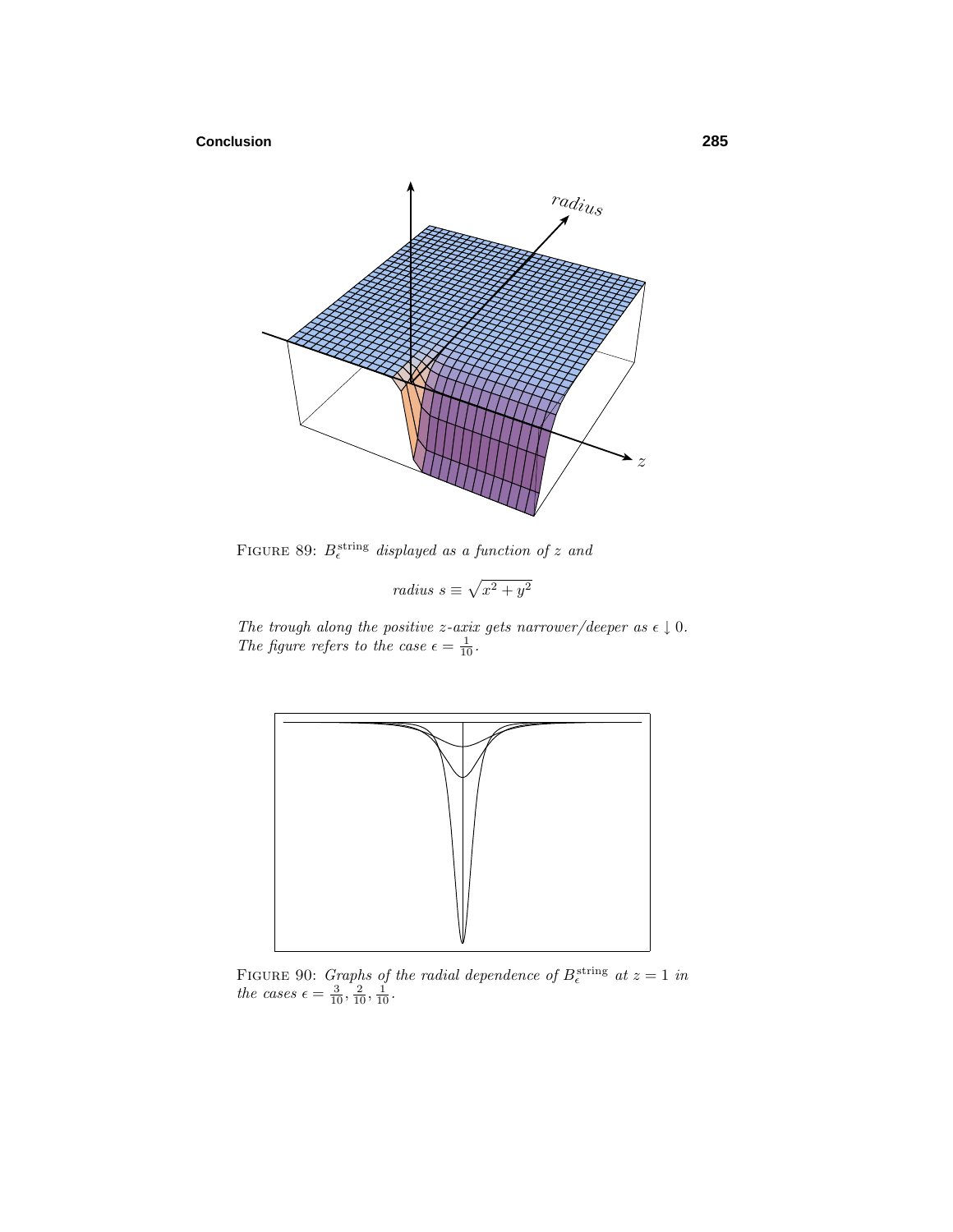with

$$
\boldsymbol{B}_{\epsilon}^{\text{monopole}} = (g/4\pi) \frac{1}{R^3} \begin{pmatrix} x \\ y \\ z \end{pmatrix} \quad \text{and} \quad \boldsymbol{B}_{\epsilon}^{\text{string}} = (g/4\pi) \begin{pmatrix} 0 \\ 0 \\ B_{\epsilon}^{\text{string}} \end{pmatrix}
$$

where

$$
B_{\epsilon}^{\text{string}} \equiv B^{\text{string}}(z, s; \epsilon) \equiv -\frac{\epsilon^2 (2R - z)}{R^3 (R - z)^2} \quad : \quad R \equiv \sqrt{s^2 + z^2}
$$

Clearly

$$
\lim_{\epsilon \downarrow 0} \boldsymbol{B}_{\epsilon}^{\text{monopole}} = \text{monopole field described earlier}
$$

It is from the string term, which runs everywhere parallel to the *z*-axis, that we have things to learn. Figures 89 & 90 tell the story. *Mathematica* informs us that

$$
\int_0^\infty B^{\text{string}}(z, s; \epsilon) 2\pi s \, ds = -\frac{2\pi \epsilon^2}{\sqrt{z^2 + \epsilon^2} \left(-z + \sqrt{z^2 + \epsilon^2}\right)}
$$
\n
$$
\begin{array}{c}\n\text{limit } \epsilon \downarrow 0 \\
=\begin{cases}\n-4\pi & : z > 0 \\
0 & : z < 0\n\end{cases}\n\end{array}
$$

We are brought thus to the conclusion that  $B_{\epsilon}^{\text{string}}$  is a field such as would arise from a solenoid of zero cross-section wrapped around the positive *z*-axis and carrying a current given by

$$
\boldsymbol{j} = \lim_{\epsilon \downarrow 0} \boldsymbol{j}_{\epsilon} \quad \text{with} \quad \boldsymbol{j}_{\epsilon} = c \, \nabla \times \boldsymbol{B}_{\epsilon}^{\text{string}}
$$

We learn, moreover, that (see Figure 91)

total magnetic flux delivered down-string by  $\pmb B^{\rm string}$  $=$  total magnetic flux delivered spherically outward by  $B$ <sup>monopole</sup>

so the net flux through any closed surface containing a Dirac monopole is zero!

One can show that the "string singularity" encountered at (392) is essential, in the sense that it cannot be gauged away. But pretty clearly (and as one can also show), the string can trace any curve "from infinity" to the point where it terminates (called "the monopole").

The second part of Dirac's argument is, as already indicated, quantum mechanical: he looks to the quantum motion of an electrically charged particle in the presence of a monopole and stipulates that the string (irrespective of its shape) shall be quantum mechanically invisible. This requirement, which from one point of view serves to fix the pitch of the multivalued superpotential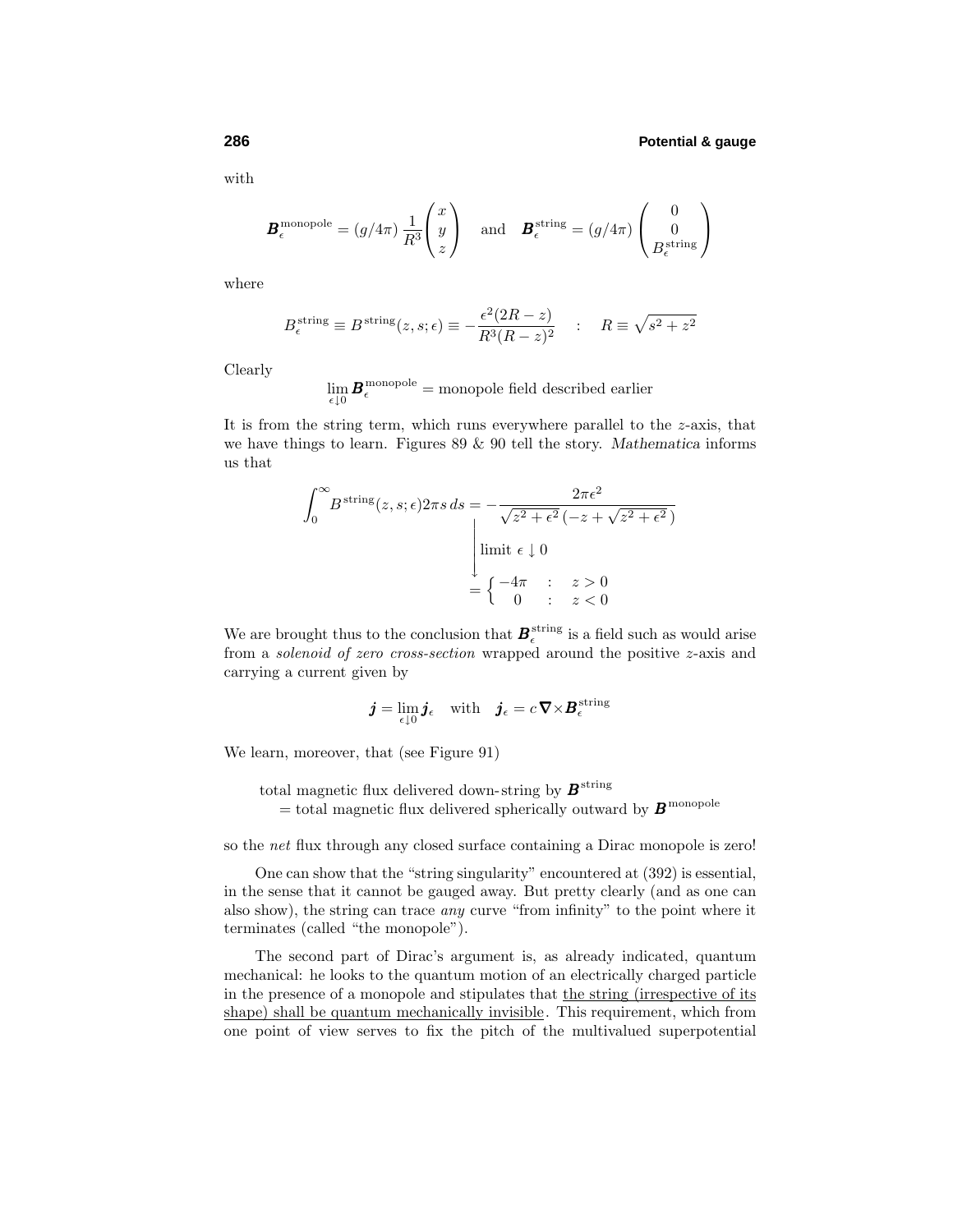#### **Conclusion 287**



FIGURE 91: Magnetic field and field lines of the Dirac monopole described in the text. The net magnetic flux through any surface that encloses the monopole is zero. Dirac's idealized "string solenoid" is shown (here as in the text) to be coincident with the positive *z*-axis, but can in general trace any curve from the location of the monopole "to infinity." My use of the phrase "from the monopole" is perhaps misleading: for Dirac the monopole is the dangling free end of the string solenoid.

(Figure 86), can be phrased as a requirement that the string give rise to a null Bohm-Aharonov effect (this 25 years before the ostensible discovery of the Bohm-Aharonov effect!). One is led thus from (390) to the **Dirac quantization condition**

string flux 
$$
g=n\cdot 2\pi\frac{\hslash c}{e}
$$

This is precisely the condition

angular momentum of Tompson's mixed dipole  $\frac{eg}{4\pi c} = n \cdot \frac{1}{2}\hbar$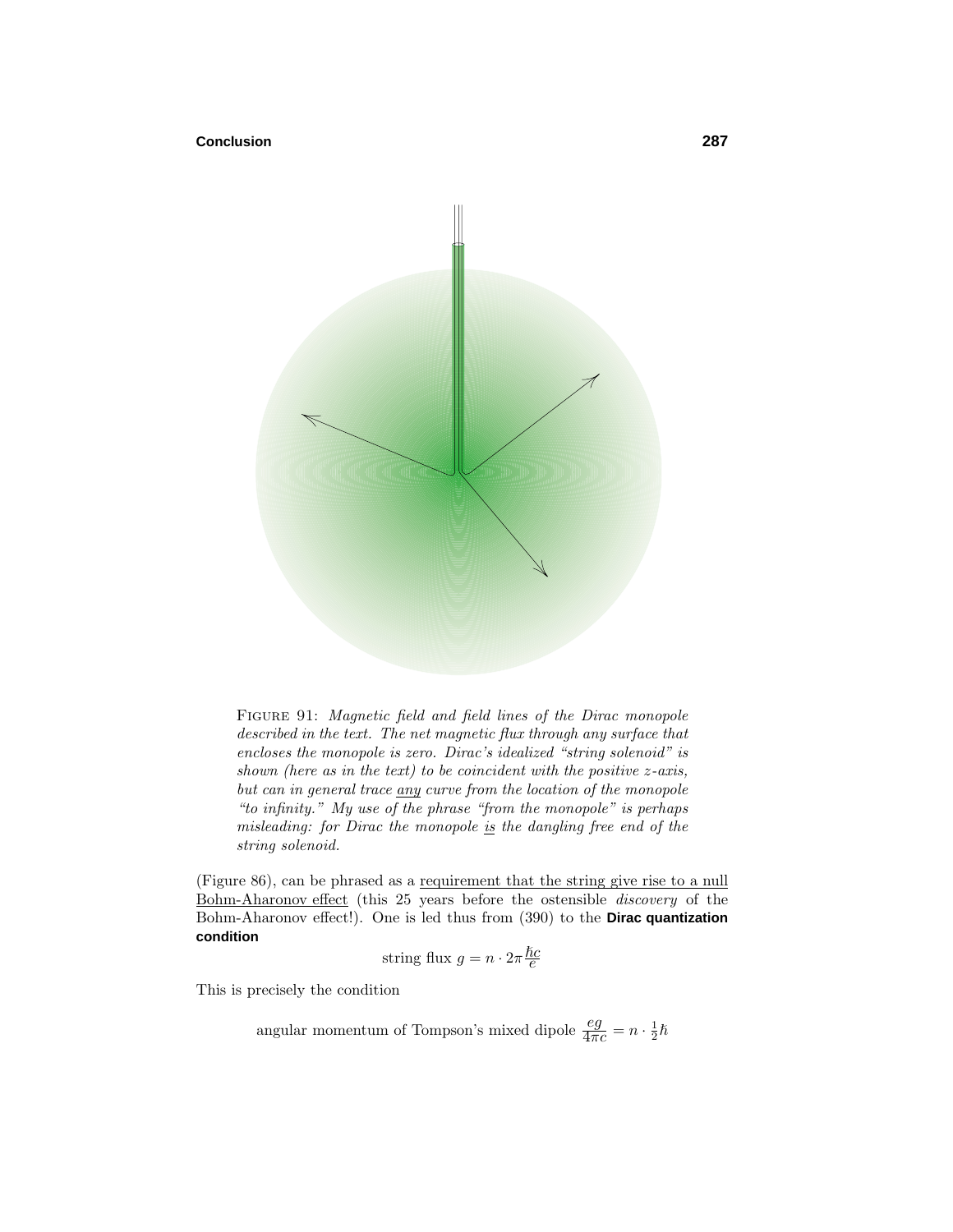to which we were led on page 232 by quite another (and less compelling) line of argument. The strongest conclusion that can be drawn from either argument is that the product  $e \cdot g$  is quantized:

$$
eg = n \cdot 2\pi \hbar c
$$

A fundamentally new idea would be required to account theoretically for this observed fact of Nature:

*e*—and therefore also *g*—are individually quantized

Dirac's argument does not quite do the job; to pretend otherwise (a common practice) is to engage in some wishful thinking *...* and to decline an invitation to invention.

The Bohm-Aharonov effect and its siblings—seen now to include flux and charge quantization—are topological children of a liaison between  $A^{\mu}$  and quantum mechanics. Gauge field theory is, if anything, even more deeply geometrical. Drawing covertly upon ideas (covariant differentiation, curvature) borrowed from differential geometry, it portrays electrodynamics as "the price one pays" in order to promote the global phase invariance

$$
\psi \longrightarrow \psi = e^{igx} \cdot \psi \quad : \quad \chi \text{ any real constant}
$$

standard to quantum theory *...*to an invariance with respect to local phase transformations

 $\psi \longrightarrow \psi = e^{ig\chi(x)} \cdot \psi$  : *χ*(*x*) any real-valued function of *x* 

This is accomplished by in effect pursuing in reverse the argument which on pages 273–274 was used to establish the electrodynamical gauge-invariance of quantum mechanics: we adjust the meaning (of momentum; *i.e.*, of) the differentiation operator

$$
\partial_{\mu} \longrightarrow \mathcal{D}_{\mu} \equiv \partial_{\mu} - igA_{\mu}
$$

and achieve the desired local phase (or gauge) invariance by stipulating that the "compensating field"  $A_\mu$  will participate in the transformation by the rule (383). Finally (by a mechanism natural to Lagrangian field theory) we launch the compensating field into motion and find that it satisfies precisely the equation

$$
\Box A^{\nu} - \partial^{\nu} (\partial_{\mu} A^{\mu}) = \frac{1}{c} j^{\nu}
$$

that at (371) was found to comprise "Maxwell's theory in a nutshell." The theory leads, moreover, to an explicit description of the current 4-vector  $j_{\mu}$ . Directly observable "physicality" is assigned—from a formal point of view almost as an afterthought!—to the gauge-invariant construction

$$
F_{\mu\nu} \equiv \partial_{\mu}A_{\nu} - \partial_{\nu}A_{\mu} \quad : \quad \text{analog of geometrical \text{``curvature''}}
$$